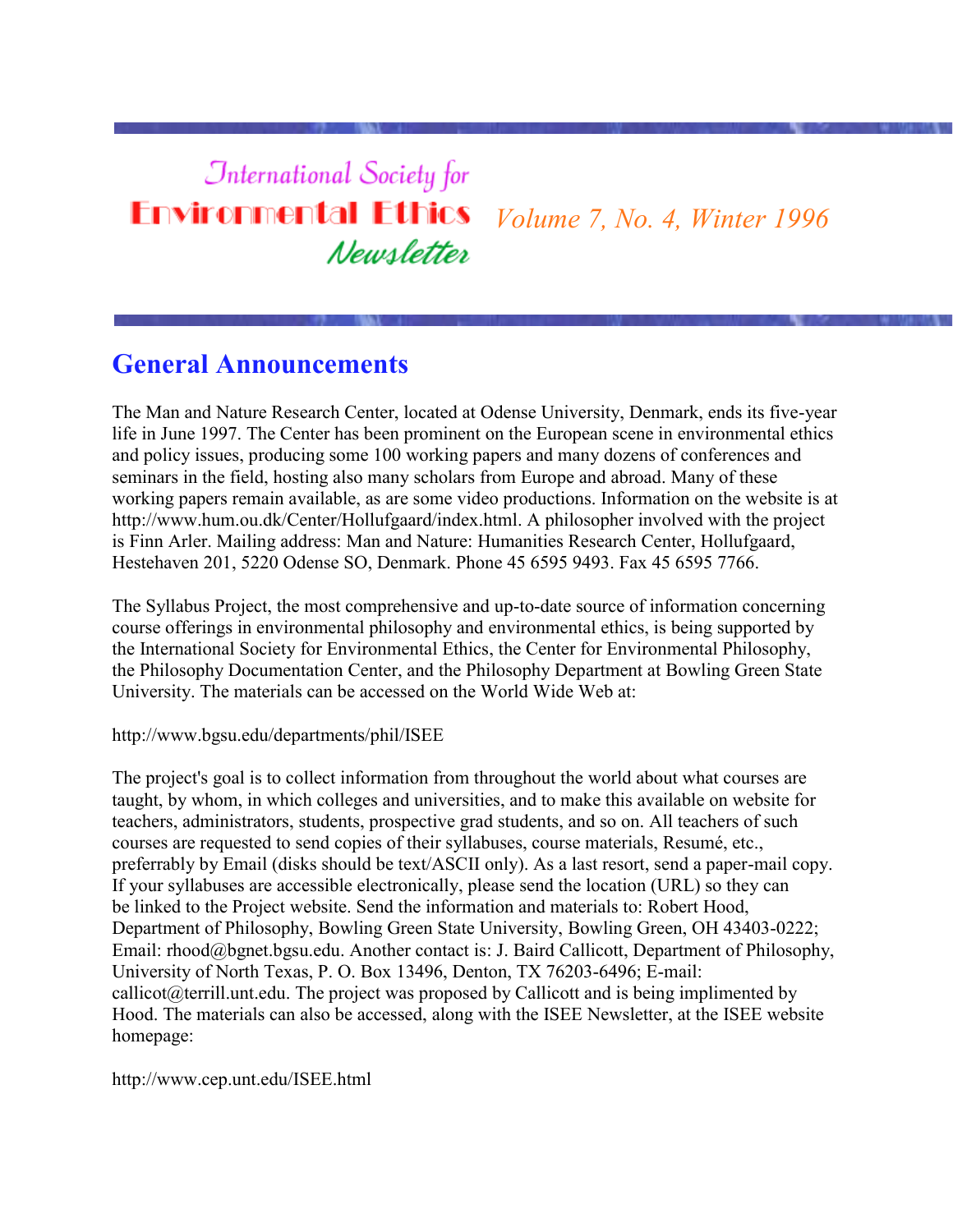A simulation called "Balance of the Planet" is available. To play the game, you have to imagine you are the High Commissioner of the Environment at the United Nations, and that you have until the year 2035 to enact your policies for improvement. At your control are the rates of tax on beef, CFCs, coal, fertilizers, heavy metals, logging, natural gas, oil, pesticides and the nuclear industry. These produce your income which you can then spend on research into coal, dam use, oil, nuclear power, solar power or basic research; or you can subsidize debt for nature swaps, family planning, recycling centers, solar energy or the use of wood stoves. The game allows the player to change the underlying biases, to pro-nuclear, pro-environmentalist, pro-industrialist or pro-third world. This lets the player come backstage in the simulation and take control of many of the critical factors. Not only does this empower the player, but it also challenges him to examine closely his own beliefs. Information at: http://www.newciv.org/GIB/BOV/BV-276.HTML

The Committee for the National Institute for the Environment has a web site at http://www.cnie.org. There is a prototype National Library for the Environment, an online source of environmental information, at: http://www.cnie.org/nle. Online are about 200 full-text U.S. Congressional Research Service (CRS) reports on environmental issues. This Research Service is part of the United States Library of Congress and provides nonpartisan information on any subject of interest to Congress. Research reports undergo careful review for accuracy, thoroughness, technical soundness, balance, nonpartisanship and objectivity. A contact is: Juge Gregg, Director, Academic Relations, Committee for the National Institute for the Environment, 1725 K Street, NW, Suite 212, Washington, DC 20006. Phone: 202-628-4303. Fax: 202-628- 4311. E-mail: juge@cnie.org

The Third Annual Environmental Ethics Symposium at the University of Georgia featured Donald Worster, "Are We Losing Ground? Environmentalism at the End of the Century," and Max Oelschlaeger, "Valuing the Environment: The Necessity of Strong Evaluation." The symposium was held November 7, with a dialogue, moderated by Frank Golley, on the ways Western values have defined human society's relationship with the environment.

Heta Häyry and Robin Attfield presented papers at a Seminar on "Generations and Welfare" held in Helsinki on October 17 and 18, 1996, organized by the Prime Minister's Office of Finland. Häyry's paper concerned "Generations, Rights and Responsibilities," and Attfield's "Intergenerational Equity and Environmental Ethics". The hostess was the Finance Minister of Finland. Other participants represented Estonia, Sweden, Denmark, the Netherlands, Ireland, and the European Community.

SECOND ANNUAL INTERNATIONAL ENVIRONMENTAL ESSAY CONTEST. Open to undergraduate college students around the world. 1500-2000 words in English. Topic: describe the most critical environmental issues in your country, in terms which will influence public opinion, and articulate how those issues will impact international understanding and the global economy in the next decade. Awards: First Place, US \$500.00 and publication; Second Place, US \$300.00 and publication; Third Place, US \$200.00 and publication; Honorable Mentions, publication. Students must "register" by 15 March 1997 and submit the paper (either by papermail or E-mail in ASCII) by 31 March 1997. For detailed information, to register, or to submit an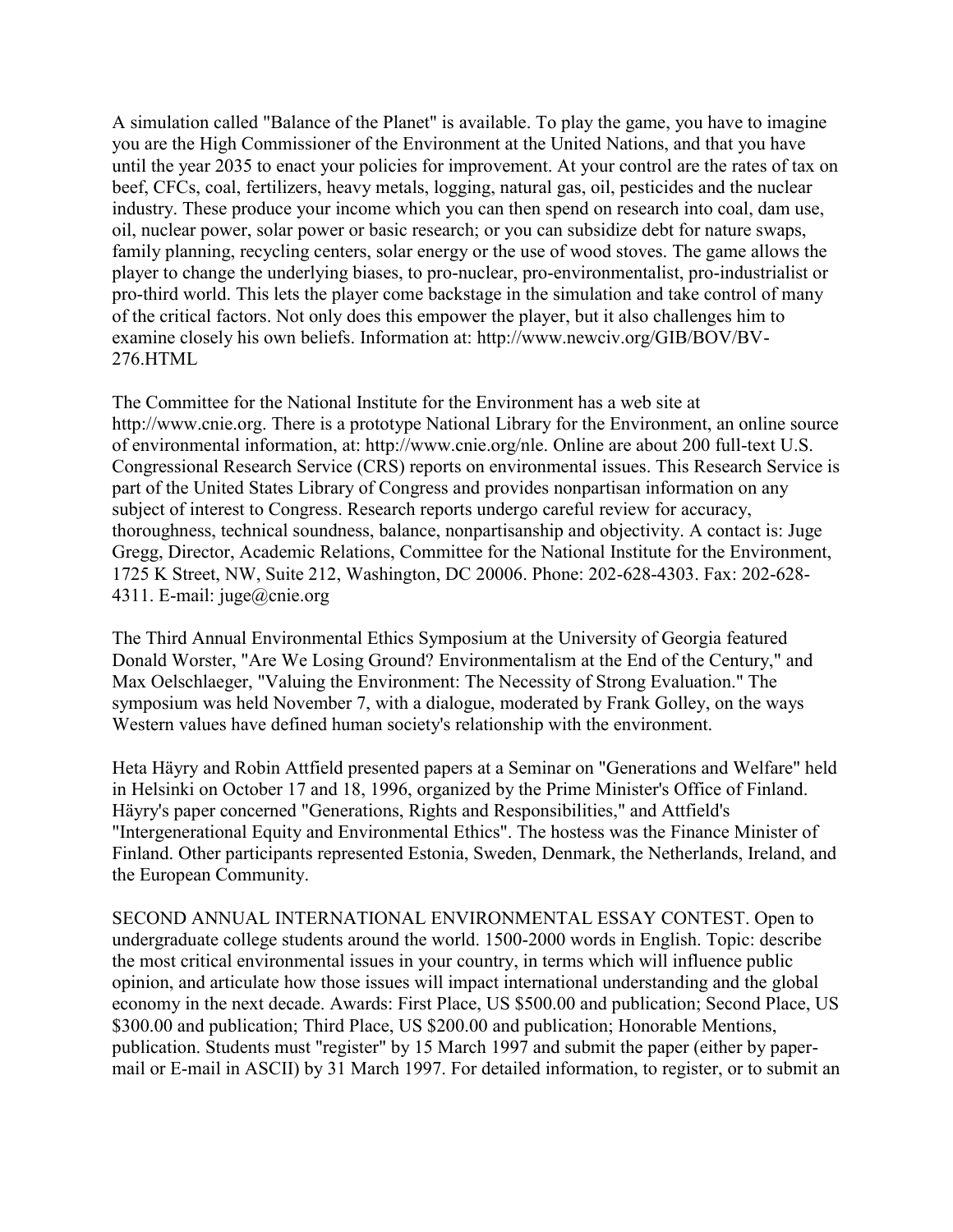essay: ESSAY@FMARION.EDU, Dr. Lucia Huang, Francis Marion University, P. O. Box 100547, Florence, SC 29501 USA.

Call for applications: Bioethics Institute, Michigan State University, 13-17 May 1997. \$250 stipend. For nonmedical (especially environmental and agricultural) life science faculty members wishing to integrate discussions of ethics into their classes. Speakers include Will Aiken, Lilly Russow, Gary Comstock and Paul Thompson. Deadline: 1 March 1997. For application, contact Fred Gifford, Philosophy Dept., 503 S. Kedzie Hall, Michigan State U., East Lansing, MI 48824. 517/355-4490; Email: gifford@pilot.msu.edu

Robin Attfield gave two presentations on 8 November 1996 at the Senter ofr Vitskapsteori, University of Bergen, Norway. The papers were"Saving Nature Versus Feeding People?" and "Discounting Jamieson's Trilemma and Representing the Future." The following day in the snow, Professor Gunnar Skirbekk and Attfield climbed Floyen, a nearby mountain.

Holmes Rolston will give the Gifford Lectures at the University of Edinburgh in November 1997. The Gifford Lectures in the four classical Scottish universities date from 1885 by endowment of Lord Gifford. Lecturers have included philosophers, theologians, physicists, astronomers, biologists, chemists, neurologists, historians, anthropologists, psychologists, and those from other disciplines. The original endowment was for lectures in natural theology, broadly conceived, which over the century has been expanded to include the broad spectrum of modern philosophical trends, as these bear on metaphysics, ethics, cosmology, and theology. Past Gifford lecturers have included, among others: William James, John Dewey, Henri Bergson, Arnold Toynbee, Karl Barth, Reinhold Niebuhr, Herbert Butterfield, Hans Driesch, J. S. Haldane, Werner Heisenberg, Arthur Eddington, Richard Dawkins, Carl Sagan, Hilary Putnam, Niels Bohr, Michael Polanyi, Alfred North Whitehead, Albert Schweitzer, and Paul Tillich.

Rolston plans a series, "Genes, Genesis, and God," which deals with the question of genetic creativity over evolutionary history and its relationship to human cultural creativity, especially in science, ethics, and religion. Evolutionary history is interpreted as the genesis of natural value, which is conserved, enriched, and distributed over time. Such values in nature can and ought to be conserved, enriched, and appreciated by humans using their capacities for science, ethics, and religion.

Sponsored by the American Association for the Advancement of Science, Rolston will travel during the summer 1997 to Siberia and Lake Baikal to look conservation issues. Not to neglect his home in the Rocky Mountains, he also plans a horse packing trip in the Bob Marshall Wilderness complex in Montana.

Paul Shepard, the noted human ecologist, passed away 16 July 1996. He taught at Dartmouth University and more recently at Pitzer College (Claremont, CA), where he held the Avery Chair in Human Ecology. Because of the radical, even revolutionary nature of his writing, the greater part of Shepard's reputation likely lies ahead--in the next century, when evolutionary thinkers are taken seriously--rather than behind. Which is to say, then, that future generations will come to appreciate his work more fully than the one intellectually dominant now.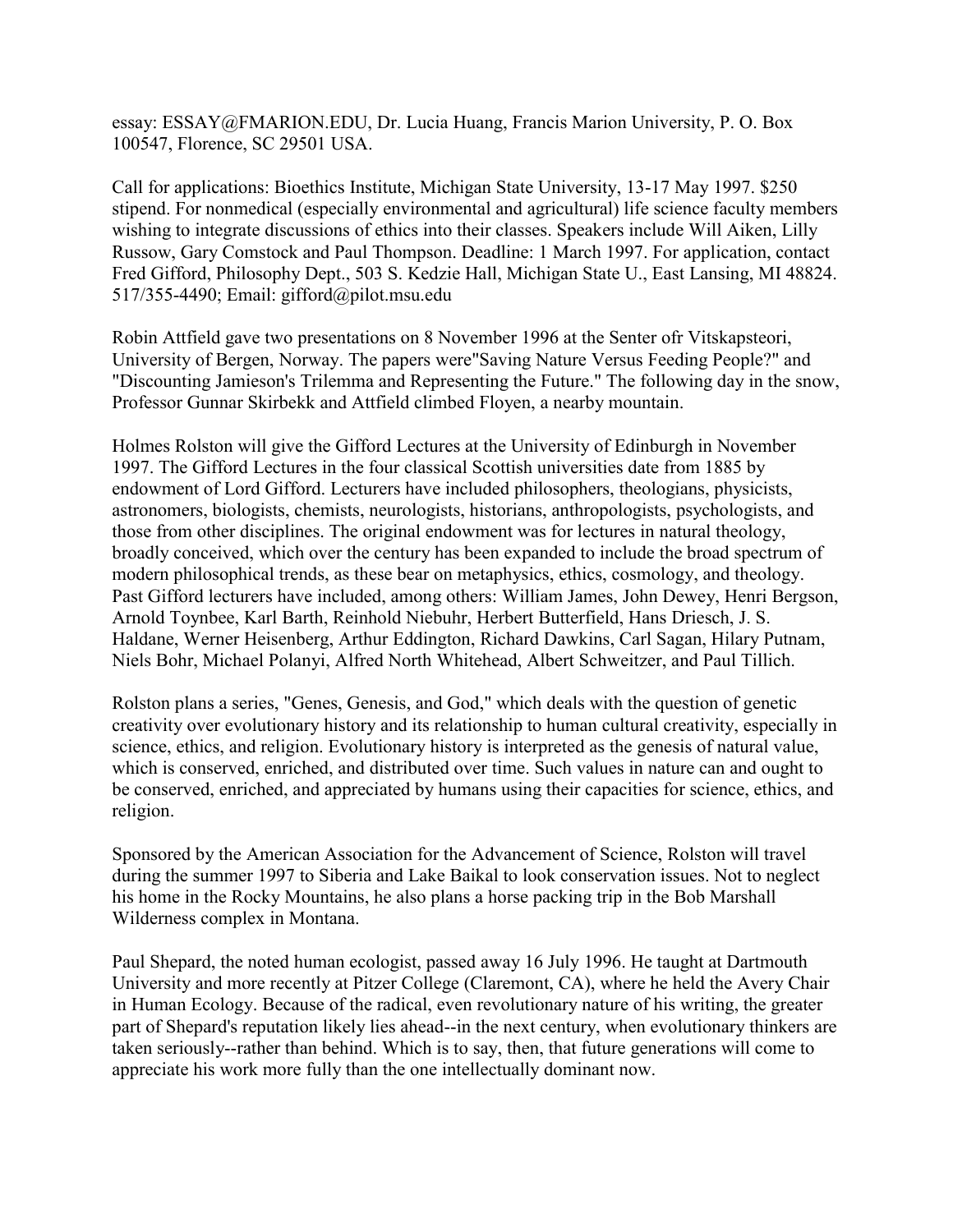Shepard's books include: The Others: How Animals Made Us Human (Washington D.C.: Island Press, 1996); The Only World We've Got (San Francisco: Sierra Club Books, 1995); Man in the Landscape: An Historic View of the Esthetics of Nature (College Station: Texas A & M University Press, 1991; orig. pub. Knopf, 1967); The Sacred Paw: The Bear in Nature, Myth, and Literature (with Barry Sanders) (New York: Viking Press, 1985); Nature and Madness (San Francisco: Sierra Club Books, 1982); Thinking Animals: Animals and the Development of Human Intelligence (New York: Viking Press, N.Y., 1978); The Tender Carnivore and the Sacred Game (New York: Scribners, 1973); Environ/Mental: Essays on the Planet as a Home (with Daniel McKinley) (Boston: Houghton Mifflin, 1971); and, The Subversive Science: Essays Toward an Ecology of Man (with Daniel McKinley) (Boston: Houghton Mifflin, 1969).

Shepard has influenced a number of environmental philosophers as well as intellectuals in other fields. A recent critical assessment of his work, The Company of Others: Essays in Celebration of Paul Shepard (Durango, CO: Kivaki Press, 1995), includes contributions by Gary Snyder, J. Baird Callicott, John B. Cobb, Jr., George Sessions, Dolores LaChapelle, Jim Cheney, Laura Westra, and Elizabeth Lawrence. (Submitted by Max Oelschlaeger, Corrales, NM. E-mail: xcmk80a@prodigy.com)

# **CONFERENCES AND CALLS FOR PAPERS**

Call for Papers: American Philosophical Association, ISEE Group Sessions. The annual deadlines for paper submissions for the ISEE sessions regularly held at the three divisional meetings of the American Philosophical Association are:

--Eastern Division: March 1st

--Central Division: September 1st

--Pacific Division: September 1st

--Submit Eastern Division proposals to Professor Eric Katz, Department of Humanities, New Jersey Institute of Technology, Newark, NJ 07102 USA, E-mail: katze@admin.njit.edu

--Submit Central Division proposals to Professor Laura Westra, Department of Philosophy, University of Windsor, Windsor, Ontario N9B 3P4 CANADA; E-mail: westra@uwindsor.ca

--Submit Pacific division proposals to Professor Ernest Partridge, Dept. of Philosophy and Religion, Northland College, Ashland, WI, 54806, USA; E-mail: gadfly@igc.apc.org

APA: Central Division Program, 23-26 April 1997, Pittsburg, PA:

Session One: Panel on "Nature vs. Development?" Organized by Will Aiken; chaired by Laura Westra. Speakers: Holmes Rolston III, Colorado State University; David Crocker, University of Maryland; Will Aiken, Chatham College. Followed by brief business meeting. Session Two: "Recent Work in Environmental Ethics." Chaired by Laura Westra. Speakers: Sheri Collins-Shobanian, Arizona State University West, "A Proposal for Environmental Consumer Labelling: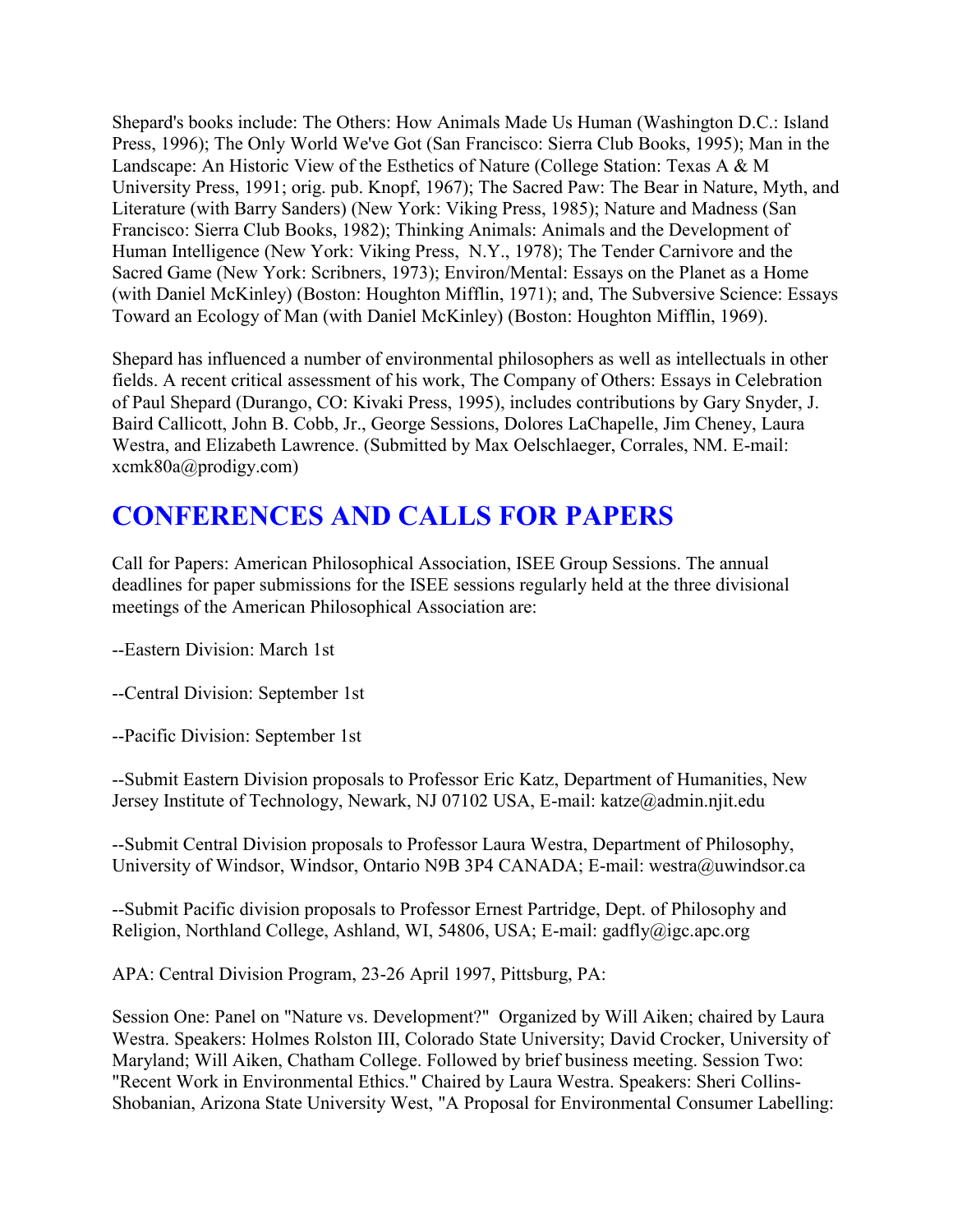From Nutrition Facts and Fat Grams to Environmental Facts and Pesticide PPMs"; William McKinney, Southeast Missouri State University, "On the Seemingly Paradoxical Nature of the Phrase `American Environmental Regulations'"; Andrew J. Kerr, Divinity School, University of Chicago, "The Necessity of Metaphysics: Environmental Ethics and the Naturalistic Fallacy"; Teresa Kwiatkowska, University of Autonoma, Mexico City, "Beyond Uncertainty: Toward the Ethics of Belonging."

CALL FOR PAPERS: Ethics and Natural Environmental Change: Recognizing the Autonomy of Nature. A two-day interdisciplinary symposium to be held during the Learned Societies Congress, St. John's, Newfoundland, June 4 and 5, 1997, followed by a three-day seminar and excursion in Corner Brook to discuss with local residents, scientists and environmental managers the effects of environmental change on a traditional resource-based society.

The Symposium will explore perspectives in contemporary environmental philosophy that deal with natural processes of environmental change.

The Seminar and Excursion will be based at Sir Wilfred Grenfell College in Corner Brook and in the Gros Morne National Park nearby. It will provide environmental scholars with an opportunity to meet an interdisciplinary group of scientists and environmental managers concerned with practical ethical issues of importance to Newfoundland. For more information, contact: Dr. Thom. Heyd, Department of Philosophy, University of Victoria, Victoria BC V8W 3P4. Phone: (250) 381-2239, Fax: (604) 721-7511. E-mail: theyd@uvvm.uvic.ca

Papers will sent out for assessment. Individuals will be notified regarding their participation as presenters by May 1st, 1997. Papers should be submitted as soon as possible and up to April 1st (even though papers submitted before February 1st will have first chance at being selected for reading at the Symposium.

CALL FOR PAPERS: Conference on Global Ecological Integrity: The Relation Between the Wild, Health, Sustainability, and Ethics. 21-26 June 1997, Cortona and Firenze, ITALY. Funded by SSHRC Grant (Canada) 96-99, PI, Laura Westra, co-sponsored by the "Integrity Project" and Brunetto Chiarelli, Istituto di Antropologia, Universita' di Firenze. For information, for proposals, abstract or papers, contact: Laura Westra, Philosophy Dept. University of Windsor, Windsor, ON N9B 3P4, CANADA; Fax (905) 7384421; TEL (416) 494-2495. Or: c/o Chair of Anthropology, Instituto di Antropolcia, Universita di Firenze, via del Proconsolo 12- 501022, Firenze, ITALY; Fax +39-55-2398065; Tel +39-55-283358; Email: UNIFIAT@MAILSERVER.IDG.FI.CNR.IT

Risk Assessment and Policy Association (RAPA), annual meeting, Washington, DC, 6-7 March 1997. The society focuses on ethical and policy questions on environmental risk. Commentators are still needed: Write to Kristen Shrader-Frechette, Philosophy Department, University of South Florida, Tampa, FL, 33620-5550. Many famous speakers will be present, including George Brown of California and Theo Colborn of the World Wildlife Fund. Thirty topics will be presented; some are: "Burdens and Levels of Proof," "Informed Consent," "Risk and Public Participation," "Uncertainty and Risk," "Public Health and Risk Assessment.". A session entitled "Environmental Justice and Equality" will be chaired by Laura Westra and will focus on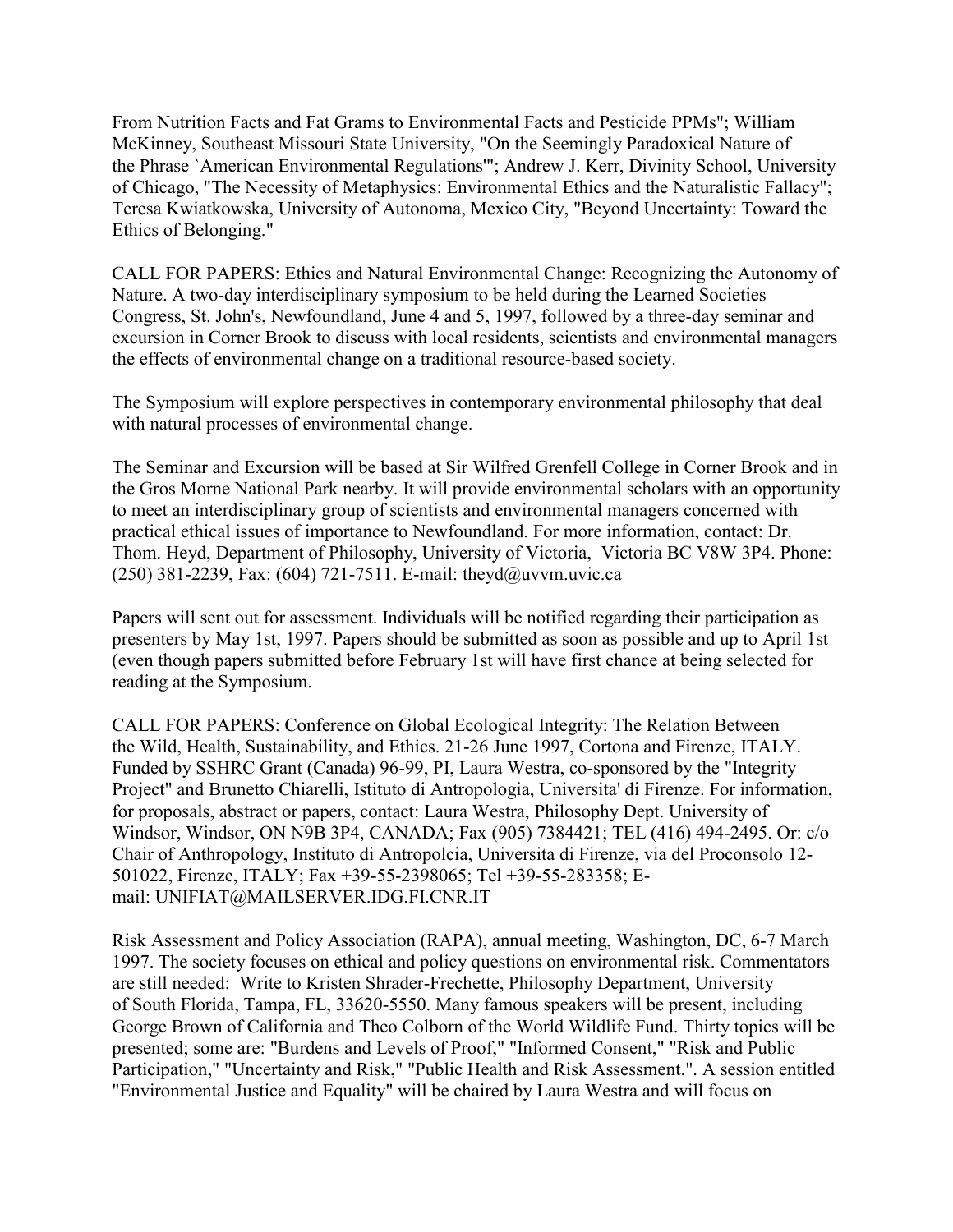"Environmental Racism"; speakers are: Robert Bullard, Clark University of Atlanta; Clarice Gaylord, Office of Environmental Justice, EPA; Owens Wiwa, Nigeria; Laura Westra, University of Windsor.

The Society for Conservation Biology will hold its annual meeting at the University of Victoria, Victoria, British Columbia, CANADA, from 6-9 June 1997. Ned Hettinger and Phil Pister will attend. For more information, contact Ned Hettinger (address below) or Phil Pister  $phildesfish@telis.org$ 

CALL FOR PAPERS. "Global Ecological Integrity: The Relation Between the Wild, Health, Sustainability, and Ethics," 24-28 June 1997, Firenze and Cortona, ITALY. Plenary Speakers will include: Allan Holland, John Lemmons, David Pimentel, Mark Sagoff, Dale Jamieson, James Sterba, Ernest Partridge, and Robert Goodland. Conference fee of \$100 includes breaks and a trip to Assisi. Contact: Laura Westra, Philosophy Department, University of Windsor, Windsor, ON, N9B 3P4, CANADA. Fax 905-738-4421.

CALL FOR PAPERS. The Society for Philosophy in the Contemporary World will hold its annual conference from 10-15 August 1997 at the YMCA of the Rockies, Estes Park, CO. The general theme is "Authenticity, Autonomy and Authority: Problems of Meaning in the Contemporary World," although papers are welcome on any topic related to contemporary philosophy. For more information or to submit a proposal, contact: Prof. Craig Hanks, Program Co-chair, Philosophy Department, 332MH, University of Alabama in Huntsville, Huntsville, AL 35899 USA, E-mail: HANKSJ@E-MAIL.UAH.EDU, PH 205-890-6555; or Prof. Sharon Hartline, Program Co-chair, Department of Philosophy, Radford University, Radford, VA 24142 USA, PH 703-831-5213.

"Global Ethics for the Twenty-First Century." 1-3 Oct. 1997. Melborne, AUSTRALIA. Arne Naess, Elmar Altavar, Robert Bullard, John Dryzek, David Harvey, Val Plumwood, Oran Young, Vandana Shiva, and others. Contact: Nicholas Low, University of Melbourne, Parkville, Victoria, 3052, AUSTRALIA.

CALL FOR PAPERS: The interdisciplinary journal, Population and Environment, is soliciting contributions for a forthcoming special issue on "Roots of Environmental Neglect." Reviews of prevailing viewpoints (e.g., the comparative importance of population, affluence, depletion of natural resources, new technologies, ideology, ethics, social domination, anthropocentrism, biocentrism) are welcome. Equally welcome are contributions which seek to integrate and reconcile these viewpoints, or which seek to enrich this debate by grounding it in such disciplines as history, philosophy, political science, psychology, anthropology, economics, biology, literature, and archeology. Please send papers, in duplicate, to Dr. Moti Nissani, Guest Co-Editor, Interdisciplinary, Studies Program, 5700 Cass Ave., Wayne State University, Detroit, MI 48202, USA; E-mail: mnissani@juno.com; Fax: (313) 577-8585; Tel.: (810) 543-0536 (home & message).

Midwest Political Science Association, 10-12 April 1997, Palmer House Hilton, Chicago, IL. A panel on "Political Theory and Environmentalism" will be chaired by John M. Meyer, University of Wisconsin-Madison. Presenters will be: Jane Bennett (Goucher College), "Bruno Latour,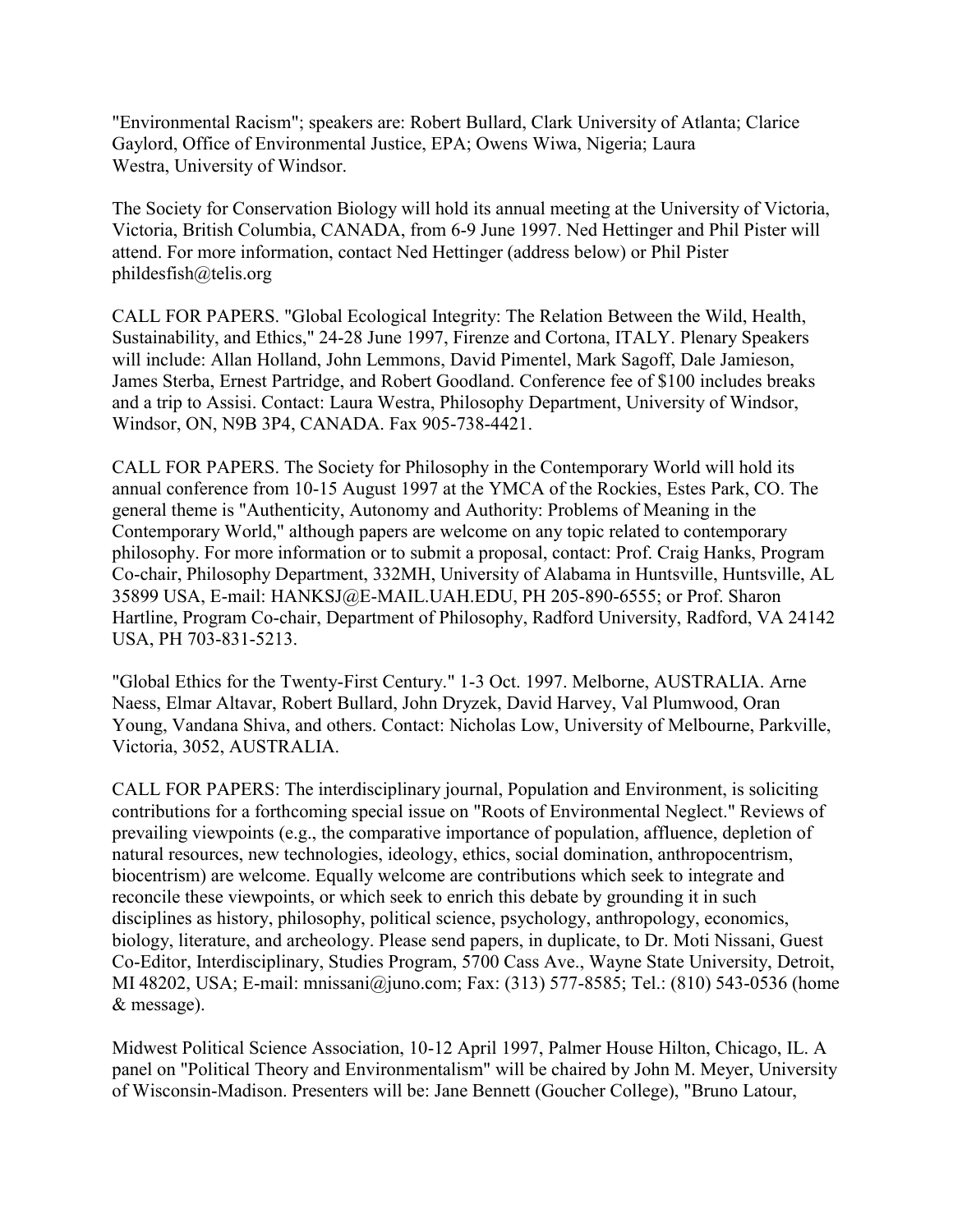Henry Thoreau, and the Finesse of Nature/Culture," Langdon Winner (Rensselaer Polytechnic Institute), "Technology, Globalism and Environmental Conflict: The Worldview of `Third World Resurgence,'" Kerry H. Whiteside (Franklin and Marshall College), "Systems Theory and Humanism in Continental Ecologism." Harlan Wilson (Oberlin College) and John M. Meyer (UW-Madison) will serve as discussants. For more information contact: John Meyer, Dept. of Political Science, University of Wisconsin-Madison, 1050 Bascom Mall, Madison, WI 53706. E-mail: JMEYER@polisci.wisc.edu

# **ISSUES**

Earth a target of space rocks. The earth gets hit on average once a year with a space rock large enough to set off an explosion equal in force to the nuclear bomb that leveled Hiroshima. Such 15-kiloton explosions in the upper atmosphere come from rocks only 20 feet wide. The earth gets hit monthly by rocks about six feet wide that produce a one kiloton explosion. Shooting stars and meteor showers are produced by grain-of-sand-sized particles. In 1908 over Siberia, a rock exploded in the atmosphere with a force of about 20 hydrogen bombs resulting in hundreds of square miles of flattened forests. "Doomsday rocks" a few miles wide are predicted to hit once every 10 million years, "causing mayhem and death on a planetary scale." Such phenomena provide trouble for an uncritical acceptance of the "nature knows best" idea. See William Broad, "Earth Is Target for Space Rocks At Higher Rate Than Thought," New York Times (1/7/97): B9.

Is predation glamorous? Much environmental thought glorifies predation. But author Joanna Greenfield's description of Hyenas and her account of a personal attack she suffered from a hyena bring out the ugliness in predation. Some samples: "Hyena--a dirty, matted creature, dripping with blood. . . .The prey must have been large enough for the hyena to thrust is whole head in, up to the blocklike shoulders. This must be why the hyena has such a snake of a neck- so it can delve deep into a dying animal and eat the best parts before thieves chase it away. . . . Spotted hyenas are the sharks of the savanna, superpredators and astounding recyclers of garbage. They hunt in large, giggling groups, running alongside their prey and eating chunks of its flesh until it slows down through loss of blood, or shock, or sheer hopelessness." Of her attack she says: "I don't remember him sinking his teeth into my arm, though I heard a little grating noise as his teeth chewed into the bone. Everything was black and slow and exploding in my stomach. . . . I think it was then that he took out the first piece from my arm and swallowed it without breathing . . . He moved up the arm, and all the time those black, blank eyes evaluated me, like a shark's, calm and almost friendly." See "Hyena," The New Yorker, Nov. 11, 1996, p. 74.

Deaths due to mudslides from clear-cuts. Four people died this fall in Oregon when mud sliding down clear-cut hillsides buried a home. Record rainfall has triggered hundreds of mudslides from clear-cut hills, causing an additional four deaths when mud slid into roads. Timber harvesting on private lands has intensified because of the decline in logging on state and federal land and some of this has been clear-cutting on steep hillsides above roads, homes, and future homesites. A 1975 U.S. Forest Service study concluded that landslides are three times more likely to occur in clear-cut areas as on forested slopes. Local residents and environmental groups are demanding a moratorium on clear-cutting and logging road construction on steep slopes where public safely may be endangered. Area forestry officials claims they don't have the power to prohibit clear-cut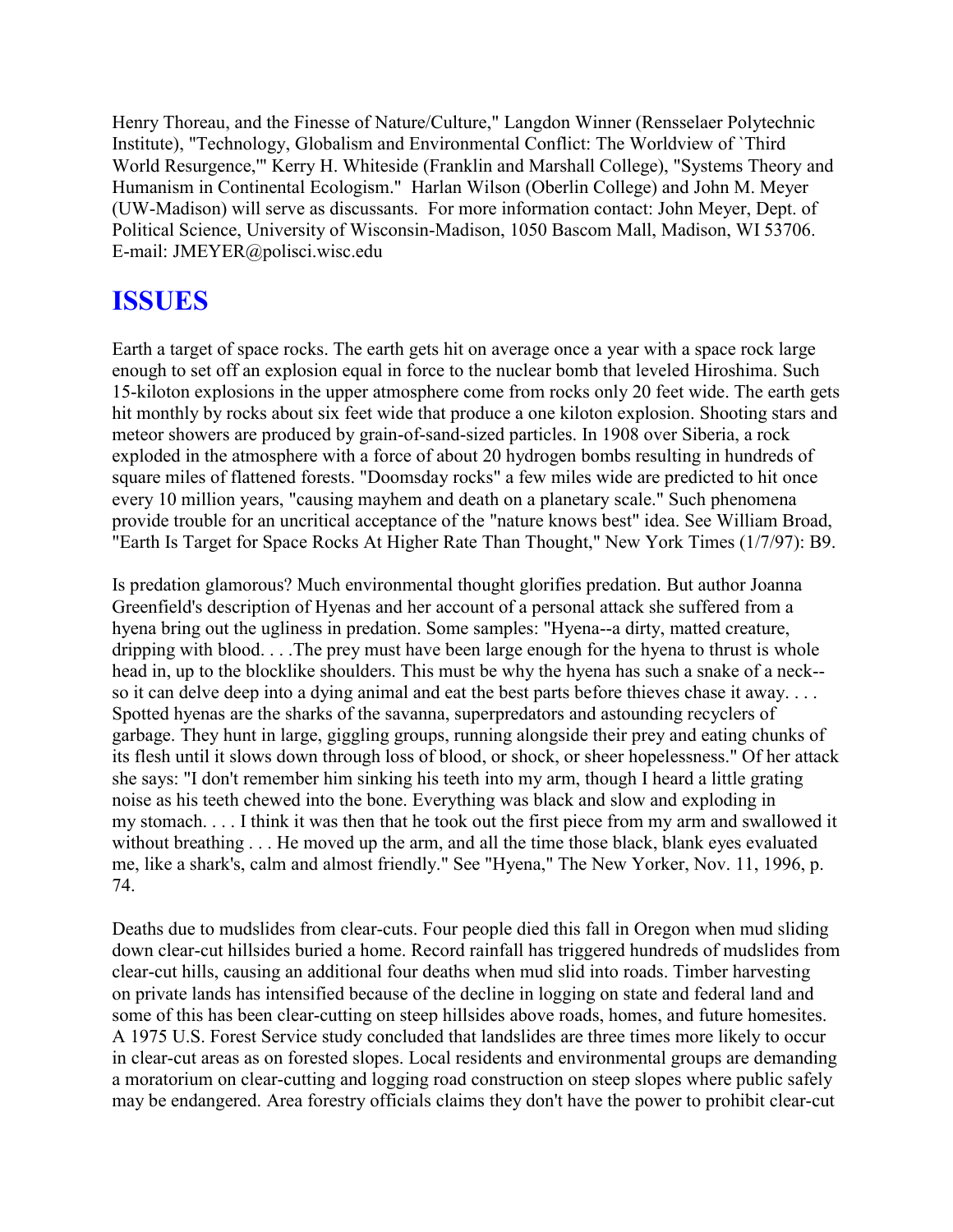logging on privately owned timberland. Timber industry officials argue that mudslides are a natural phenomenon, not necessarily caused by clear-cutting and say that the real land use question is whether people should be allowed to build homes in forested areas below land earmarked for harvesting. If public officials prohibited timber companies from clear-cutting on steep slopes they own and thereby lower property values, would this be a "regulatory taking" requiring compensation? This seems to be good counterexample to the claim that any prohibition of traditional uses of land on private property that lowers the value of land ought to be compensated. It also seems a possible counterexample to the idea that in cases of conflicting private land uses, whoever was there first gets priority. See William Caliborne, "When a Verdant Forest Turns Ugly," Washington Post (12/18/96): A1.

Counties undermining wilderness preservation in Utah. Several counties in southern Utah near the newly designated 1.7 million acres Grand Staircase-Escalante National Monument are fighting the attempt to increase wilderness designation in the area by turning backcountry trails on Federal land into roads. The counties have used road-graders on hundreds of miles of double track jeep trails that cross wilderness study areas. Mechanically build and maintained roads in an area preclude it from wilderness designation. The counties are angry at the Clinton administration for the Monument designation which blocked the development of a huge coal mine. They say that a 19th century statute gives them valid claims to thousands of rights-of-way across federal land. See Tom Kenworthy, "Blazing Utah Trails to Block a Washington Monument," Washington Post (11/30/96): A1.

American-style environmental preservation creates controversy in Chile. The founder of the Esprit clothing chain, Douglas Tompkin, has bought 741,000 acres of temperate coastal rain forest in Chile intending to donate the land as a national park to the Chilean people. But his attempt to set aside such a vast area as a permanent natural sanctuary has produced heated debate in Chile and resistance from business groups and their allies in government. That Tompkin's land extends from the Argentine boarder to the Pacific Ocean, thus in effect dividing the narrow country north to south, has provoked nationalist fears against the American and his plans. Exploiting natural resources is the principal industry in Chile and lumber, mining, energy and fishing interests see Chile's growing environmental movement--and Tompkin's plans in particular--as a serious threat to the nation's economy. Chile's sparse population is viewed as a national security issue and the environmental vision of depopulating land to preserve it in its natural state also challenges the military. Tompkin's espousal of Deep Ecology is being used against him by being characterized as an anti-Christian placement of man on the level of animals and trees. See Gabriel Escobar, "Rain Forest Gift Raises Suspicions," Washington Post (11/29/96): A1.

The Southern African Wildlife College, built on the edge of Kruger National Park in South Africa, will open early 1997 with fifty students. This one of the largest projects undertaken by World Wildlife Fund, South Africa, and was enabled by a DM 10 million grant from a German aid agency. The project has been exemplary in using environmentally-friendly design and using local resources and labor in building. It is intended for black African wildlife professional from the various sub-Saharan nations. Contact: WWF South Africa, P. O. Box 456, Stellenbosch 7599, South Africa.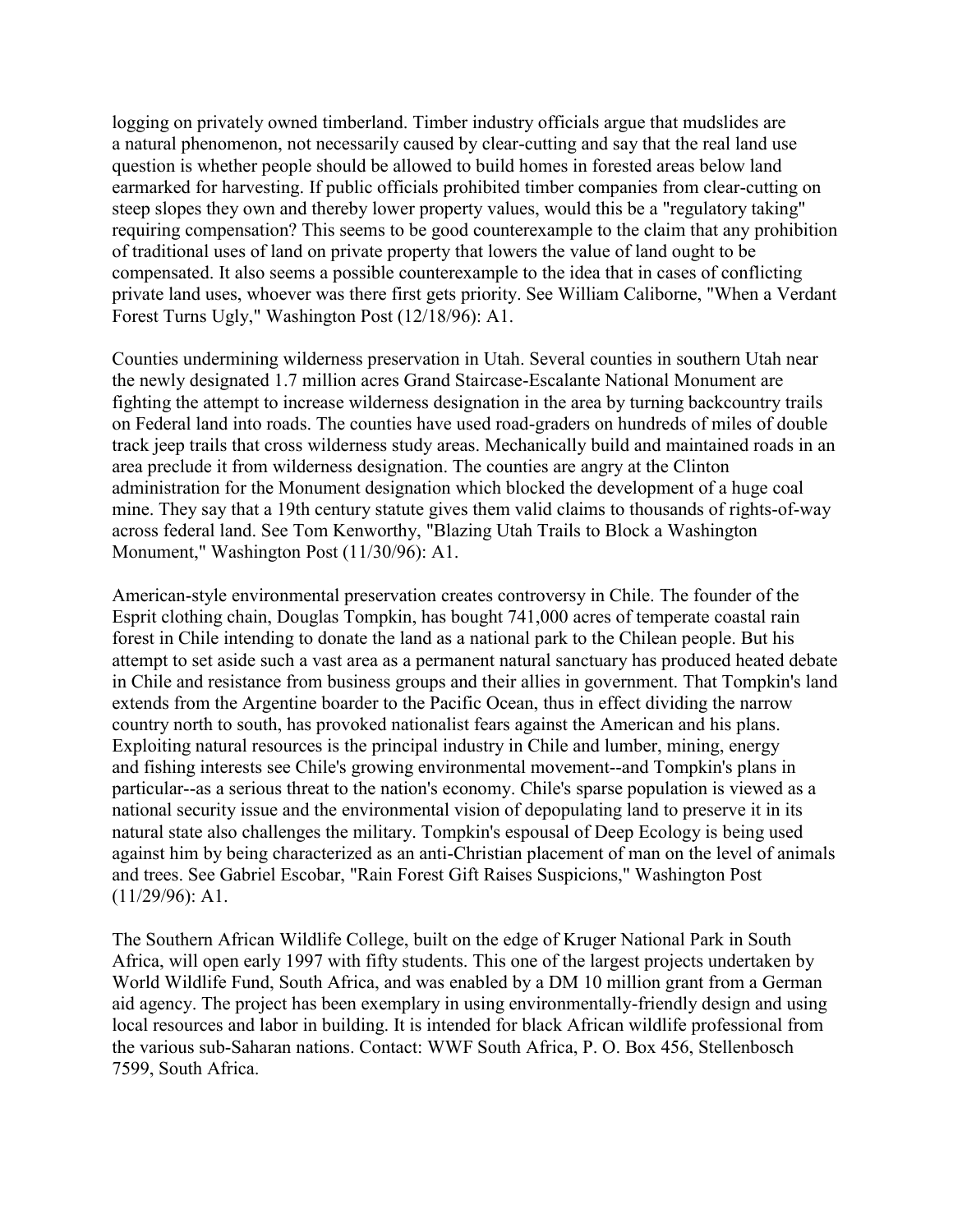Leghold traps. In a November referendum, Colorado voters approved a ban on leghold traps (with certain exceptions) by a 52.4% to 47.5% margin. See ISEE Newsletter, Fall 1996.

World population keeps rising even as rate of population growth declines. The world population is projected to reach 6.1 billion at the turn of the century, with developing countries in Asia, Africa, and Latin America accounting for 95 percent of overall growth, according to a new report, "World Population Profile: 1996," WP/96, issued today by the Commerce Department's Census Bureau. The United States is projected to account for 3.2 percent of world population growth. Even though the world's population is increasing, the rate of population growth around the globe will slow from its present level of 1.5 percent to below 1 percent by the year 2025.

"Problems exacerbated by a rapidly growing world population--including caring for a growing elderly population, the continuing worldwide AIDS epidemic, and unmet reproductive health needs of adolescent women--are among the issues that confront world leaders," says the report's author, Tom McDevitt.

The report also points out that the world is adding people, by the billions, at a far quicker pace than ever before. For example, it took thousands of years for world population to reach the level of 2.6 billion in 1950. But only 50 years later, another 3.5 billion will have been added. Other highlights from the report include:

--Africa's rate of growth is projected to be the highest of all major world regions during the next 25 years, in spite of the HIV/AIDS epidemic.

--In the developing countries that have a substantial AIDS-related mortality, AIDS is expected to cause 50 million deaths by the year 2010.

--Persons 65 and over are projected to be the fastest growing segment of the population in both less developed and more developed countries.

A special section in this report focuses on adolescent fertility in developing countries. It estimates that in the next 25 years over 300 million births will occur to women 15 to 19 years old.

Bird brains. New Caledonia crows have recently been observed, over fifty times, to use twigs or barbed leaves to probe for bugs in wood or under leaves, according to Gavin R. Hunt of Massey University in New Zealand. On four occasions, he saw them making their tools, pulling a twig from a tree, stripping its leaves and shaping a point at the hooked end of the stick where it had been attached to a branch. Also, he observed that the crows are careful with their bug-finders, carrying the tools around with them or leaving them in a secure position on their perch. U.S. crows have been observed using cars as nutcrackers by putting walnuts where the nuts will be run over. Short story in National Wildlife, June/July 1996, p. 9.

Presbyterians for Restoring Creation, a grassroots group, have designated thirty-nine persons as Restoring Creation Enablers, resource persons for local churches and presbyteries (regional church associations), with a training conference in Estes Park, Colorado in May 1997. These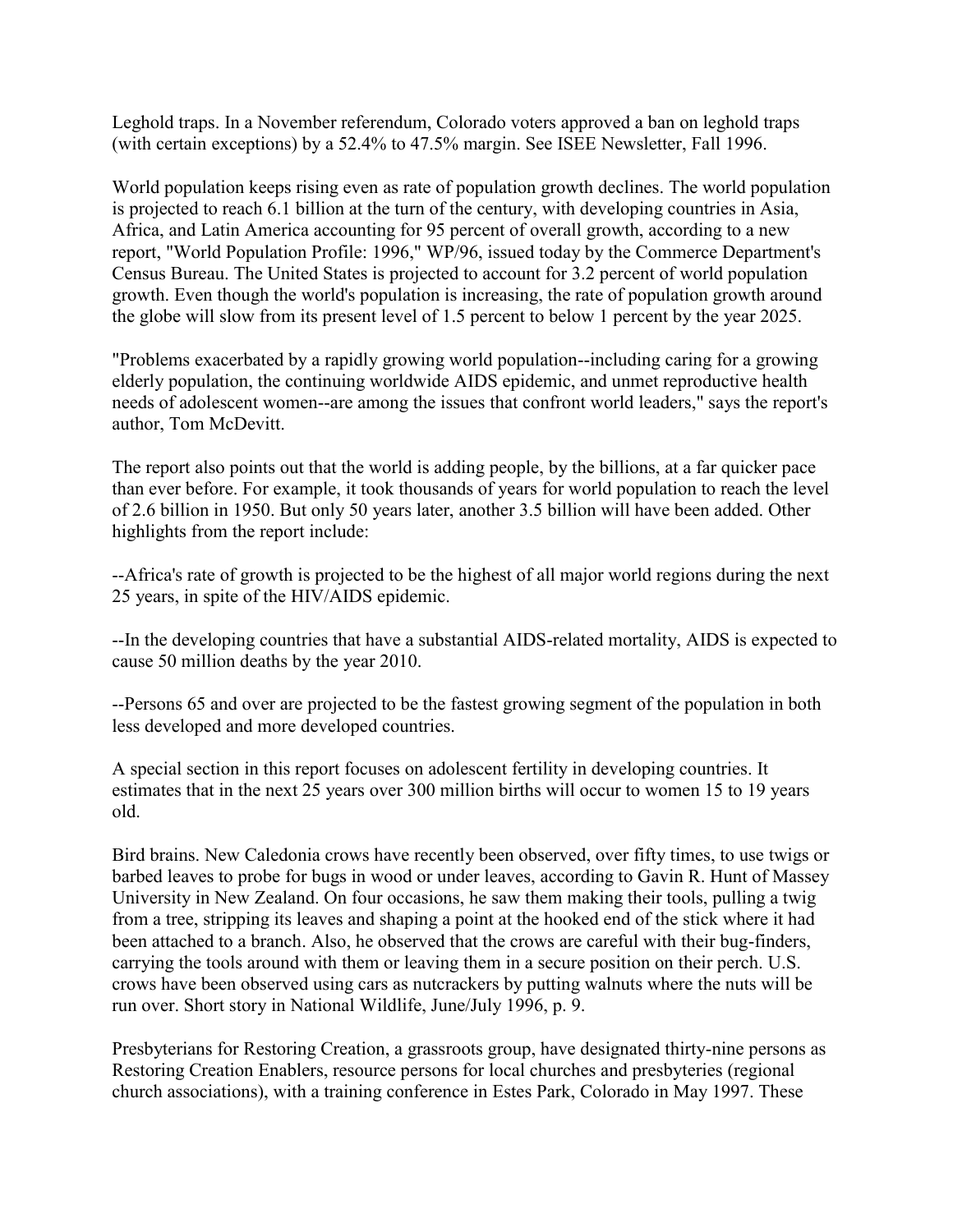persons are similar to Hunger Action Enablers, who have been especially effective in sensitizing Presbyterians to problems of world hunger for a number of years. Contact Bill Knox, Secretary, P. O. Box 2146, Boone, NC 28607. Phone 704/262-3881.

The 104th U.S. Congress, ending in 1996, did pass two pieces of environmental legislation: the Food Quality Protection Act of 1996 and the Safe Drinking Water Act Amendments of 1996, both with bipartisan support. The Food Quality Protection Act amends both the Food, Drug, and Cosmetic Act and the pesticides law to provide a standard for pesticide residues in both raw and processed foods. The standard is "reasonable certainty of no harm." The food legislation was propelled primarily by the need to replace the zero-risk Delaney Clause in the Food, Drug, and Cosmetic Act. The clause, which required banning any food additive that caused cancer in laboratory animals, was evaded for many years. When a court decision required the government actually to enforce the Delaney provisions, replacing the clause became a high priority matter. The law also requires that the Environmental Protection Agency review all pesticide tolerances within ten years, that particular consideration be given to exposure of young children to pesticide residues, and that EPA consider "estrogenic effects"--the effects of a substance on hormones- when setting tolerances. The drinking water act requires EPA to evaluate for regulation at least five contaminants every five years. A cost-benefit analysis and a risk assessment are required before a standard can be set. The standards, called "maximum contaminant levels," are initially based on health protection and the availability of technology.

Yellowstone bison slaughtered. The National Park Service reluctantly plans again this year to slaughter any errant bison who wander off the Park boundaries in search of food, mainly on the north boundary of the park. Several hundred animals were slaughtered last year, of the six hundred in that area. About 3,500 bison inhabit the park. The fear is that wandering bison will carry brucellosis to cattle, although there is no evidence that such transmission has taken place, nor are the bison tested for brucellosis before they are slaughtered (although they are so tested on the west boundary of the park). Animals are rounded up and taken to a slaughter house; the meat is given to Indian tribes and charities. The much decried "hunt" of earlier years no longer takes place. Story in New York Times, December 29, 1996, p. 9.

Bird-friendly coffee? New methods of growing coffee, in the sun, rather than in shadeplantations, seem likely implicated as a contributing factor in the decline of some migrant birds, especially thrushes, orioles, and some warblers. The switch to sun plantations is more profitable, with sun tolerant varieties of the plant, cramming 3,000 to 7,000 plants on one hectare, rather than 1,000 to 2,000 under the other method, and giving a yield of 1600 kilograms per hectare against 550. But birds lose the habitat provided by the shade trees. Environmentalists have promoted "Eco-OK" coffee, although they disagree to some extent about how to figure the use of pesticides, worker conditions and salaries, and other values into the "Eco" approval. Laura Tangley, "The Case of the Missing Migrants," Science 274(1996):1299-1300.

The U. S. Sustainable Fisheries Act was signed by President Clinton in October 1996. The Act is designed to prevent overfishing and rebuild stocks of fish that have declined, with greater protection of marine habitats, reductions in the bycatch of fish and other marine species, such as whales and dolphins. Story in Marine Conservation News, Winter 1996.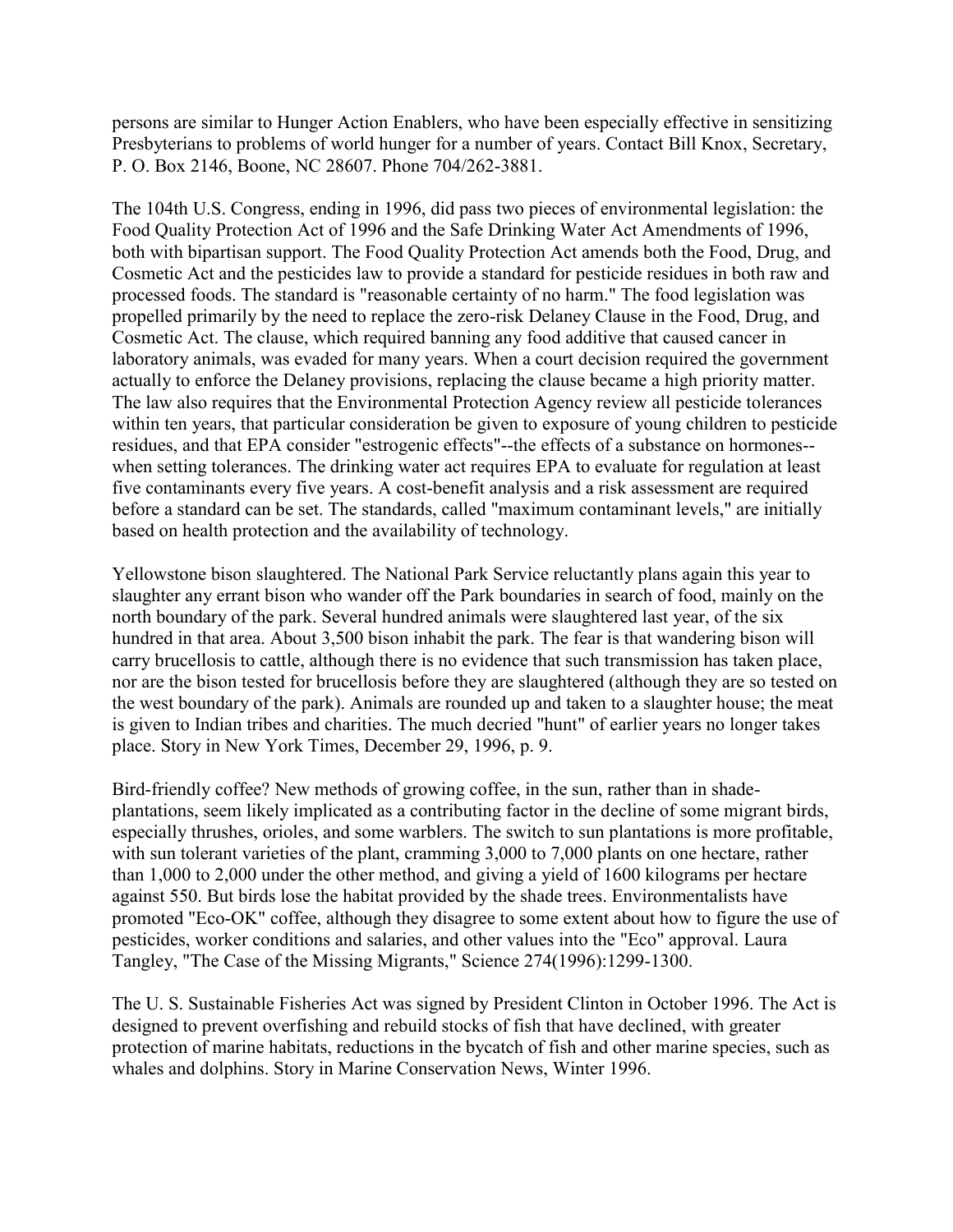The Inter-American Convention for the Protection and Conservation of Sea Turtles has been opened for national signatures. The treated was concluded in Salvador, Brazil, last September. The treaty, the world's first dedicated solely to sea turtles, is to promote the protection, conservation, and recovery of sea turtle populations and of the habitats on which they depend. Major issues were the use of turtle excluding devices in fishing nets (TEDs) and the use of turtles and eggs for subsistance in traditional communities.

The Exxon Valdez was sold and renamed the Mediterranean and plies a route between Egypt and Europe, since the tanker has been banned from Alaskan waters. But the new owners complain that this route is less profitable than the old Alaskan one, and have taken action either to regain the original route or to be reimbursed for "takings," since governmental regulation is depriving them of profits.

# **RECENT ARTICLES AND BOOKS**

Reminder: Environmental Ethics, Environmental Values, and the Journal of Agricultural and Environmental Ethics are not indexed here, but are included in the annual update on disk and on the website.

The second issue of the journal Ethics and the Environment has been

published (Vol. 1, no. 2, Fall 1996). Articles are: "The Dusty World: Wildness and Higher Laws in Thoreau's WALDEN" by Jim Cheney; "Anthropomorphism Without Anthropocentrism: A Wittgensteinian Eco- feminist Alternative to Deep Ecology" by Wendy Lee-Lampshire; "Holists and Fascists and Paper Tigers...Oh My!" by Michael P. Nelson; "Androcentrism and Anthrocentrism: Parallels and Politics" by Val Plumwood; "Markets, Justice, and the Interests of Future generations" by Clark Wolf; a Discussion Section with articles by Van Rensselaer Potter, "Real Bioethics: Bicentric or Anthropocentric?" and Arthur Zucker, "Ferre: Organicistic Connectedness--But Still Speciesistic" with a Response from Frederick Ferre, "Finding the Balance: A Reply to Potter and Zucker." The journal is published by JAI Press Inc., 55 Old Post Road, P.O. Box 1678, Greenwich, CT 06838-1678. Special subscription rate for ISEE members is \$35.00 yearly. Subscriptions are available by e-mail at: 102062.2525@compuserv.com or by mail or Fax: (203)661-0792). Manuscripts for Volume 2 are now being accepted. Please send all materials or inquiries to the Editor: Prof. Victoria Davion, Dept. of Philosophy, University of Georgia, Athens, GA 30602-1627.

--Palmer, Clare, "A Bibliographic Essay on Environmental Ethics," Studies in Christian Ethics (Edinburgh) 7(1994):68-97. An excellent introduction to environmental ethics. In its combination of a historical sketch with the principal conceptual issues, and literature noted, this introduction is unsurpassed in an article of this length. A historical sketch of the developing field, central questions in the current debate (subjective-objective, naturalistic fallacy, monism/pluralism, intrinsic value, etc.), key positions presented by various environmental ethicists, grouped as individual consequentialist (Singer, VanDeVeer, Attfield), individual deontological (Goodpaster, Schweitzer, Taylor), collective environmental ethics (Leopold, Callicott, Lovelock), mixed monistic (Rolston, Johnson, Sylvan), deep ecology (Naess, Fox), ethical positions reviving earlier philosophical positions (such as Whitehead's process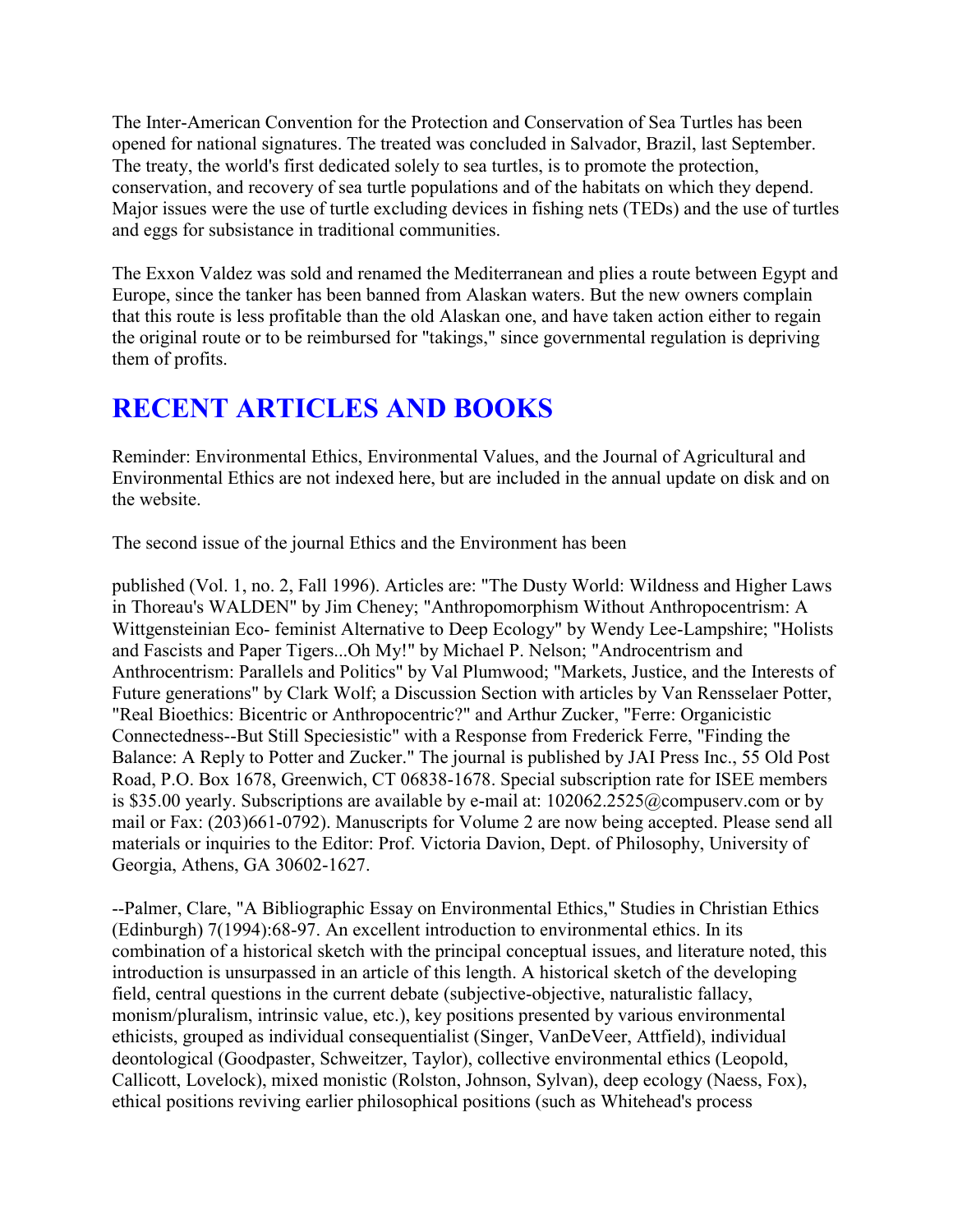philosophy, Spinoza, Heidegger), and pluralist approaches (Stone, Brennan, Wenz). The significant books and articles in each position are noted. Palmer is the University of Greenwich School of Environmental Sciences.

--Katz, Eric, Nature as Subject: Human Obligation and Natural Community. Lanham, MD: Rowman and Littlefield, 1997. The collected essays that Katz has written over twenty formative years of environmental philosophy. Sixteen essays. "My basic critical idea is that humancentered (or `anthropocentric') ethical systems fail to account for a moral justification for the central policies of environmentalism. From this negative account of anthropocentrism, I derive my fundamental position in environmental ethics: the direct moral consideration and respect for the evolutionary processes of nature. I believe that it is a basic ethical principle that we must respect Nature as an ongoing subject of a history, a life-process, a developmental system. ... I consider Nature as analogous to a human subject, entitled to moral respect and subject to traditional ethical categories. I do not anthropomorphize Nature; I do not ascribe human feelings and intentions to the operations of natural processes. I do not consider natural processes to be sentient or alive. I merely place Nature within the realm of ethical activity. The basis of a moral justification of environmental policy is that we have ethical obligations to the natural world, just as we have ethical obligations to our fellow human beings" (p. xvi). Includes the essays in which Katz has been especially provocative, such as "The Big Lie" (restoration biology), "Imperialism and Environmentalism" (Nature as an imperialist), and continues such stimulating metaphors in the theme of "nature as (analogous to a human) subject". Also notable for essays on Judaism and environmentalism. Katz is in philosophy at the New Jersey Institute of Technology.

--Vilkka, Leena, "Should We Preserve Intrinsic Values in Wilderness?" Pages 160-175 in Anna-Liisa Sippola, Pirjo Alaraudanjoki, Bruce Forbes and Ville Hallikainen, eds., Northern Wilderness Areas: Ecology, Sustainability, Values (Rovaniemi, Finland: University of Lapland, Arctic Centre, 1995). In a volume resulting from the International Conference on Northern Wilderness Areas held there in December 1994. According to anthropocentrism, humans can value wilderness for its own sake, but nature is valueless without human valuers. From the naturocentric point of view, the value of a wilderness area is discovered in the natural history of the area. Naturocentrism is the objective intrinsic value of wilderness, according to which wild animals and plants should at least sometimes win, their intrinsic values having priority over human instrumental values. Vilkka is with the Environmental Philosophy Project, P. O. Box 12, Fin-00014, University of Helsinki, Finland.

--deDuve (de Duve), Christian, Vital Dust: The Origin and Evolution of Life on Earth. New York: Basic Books, 1995. de Duve is a Nobel Prizewinner for discoveries about the functional and structural organization of the cell. This is his philosophical overview: "Life is almost bound to arise in a molecular form not very different from its form on Earth. ... Those who claim that life is a highly improbable event, possibly unique, have not looked closely enough at the chemical realities underlying the origin of life." The stuff of the earth is "vital dust" (p. 292). Of interest to environmental philosopher is a concluding section on "The Future of Life." Life on Earth, a cosmic imperative over the millennia, has recently come under the most serious threat ever, human overpopulation and consumptive appetites degrading the Earth. Science needs more wisdom. "The last twenty years have witnessed a remarkable rise in global responsibility. The ecological movement, in spite of excesses, deserves to be praised" (p. 283).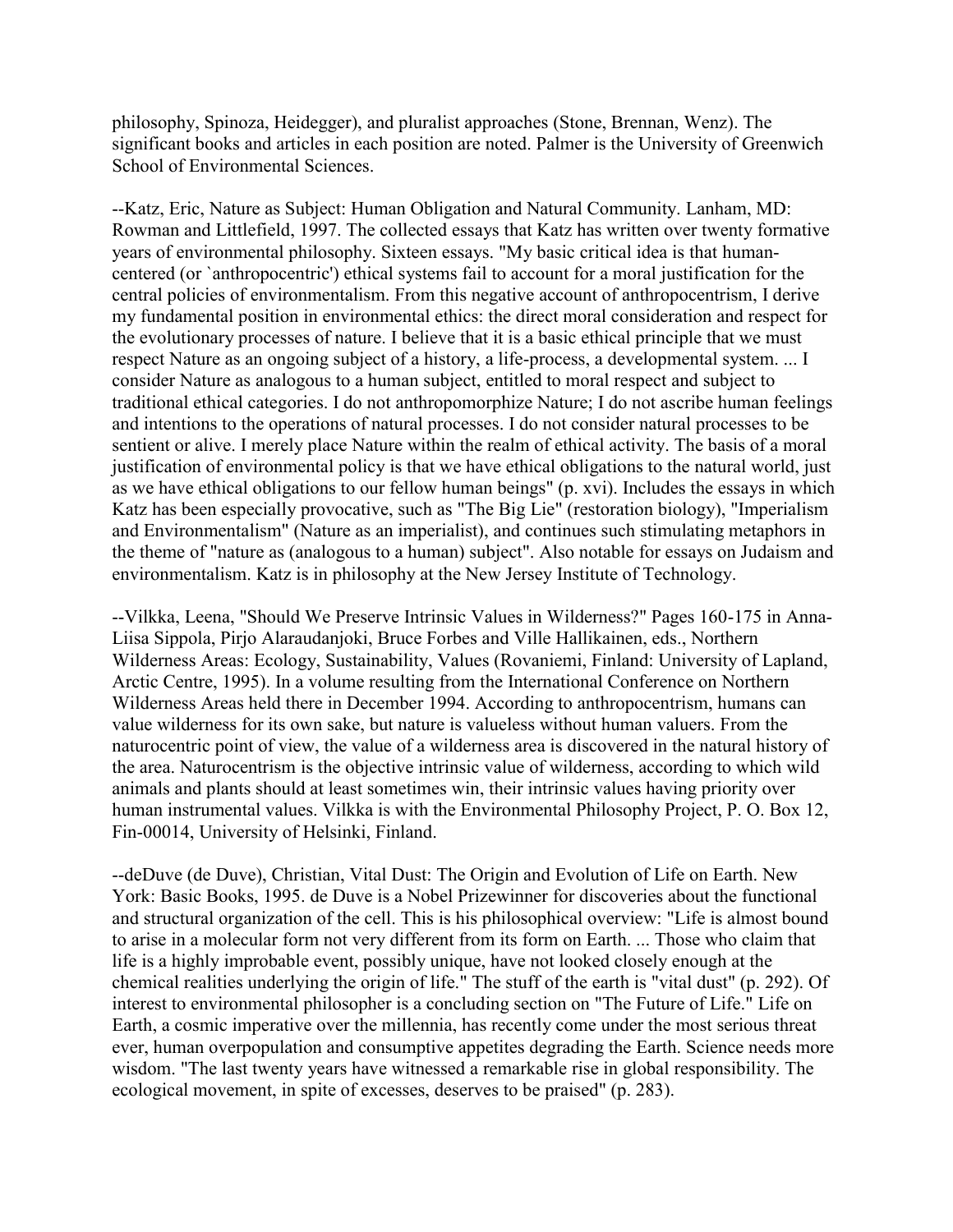Now emeritus, de Duve taught at the University of Louvain, Belgium, and Rockefeller University, New York.

--Sterba, James P., ed., Morality in Practice, 5th edition. Belmont, CA: Wadsworth, 1997. 585 pages. Continues the section from the 4th edition on "Animal Liberation and Environmental Justice," now including Karen Warren, "The Promise and Power of Ecological Feminism." Sterba is in philosophy at the University of Notre Dame.

--Cothern, C. R., ed., Handbook for Environmental Risk Decisionmaking. Boca Raton, FL: Lewis Publishers, 1996.

--Paehlke, Robert, ed., Conservation and Environmentalism: An Encyclopedia. New York: Garland Publishing Co., 1995. 771 pages. Nicely indexed. A quite useful volume for any college library. Entries are useful first introductions to the area, especially suitable for undergraduates. Contains the following entries, among some 500 others:

--Fox, Warwick, "Anthropocentrism"

--Fox, Warwick, "Deep Ecology: Emergence"

--Fox, Warwick, "Deep Ecology: Meaning"

--Fox, Warwick, "Ecophilosophy and Ecopsychology"

--Fox, Warwick, "Naess, Arne"

--Hargrove, Eugene C., "Animal Rights"

--Hargrove, Eugene C., "Environmental Ethics" (the field)

--Hargrove, Eugene C., "Environmental Ethics" (the journal)

--Orr, David, "Environmental Education"

--J. Baird Callicott, "Intrinsic Value"

--J. Baird Callicott, "Asian Environmental Thought"

--Steven C. Rockefeller, "Religion and Environmental Protection"

--Karen J. Warren, "Ecofeminism"

--Robyn Eckersley, "Ecoanarchism"

--Bron R. Taylor, "Eco-Spirituality"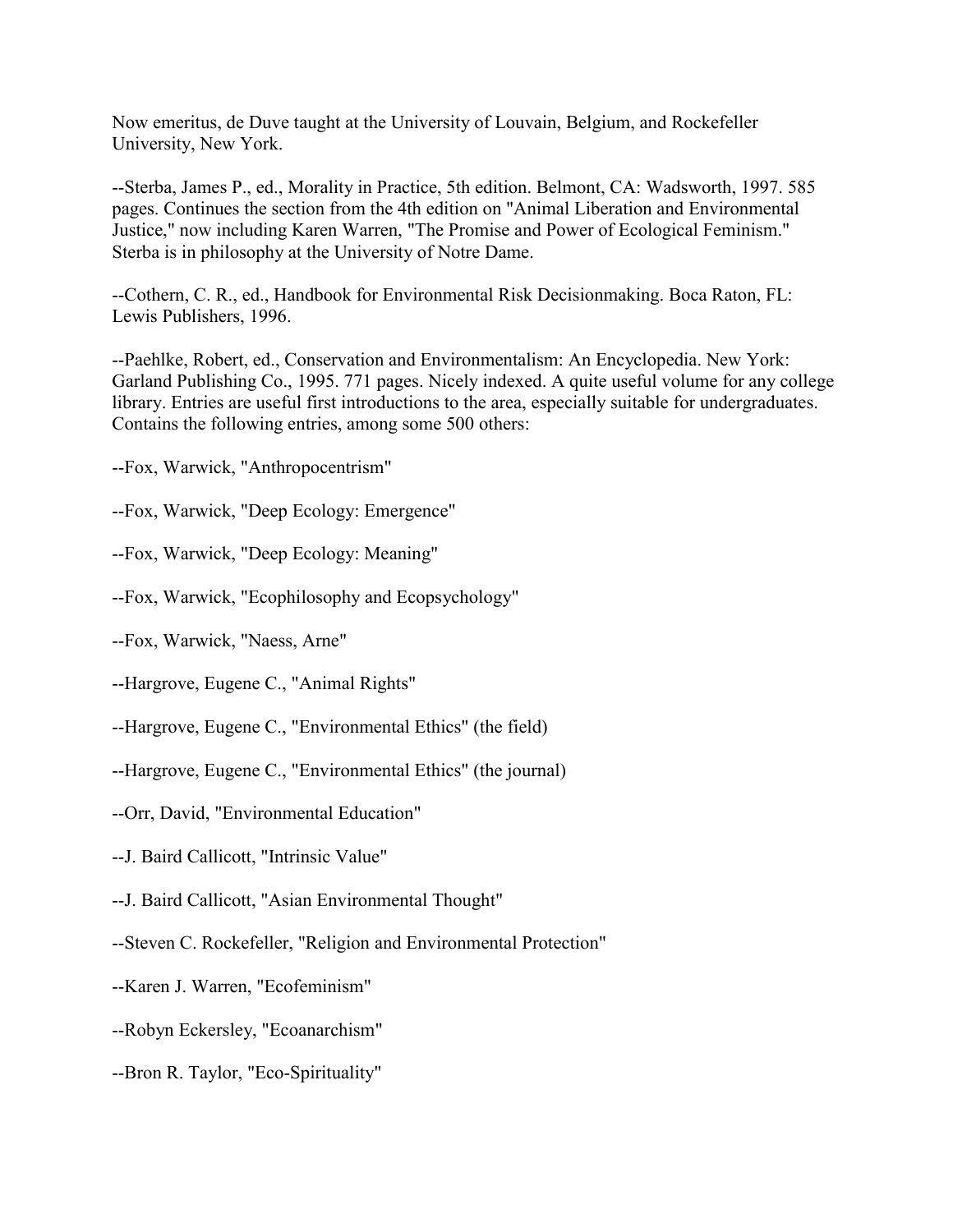--Bron R. Taylor, "Radical Environmentalism"

--Max Oelschlaeger, "Appropriate Technology"

--Max Oelschlaeger, "Postmodernism and the Environment"

--Max Oelschlaeger, "Wilderness"

--Robert D. Bullard, "Environmental Justice Movement"

--Yrjö Sepänmaa, "Environmental Aesthetics"

--Lester W. Milbraith, "Sustainability"

--Kenneth A. Dahlberg, "Sustainable Agriculture"

--Paehlke, Robert, "Sustainable Development"

--Rosenbaum, Walter A., "Risk Analysis"

--John E. Carroll, "Environmental Diplomacy"

Also entries on Thoreau, Abbey, Carson, Leopold, Muir, etc.

--Emblidge, David, The Appalachian Trail Reader. New York: Oxford University Press, 1996. 382 pages. \$ 27.50. An anthology of writings by those who have hiked the famous trail. Emblidge has also written a series of Companions to various sections of the AT, published by Stackpole Books.

--Cultural Survival Quarterly: World Report on the Rights of Indigenous Peoples and Ethnic Minorities is published by Cultural Survival, Inc., 46 Brattle St., Cambridge, MA 02138-3705. The Summer 1996 issue features: Genes, People, and Property. A furor erupts over genetic research on indigenous groups. Sample articles: Jean Christie, "Whose Property, Whose Rights?"; Ruth Liloqula, "Value of Life: Saving Genes versus Saving Endangered Peoples."

--Bates, Gerry M., Environmental Law in Australia, 4th ed. Sydney: Butterworths, 1995. 405 pages.

--Rose, Deborah Bird, Nourishing Terrains: Australian Aboriginal Views of Landscape and Wilderness. Canberra: Australian Heritage Commission, 1996. 95 pages. ISBN 0 642 23561 9. Rose, an anthropologist, is with the North Australia Research Unit of the Australian National University, Canberra.

--Mathews, Freya, ed., Ecology and Democracy. London and Portland, OR: Frank Cass, 1996. Nine contributors. Originally published as volume 4, no. 4, of Environmental Politics.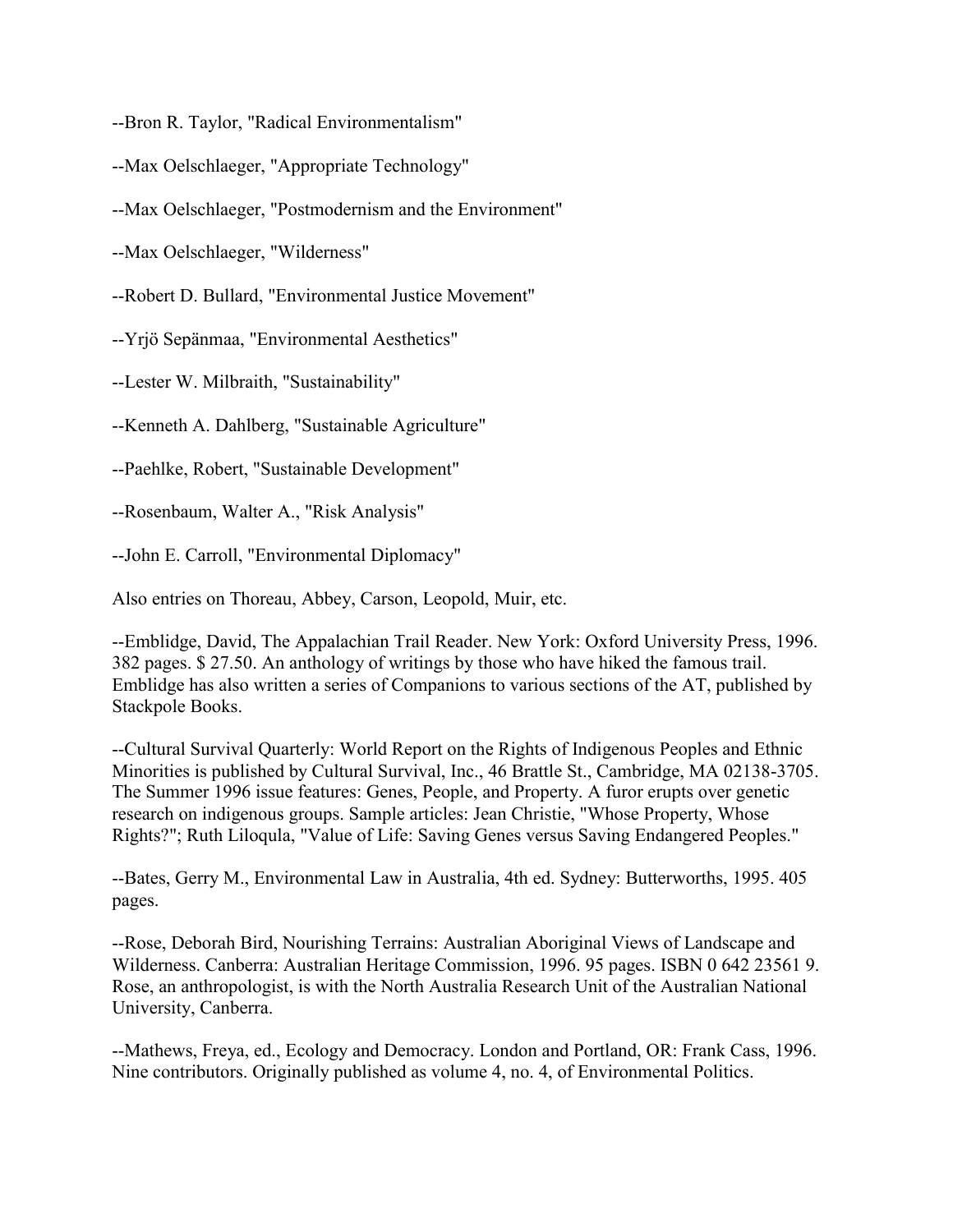--Ehrlich, Paul R., and Anne H. Ehrlich, Betrayal of Science and Reason: How Anti-Environmental Rhetoric Threatens Our Future. Washington: Island Press, 1996. 352 pages. \$ 24.95 hardcover. The anti-environmental backlash or "brownlash" is evidence of the success of the environmental movement, but it needs particular attention. Environmentalists must find the flaws in the brownlash movement and expose them. With much personal experience of the issues at points at hand. The Ehrlichs are at Stanford University.

--Beans, Bruce E., Eagle's Plume: Preserving the Life and Habitat of America's Bald Eagle. New York: Scribner, 1996. \$ 25. Even among the millions of Americans who seem to care that the eagle survives, there is an almost total lack of information about its natural history and present status.

--Kohen, James L., Aboriginal Environmental Impacts. Sydney: University of New South Wales Press, 1995. ISBN 0 86840 301 6. Available in North America through International Specialized Book Services, Portland, Oregon 97213-3644. 503/287-3093. Fax 503/280-8832. \$ 25.00. Kohen argues that the Aboriginal influence on many, but by no means all, of the ecosystems of Australia was profound and that any understanding of the Australian environment must take this into account. He cites many authorities who both agree and disagree with him. The latter typically see climatic change as the major determinant of the structure of the vegetation. He closes with the observation that, nevertheless, the Aboriginals had less impact on the landscape in 50,000 years than the Europeans have in the last 200 years. Kohen is a biologist at Macquarrie University, Sydney.

--Isaacs, Jennifer, Australian Dreaming: 40,000 Years of Aboriginal History. Sydney: Lansdown Publishing Co., 1992, 1996. ISBN 0 7254 0884 7. With a history of creation, including Uluru.

--Murphey, Nancy, and George F. R. Ellis, On the Moral Nature of the Universe. Minneapolis, MN: Fortress Press, 1996. How theology, ethics, and the sciences relate to each other. A search for an integrated view in a time of unprecedented complexity and uncertainty. The methods of inquiry and the contributions of each discipline in understanding nature.

--Wuthnow, Robert, Poor Richard's Principle. Princeton, NJ: Princeton University Press, 1996. 448 pages. \$ 24.95. Avarice and greed are destroying the American dream. "The quality of human relationships changes significantly when money becomes the underlying principle. Spouses become `wage earners' or `investments'; ... parents become `deep pockets'; friends become `business contacts.' More significant than these labels, however, are the norms that rise to prominence in fiduciary relations. Money's lack of memory replaces trust with transience. Bargaining becomes more important than sharing. People calculate what to do chiefly in terms of costs and payoffs. The consequences have been documented clearly in experimental psychological research involving children. Observing that young children generally perform acts of kindness and helping naturally, spontaneously, researchers have tried to discover what happens when efforts are made to reinforce this behavior with monetary rewards. Children consistently respond to such rewards by performing good deeds at higher (but only slightly higher) levels than they did before. But when the incentives are removed, the behavior also ceases. Money teaches them that good deeds should not be done spontaneously after all" (p. 197). Wuthnow directs the Center for the Study of American Religion, Princeton University.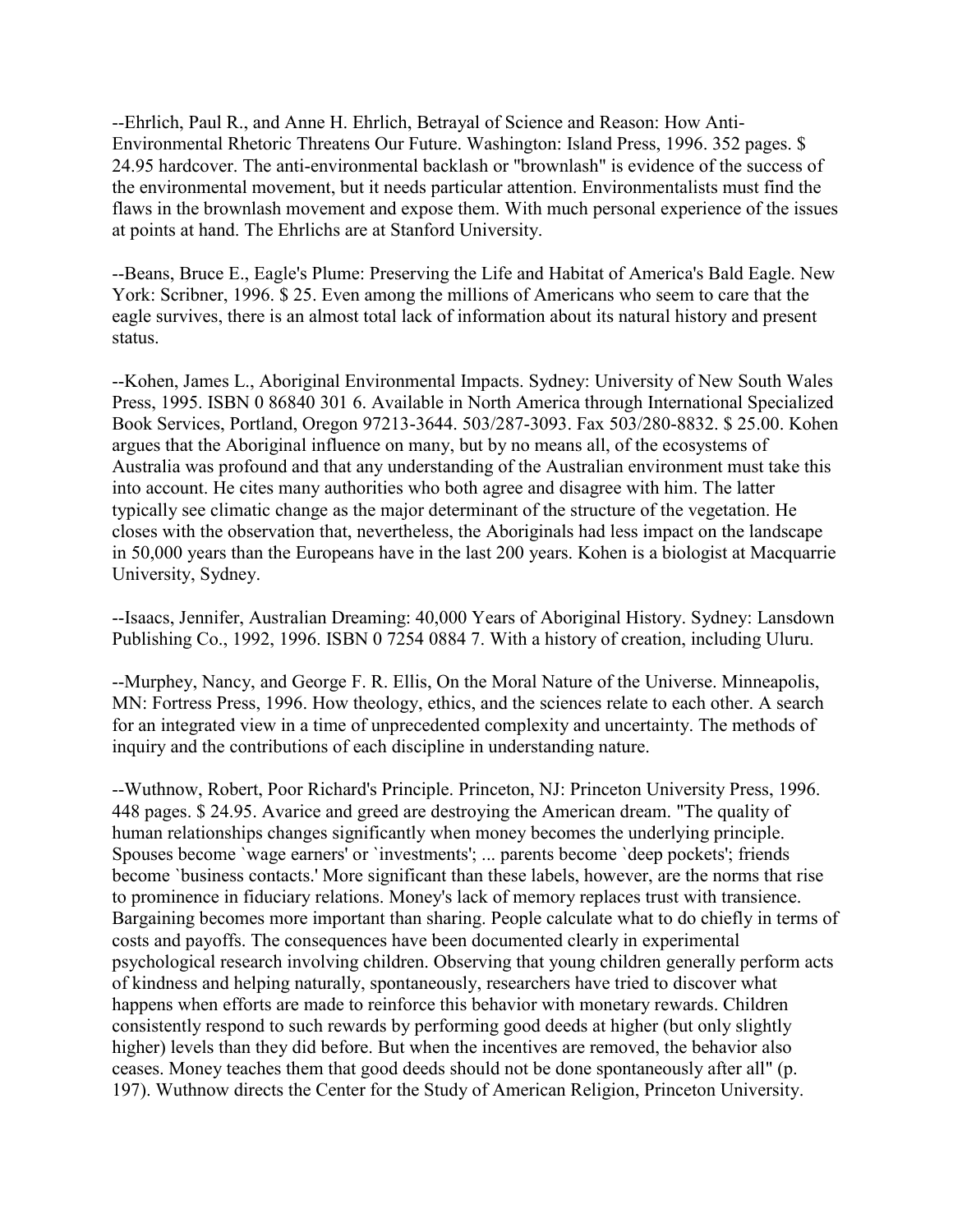--Doyle, David, Deeper Ecology: Essays on Ecological Spirituality. Eureka: CA: Wild Side Publishing Co., 1996 75 pages.  $$ 9.95 + $ 3$  shipping. Restoration of wildlife populations and ecosystems, curbing human exploitation. A plan for a global ecology. Order from: Wild Side Publishing Co., P. O. Box 5241, Eureka, CA 95502. Doyle is a wildlife ecologist.

--Driver, Beverly, Dustin, Daniel, Baltic, Tony, Elsner, Gary, Peterson, George, eds. Nature and the Human Spirit: Toward an Expanded Land Management Ethic. State College, PA: Venture Publishing, Inc., 1996. 467pp. Contains:

--Editors, "Nature and the Human Spirit: Overview".

--Elsner, Gary, Lewis, Darrell, Snell, Frank, Spitzer, William, "The Role of Public Lands in Maintaining and Rejuvenating the Human Spirit".

--Rolston, Holmes, III. "Nature, Spirit, and Landscape Management".

--Peterson, George. "Four Corners of Human Ecology: Different Paradigms of Human Relationships with the Earth".

--Kaza, Stephanie. "Comparative Perspectives of World Religions: Views of Nature and Implications for Land Management".

--Roberts, Elizabeth. "Place and Spirit in Public Land Management".

--Schroeder, Herbert. "Psyche, Nature, and Mystery: Some Psychological Perspectives on the Values of Natural Environments".

--Goodale, Thomas, Godbey, Geoffrey. "Hard-to-Define Values as Dimensions of Leisure".

--Montes, Sharon. "Uses of Natural Settings to Promote, Maintain, and Restore Human Health".

--Kopper, Philip. "Against Uniformity: Prehistoric Language Lessons for Modern Land Managers".

--Redmond, Louis. "Diverse Native American Perspectives on the Use of Sacred Areas on Public Lands".

--Bagby, Rachel. "African American Naturifocal Values".

--Garcia, Maria Teresa. "Hispanic Perspectives and Values".

--Henderson, Karla. "Feminist Perspectives, Female Ways of Being and Nature".

--Madson, Chris. "In the Open: Wild Places and the American Character".

--Budd, Bob. "Lessons for the Cinnamon Mare".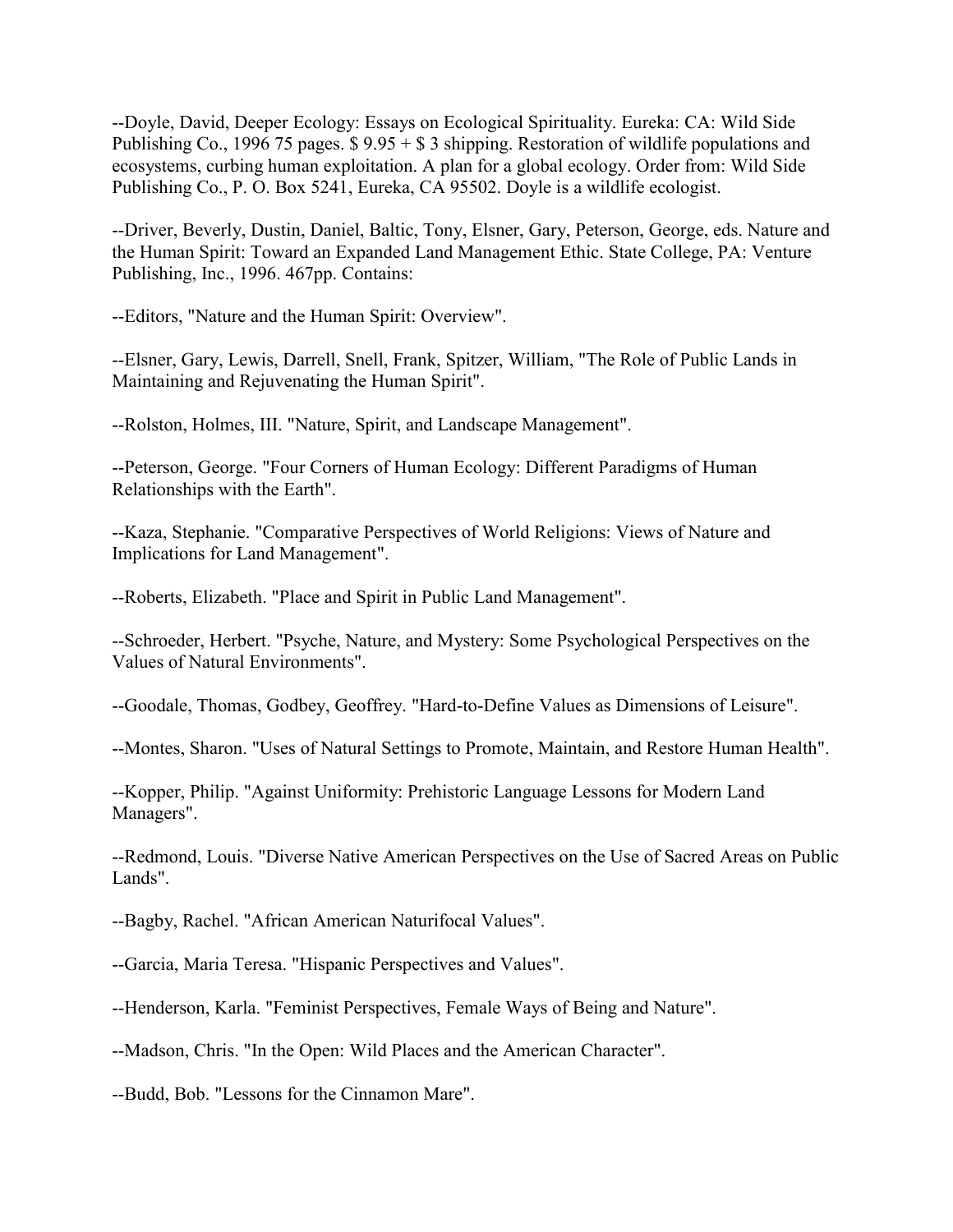--Tims, Doug. "The Perspective of Outfitters and Guides".

--Driver, Susan. "Values of Nature for Artists and Artists' Interpretations of These Values for Society".

--Rey, Mark. "Private Forest Landowners and an Emerging Land Management Ethic".

--Birckhead, Jim. "`Dreaming' Down Under: The Cultural Politics of People and `Country'".

--Sidaway, Roger. "Current Environmental Issues in Urban Western Europe and their Relevance to a New Land Management Ethic".

--Reunala, Aarne. "Cultural and Spiritual Forest Values in Scandinavia".

--Grumbine, Ed. "Beyond Conservation and Preservation in American Environmental Values".

--Friesen, Jennifer. " Nature, the Human Spirit, and the First Amendment".

--Wondolleck, Julia. "Incorporating Hard-to-Define Values into Public Lands Decision Making: A Conflict Management Perspective".

--Baltic, Tony. "Technology and the Evolution of Land Ethics".

--Stynes, Daniel, Peterson, George. "Adapting Management Frameworks to Better Account for Hard-to-Define values of Public Lands".

--Magary, Frank. "A Few Observations on Design for Spiritual Values".

--Greene, Thomas. "Cognition and the Management of Place".

--Bacon, Warren. "Multisensory Landscape Aesthetics".

--Bruns, Don, Stokowshi, Patricia. "Sustaining Opportunities to Experience Early American Landscapes".

--Lee, Martha, Tainter, Joseph. "Managing for Diversity in Heritage Values".

--McAvoy, Leo, Lais, Greg. "Hard-to-Define Values and Persons with Disabilities".

--Hammond, Herb, Judy, Stephanie. "Belief, Wholeness, and Experience: Sensitizing, Professional Land Managers to Spiritual Values".

--Roggenbuck, Joseph, Driver, B.L. "Public Land Management Agencies, Environmental Education, and an Expanded Land Management Ethic".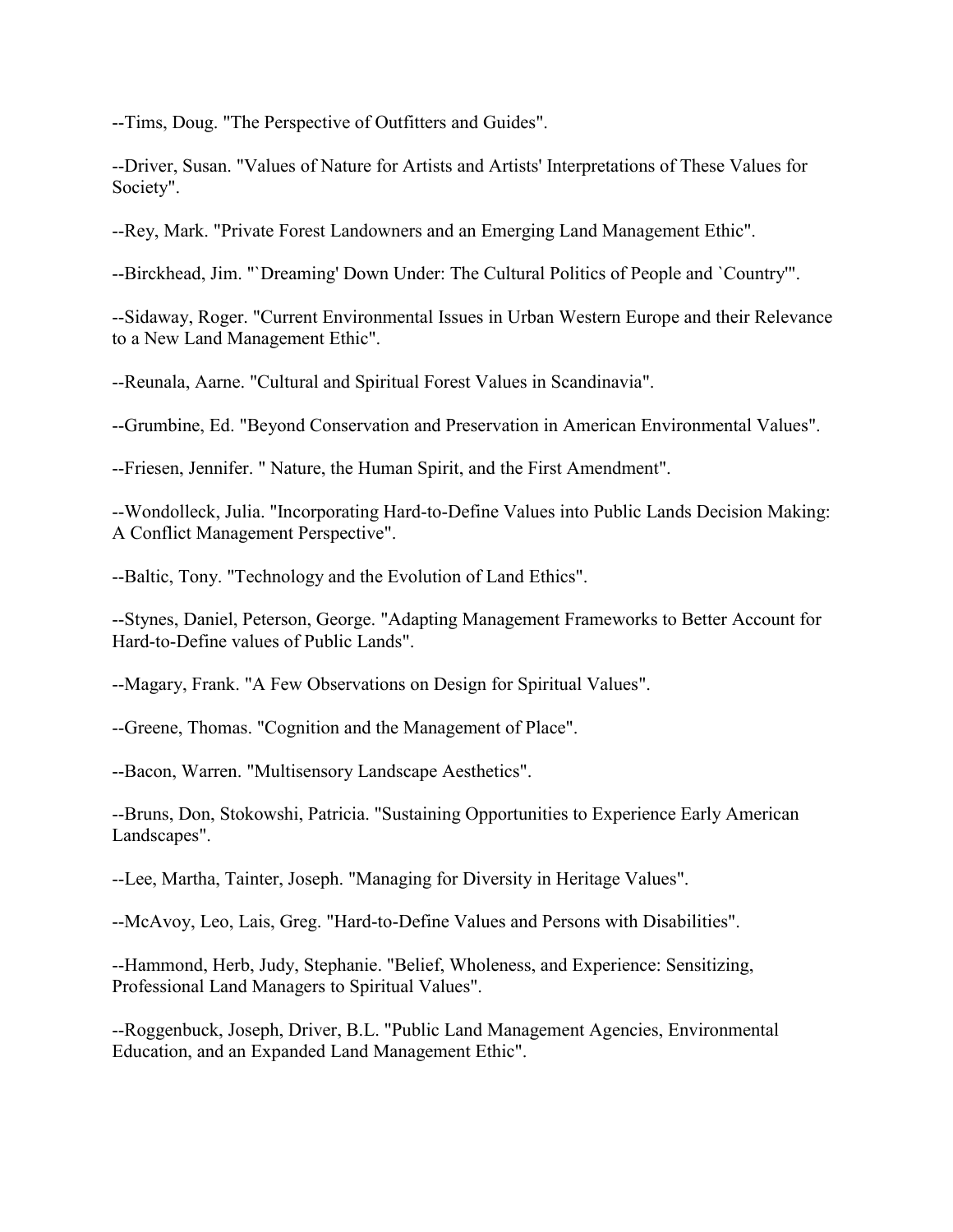--Mannell, Roger. "Approaches in the Social and Behavioral Sciences to the Systematic Study of Hard-to-Define Human Values and Experience".

--Davis, John. "An Integrated Approach to the Scientific Study of the Human Spirit".

--Driver, B. L., Ajzen, Icek. "Research Needed on Hard-to- Define Nature- Based Human Experiences".

--Stynes, Daniel, Stokowski, Patricia. "Alternative Research Approaches for Studying Hard-to-Define Nature-Based Human Values".

--List, Peter, Brown, Perry. "Moving Toward an Expanded Land Management Ethic".

--Keller, Kenneth H. "Unpackaging the Environment," World Policy Journal 13(no.3, 1996):11.

--Oelschlaeger, Max. "Religion and the Conservation of Biodiversity," Wild Earth 6(no.3, 1996):12.

--Nabhan, Gary Paul. "The Pollinator and the Predator," Wild Earth 6(no.3, 1996):24.

--Dudley, Joseph P. "Biodiversity in Southern Africa," Wild Earth 6(no.3, 1996):26. (Africa)

--Jones, Clara B. "Saving Howler Monkeys in Mexico," Wild Earth 6(no.3, 1996):31.

--Mahr, Marcy. "A Natural Diversity "Hot Spot" in Yellowstone Country," Wild Earth 6(no.3,1996):33.

--Jones, Robert Hunter. "NPS Prescribed Fire in the Post-Yellowstone Era," Wild Earth 6(no.3. 1996):37.

--Belsky, Joy. "Wild and Prescribed Fire in Forests of the Intermountain West," Wild Earth 6(no.3, 1996):44.

--Bolgiano, Chris. "Why Are Cougars Killing People?" Wild Earth 6(no.3, 1996):46.

--Meiklejohn, Brad. "Alaska: The Wildlands Model?" Wild Earth 6(no.3, 1996):50.

--LaBastille, Anne. "Too Late for the Giant Grebe," Wild Earth 6(no.3, 1996):63.

--Peepre, Juri. "The Yukon Wildlands Project," Wild Earth 6(no.3, 1996):66.

--MacDougall, A. Kent. "Humans as Cancer," Wild Earth 6(no.3, 1996):81-88. "A cancerous tumor continues to grow even as its expropriation of nutrients and disruption of vital functions causes its host to waste away. Similarly, human societies undermine their own long-term viability by depleting and fouling the environment. With civilization as with cancer, initial success begets self defeating-excess." Various interpreters argue over whether this is metaphor or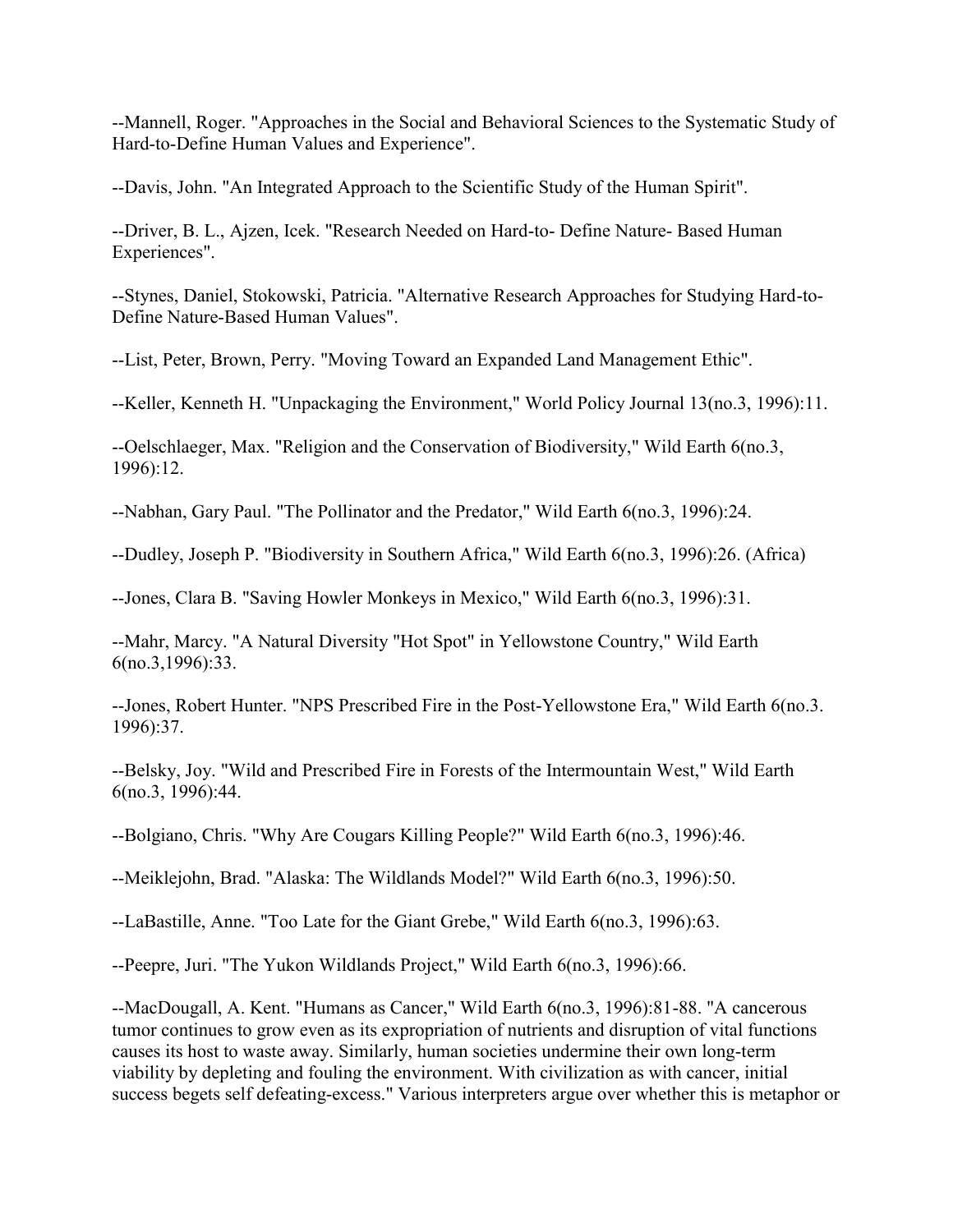more literal, and many find the idea offensive. Lovelock, with his Gaia hypothesis, initially found the idea absurd, but has changed his mind. Various physicians and epidemiologists have supported the idea. "Whether as metaphor or hypothesis, the proposition that humans have been acting like malignant cancer cells deserves to be taken seriously." MacDougall is an awardwinning professor emeritus of journalism at the University of California.

--Rooney, Thomas P. "Wildlands Recovery in Pennsylvania," Wild Earth 6(no.3, 1996):89.

--Baker, Beth. "A Reverent Approach to the Natural World," Bioscience 46(no.7, 1996):475. Religious organizations are uniting with each other and with the scientific community to improve environmental protection.

--Brown, Kathryn S. "Do Disease Cycles Follow Changes in Weather?," Bioscience 46(no.7, 1996):479. Researchers ponder global warming's effect on the carriers of human illness.

--Shrader-Frechette, Kristin. "Policy Forum: Science Versus Educated Guessing: Risk Assessment, Nuclear Waste, and Public Policy," Bioscience 46(no.7, 1996):488.

--Maurer, Brian A. "Relating Human Population Growth to the Loss of Biodiversity," Biodiversity Letters 3(no.1, 1996):1.

--Powell, Paul D. "Can Principles of Evolution and Ecology Be Applied to the Problem of HIV Infection/AIDS," Biodiversity Letters 3(no.1, 1996):14.

--Greenberg, Michael, Schneider, Dona. Environmentally Devastated Neighborhoods: Perception, Policies, and Realities. New Brunswick, NJ: Rutgers University Press, 1996. 300pp. \$60 cloth. Beginning with a call for a definition of "environment" that fits the realities of neighborhoods, the authors argue for and propose policy initiatives that address all the desperate needs of these beleaguered places.

--Burger, Joanna. Oil Spills. New Brunswick, NJ: Rutgers University Press, 1997. 208pp. \$29.95 cloth. The first book to survey the history of oil spills, the problems they create, the types of clean-ups and their efficacy, the legal, social, economic, and ecological consequences of oil spills, their long-term impacts on the wildlife and people who survive them, and the alternatives to oil and its transport.

--Colborn, Theo, Dumanoski, Dianne, Myers, John Peterson. Our Stolen Future: Are We Threatening Our Fertility, Intelligence, and Survival?--A Scientific Detective Story. New York: Penguin Books USA, 1996.

--Lyman, Howard F. "Mad Cows or Mad World?" The Animals' Agenda 16(no.4, 1996):26. The latest outbreak of mad cow disease in Britain, and the likely link to a human brain disorder, is proving that the common practice of recycling diseased animals back into the food chain is utter madness. Lyman is a rancher and feedlot operator in Montana, and directs the Eating with a Conscience campaign of the Human Society of the United States.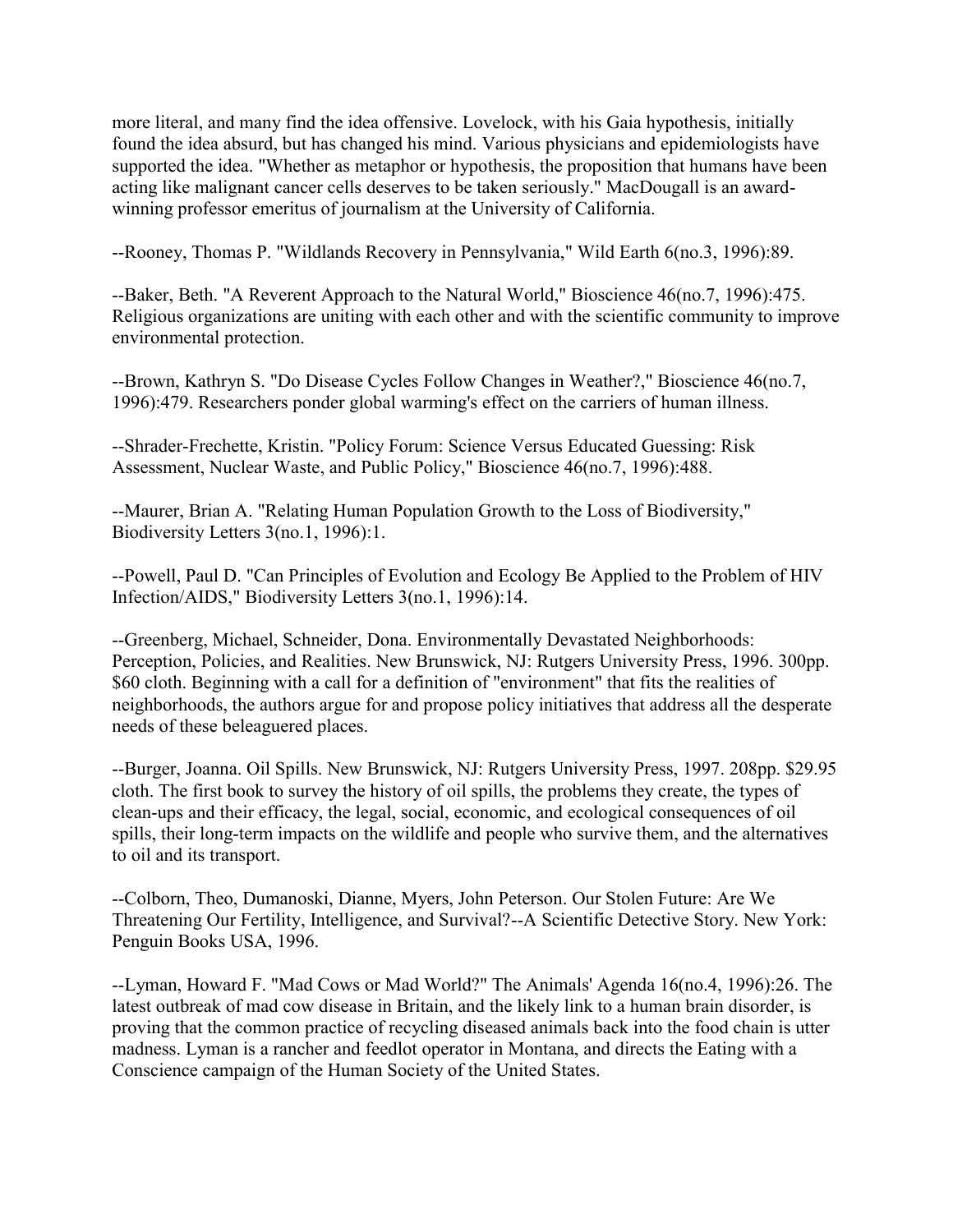--Simmons, Steven I., "Toward Kinship `Respect for All Life is the Real Cure'," The Animals' Agenda 16(no.4, 1996):42. Why animal activists and AIDS activists belong on the same side of the picket line against mutual foes. When experimentation and exploitation go hand in hand, there are more victims than victors. Simmons is with People for the Ethical Treatment of Animals and an AIDS activist.

--Suagee, Dean B. "Clean Water and Human Rights in Indian Country," Natural Resources & Environment 11(no.2, 1996):46.

--Hughes, Harry R. "The Cleanup of the Chesapeake Bay: A Test of Political Will," Natural Resources & Environment 11(no.2, 1996):30.

--Vollman, Tim. "The Endangered Species Act and Indian Water Rights," Natural Resources & Environment 11(no.2, 1996):39.

--Daedalus: Journal of the American Academy of Arts and Sciences. Theme issue on: "The Liberation of the Environment," 125(no.3, 1996). The authors seem remarkably unfamiliar with environmental philosophy, beginning with the title of the theme issue and continuing throughout, with the exception of Klaus Meyer-Abich. Contains:

--Ausubel, Jesse H. "The Liberation of the Environment" p.1.

--Grubler, Arnulf. "Time for a Change: On the Patterns of Diffusion of Innovation," p.19.

--Kates, Robert W. "Population, Technology, and the Human Environment: A Thread Through Time," p.43.

--Waggoner, Paul E. "How Much Land Can Ten billion People Spare for Nature?" p.73.

--Nakicenovic, Nebojsa. "Freeing Energy from Carbon," p.95.

--Schipper, Lee. "Life-Styles and the Environment: The Case of Energy," p.113.

--Ausubel, Jesse H., Marchetti, Cesare. "Elektron: Electrical Systems in Retrospect and Prospect," p.139.

--Wernick, Iddo K., Herman, Robert, Govind, Shekhar, Ausubel, Jesse H. "Materialization and Dematerialization: Measures and Trends," p.171.

--Frosch, Robert A. "Toward the End of Waste: Reflections on a New Ecology of Industry," p.199.

--Meyer-Abich, Klaus Michael. "Humans in Nature: Toward a Physiocentric Philosophy," p.213.

--Starr, Chauncey. "Sustaining the Human Environment: The Next Two Hundred Years," p.235.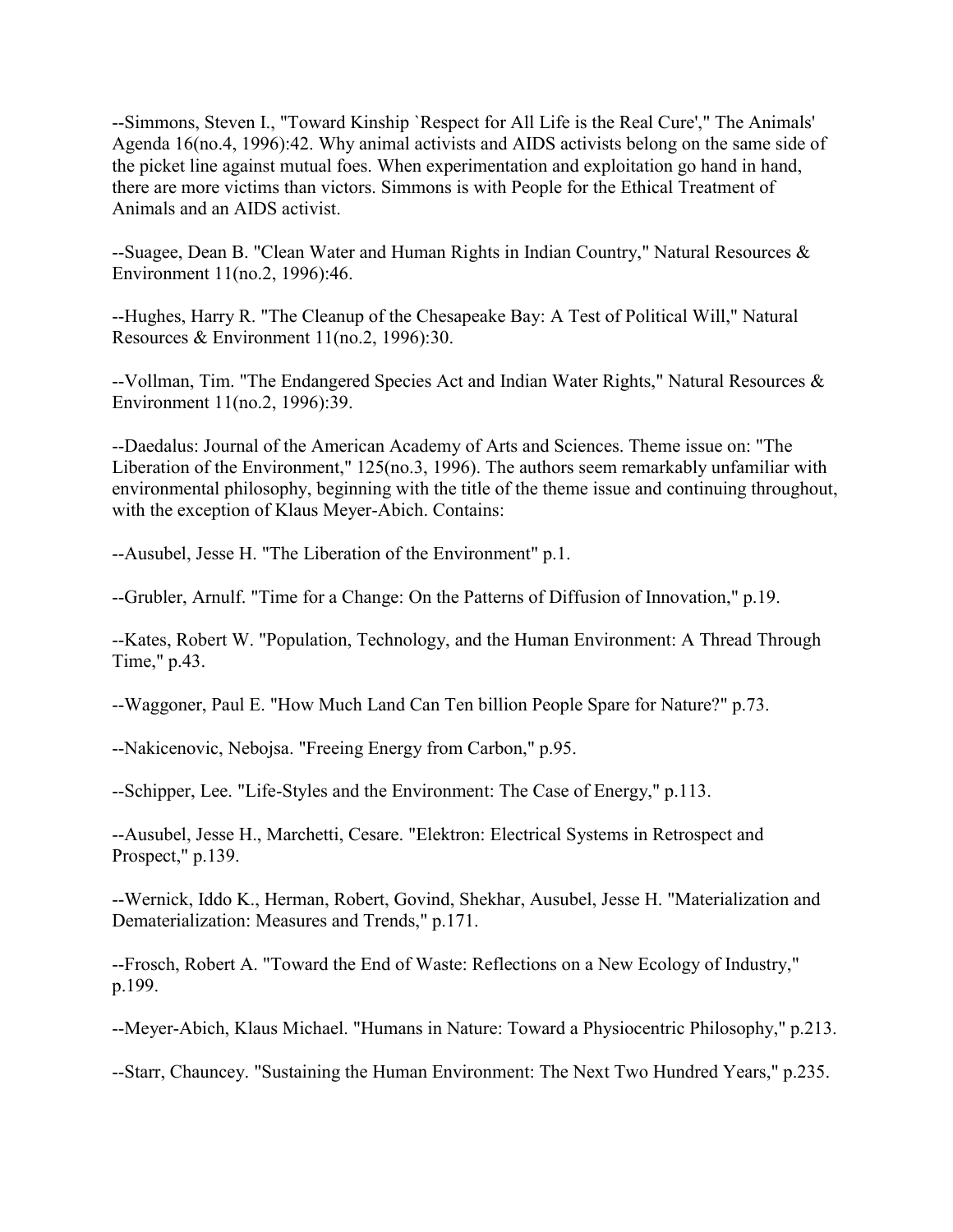--Hampson, Fen Osler, Reppy, Judith, eds. Earthly Goods: Environmental Change and Social Justice. Ithaca, New York: Cornell University Press, 1996. 272pp. \$16.95 paper. The role of science and global change. Western science does not provide morally disinterested solutions to environmental problems. The authors discuss the role of state and substate actors in the international politics of the environment, and then use accounts of actual negotiations to argue for the centrality of social justice in reaching desirable and equitable agreements.

--Mander, Jerry, Goldsmith, Edward, eds. The Case Against the Global Economy. San Francisco: Sierra Club Press, 1996. 386pp. \$28 cloth. Essays by more than forty economic, agricultural, and environment experts who argue for local production and social equity.

--Hayden, Tom. The Lost Gospel of the Earth. San Francisco: Sierra Club Books, 1996. The Bible, despite interpretations to the contrary, urges us to treat the Earth as sacred. Organized religion ought passionately to defend the environment, with as least as much energy as the clergy gave civil rights in the 1950's. Hayden is a California politician, in the California State Senate, and also teaches courses in ecotheology at Santa Monica City College and Cal State Sacramento.

--Hepworth, James R., McNamee, Gregory. Resist Much, Obey Little: Remembering Ed Abbey. San Francisco: Sierra Club Press, 1996. 272pp. \$14 paper. Thirty seven students, friends, acquaintances and colleagues pay tribute to the satirist, curmudgeon, gadfly, radical and American original who was Edward Abbey.

--Rasmussen, Larry L. Earth Community, Earth Ethics. Geneva: World Council of Churches, 1996. 384pp. \$26.50 paper. Environmental ethics from a Christian perspective, although the author warns at the outset that the term "environment" is misleading if it is understood to refer only to that which surrounds us, a world separate from ourselves. The situation of the earth today shows that "the world around us is also within. We are an expression of it; it is an expression of us. We are made of it; we eat, drink and breathe it ... This is not so much `environment' as the holy mystery of creation."

--Ng, Yew-Kwang. "Towards Welfare Biology: Evolutionary Economics of Animal Consciousness and Suffering," Biology and Philosophy 10(1995):255-285. Welfare biology is the study of living things and their environment and respect to their welfare, defined as net happiness minus suffering. Despite difficulties of ascertaining and measuring welfare and relevancy to normative issues, welfare biology is a positive science. Evolutionary economics and population dynamics are used to help answer basic questions in welfare biology. Ng is in economics at Monash University, Melbourne, Australia.

--Francione, Gary L. Rain Without Thunder: The Ideology of the Animal Rights Movement. Philadelphia: Temple University Press, 1996. 366pp. \$59.95 cloth \$22.95 paper. The modern animal rights movement has become indistinguishable from a century-old concern with the welfare of animals that in no way prevents them from being exploited. Francione is in law at Rutgers University.

--Hoffmann, Stanley. The Ethics and Politics of Humanitarian Intervention. Notre Dame: University of Notre Dame Press, 1996. 168pp. \$25 cloth \$14.95 paper. The problems of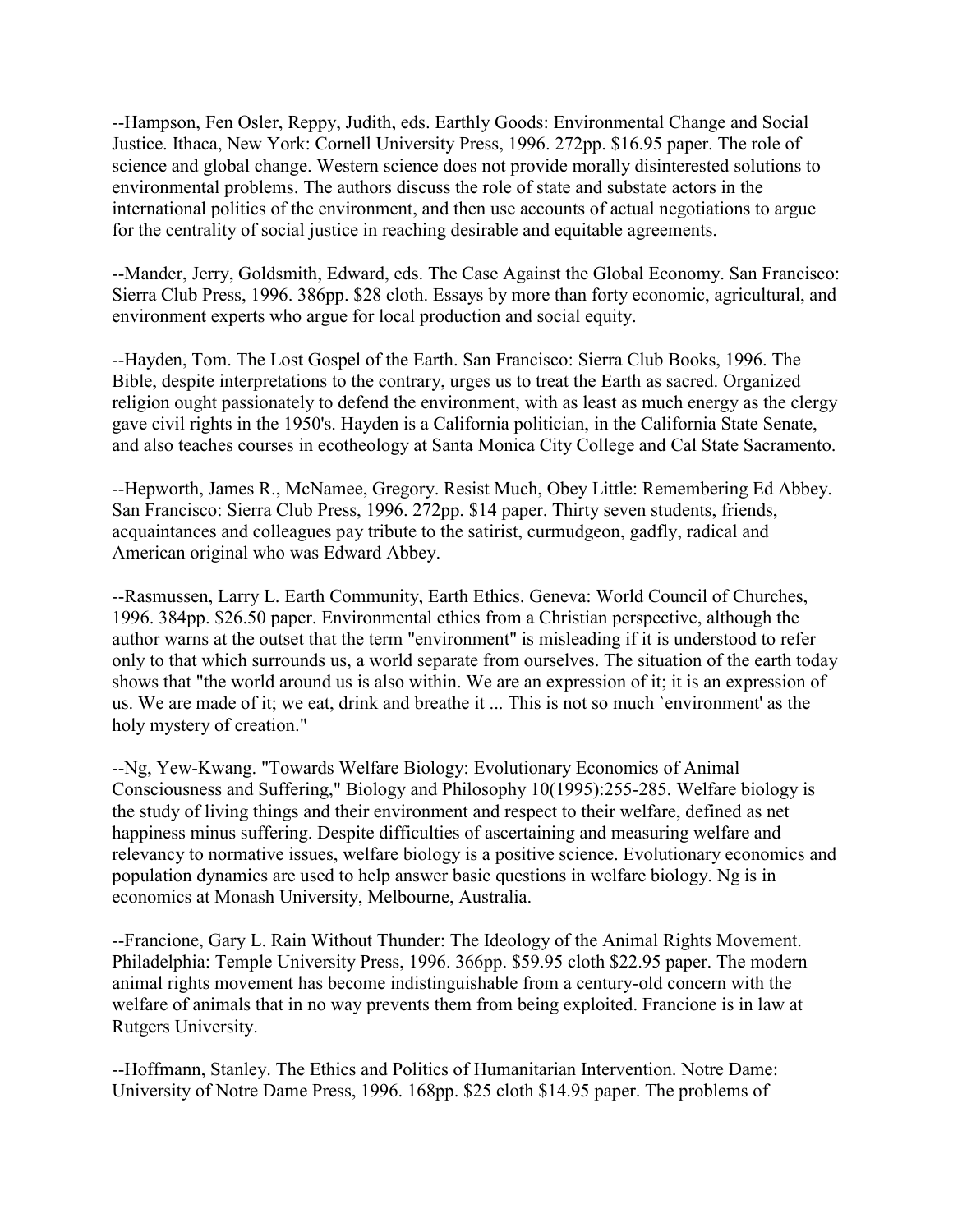humanitarian intervention in international relations. Includes responses by Robert C. Johansen and James Sterba, an introductory essay by Raimo Vayrynen.

--Butler, Steven, "Rod? Reel? Dynamite," U.S. News and World Report 121(no. 21, Nov. 25, 1996):56-57. Devastation of the coral reefs in the Philippines by local peoples fishing with dynamite and capturing aquarium fish by stunning them with cyanide.

--Budiansky, Stephen, "Killing with Kindness," U.S. News and World Report 121(no. 21, Nov. 25, 1996):48-49. Preserving wildlife has been a moral and practical disaster for the developing world. The paradoxical solution: Use it or lose it. Tourism is no answer. Elephants, for instance, are the darling of the West and enemy number 1 to Africans.

--Satchell, Michael, "Save the Elephants: Start Shooting Them," U.S. News and World Report 121(no. 21, Nov. 25, 1996):51-53. Animal lovers hail the ivory ban. Many African nations hate it, and say it hurts wildlife.

--Becker, Gerhold K., and James P. Buchanan, eds., Changing Nature's Course: The Ethical Challenge of Biotechnology. Hong Kong: Hong Kong University Press, 1996. 220 pages. Paper, US \$ 19.00 ISBN 962-209-403-1. Hong Kong University Press, 139 Pokfulam Road, Hong Kong. Phone 852 2550 2703 Fax 852 2875 0734. Biotechnology marks a new scientific revolution. It holds the promise of generating resources to meet human needs in the fight against hunger, disease and environmental disasters. However, critics argue that biotechnology will jeopardize evolution and add incalculable, self-made risks to the fragile conditions of life on this plant.

--Zwinger, Ann, and Zwinger, Susan, eds., Women in Wilderness. San Antonio, TX: Tehabi Books/Harcourt Brace, 1995. 99 pp. \$ 19.95. Vignettes from adventurous women who crave wild places. Susan Zwinger writes: I go into wilderness to bear the burden of too much beauty. ... There is nothing like the exquisiteness and strength of the natural world. ... it demands both attunement and atonement." Ann Zwinger is a Colorado naturalist, artist, and writer. Susan Zwinger is her daughter, an activist, poet, and environmental writer who lives in Washington State, author of Stalking the Ice Dragon, which chronicled her solitary Alaskan odyssey.

--Grigg, Gordon, Hale, Peter, and Lunney, Daniel, eds., Conservation through Sustainable Use of Wildlife. Brisbane, Qld: Centre for Conservation Biology, 1996. 360 pages. \$A 50. (Centre for Conservation Biology, The University of Queensland, Brisbane, Queensland 4072, Australia. Phone 07 3365 2527 Fax 07 3365 4828 E-mail P.Hale@mailbox.uq.edu.au) Traditional fishing by Torres Strait Islanders, the commercial use of kangaroos, and much more. From a conference held there in 1994.

--Capitalism, Nature, Socialism: A Journal of Socialist Ecology is now in its eighth volume, recently expanded in size. The journal claims still to be "the only serious theoretical and political left green journal in the English-speaking world." It seeks to link the traditional concerns of labor movements with ecological issues and the struggles of new social movements. Sample forthcoming articles: Joan Martinez, "Environmental Justice, Local and Global"; Andrew Light, "Interview with Arne Naess"; Alain Lipietz, "What Is Ecological Marxism?"; Timothy W. Luke,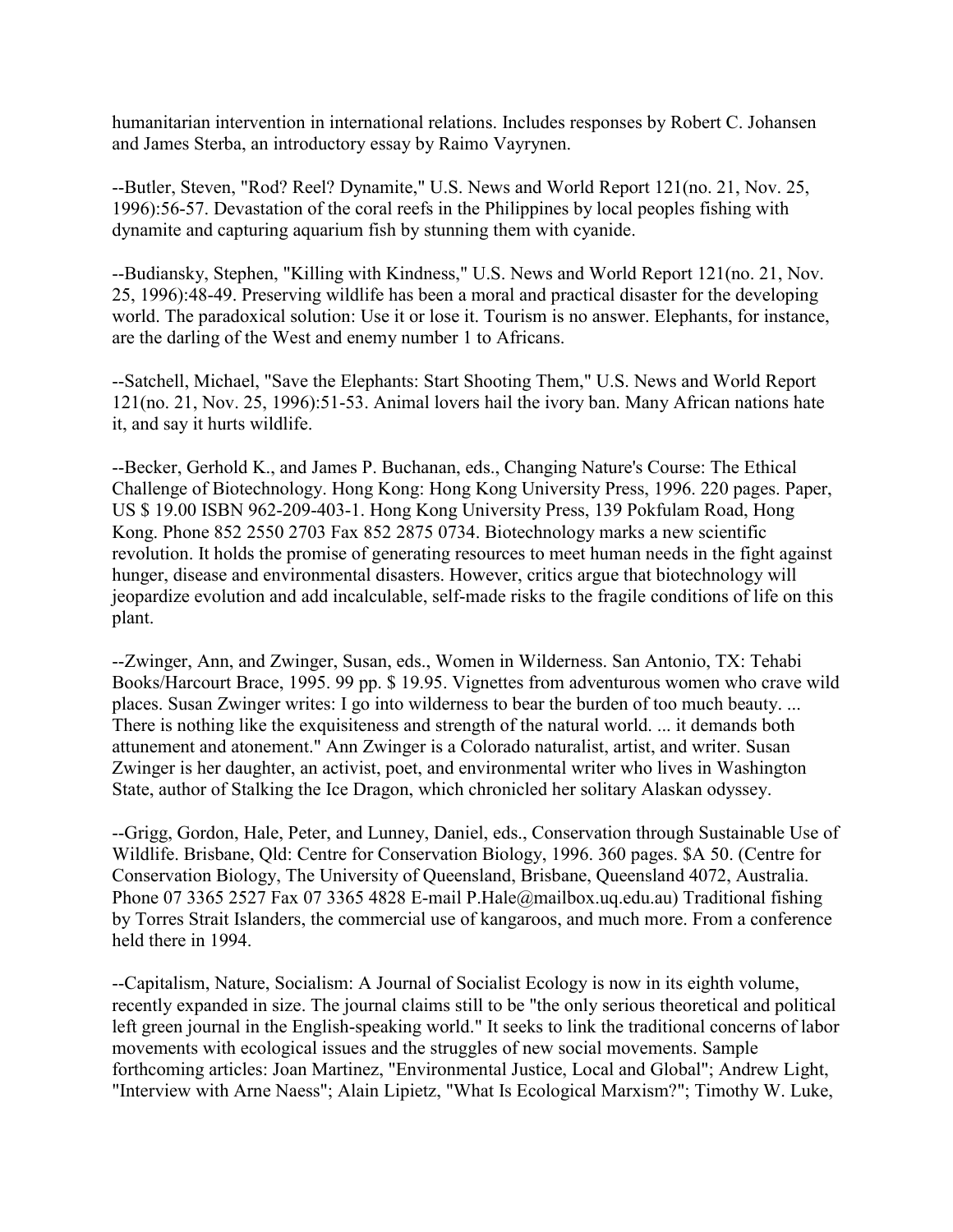"Nature Protection or Nature Projection: A Cultural Critique of the Sierra Club." The editor is James O'Connor. Published by Guilford Publications, 72 Spring Street, New York, NY 10012. Phone 212/431-9800. Fax 212/966-6708.

--Tangley, Laura, "The Case of the Missing Migrants," Science 274(1996):1299-1300. Are new methods of cultivating coffee in Latin America bad for birds? Some researchers say that shift from shade to sun plantations is hastening the decline of songbirds.

--Brennan, Andrew, "Reconsidering Deep Ecology," in Witoszek, Nina, ed. Rethinking Deep Ecology. Oslo: Centre for Development and the Environment, 1996 ISBN 82-90391-31-5.

--Brennan, Andrew, "Ethics, Ecology and Economics," Biodiversity and Conservation 4:(1995)798-811. Also in Cooper, Nigel and Carling, R.C.J., eds., Ecologists and Ethical Judgments. London: Chapman and Hall, 1996.

--Brennan, Andrew, "Ethics, Welfare and Money," N. Johnston, ed., Animals in Science Conference Proceedings, Melbourne: Monash University, 1995.

--Brennan, Andrew, "Animal Ethics: Time for a New Approach?" in Baker R. M. et al., Animals and Science in the Twenty-first Century: New Technologies and Challenges, Melbourne: ANZCCART, 1995, pages 85-93.

--Ariansen, Per. "Sustainability, Morality and Future Generations." Future Generations Journal, No. 17 (1995/3) Valletta, Malta. A revision in Norwegian is Ariansen, Per, "Barekraftighet, moral og fremtidige generasjoner." Printed in W. Lafferty & O. Langhelle (red.), Berekraftig utvikling. Oslo: AdNotam, Gyldendal, 1995. An English translation of the revision will appear in 1997. In addition to bringing forward some aspects of Ariansen's brand of anthropocentrism, the article also adresses briefly the "Parfit paradox," suggesting that the hypothetical question posed to future generations, whether they would rather exchange their plight for never having been born, rests on the mistaken understanding that this question is analogous to other questions about the preference of one state over another. The question breaks an "existential syntax". The state of never having been born cannot be evaluated by those who actually were born. Ariansen is in philosophy at the University of Oslo.

--Ariansen, Per. "The Non-utility Value of Nature. A contribution to understanding the value of biological diversity." Research paper by grant from The Norwegian Research Council. Norwegian Forestry Institute, 1995. Published in August 1996 as Working Paper No. 99, Centre for Technology and Culture, Oslo, 1996. In addition to all possible instrumental value, biological diversity also holds a constitutional value, in that it marks the constitutional framework for forming human identity, a framework which is prima facie protected against human destruction.

--Ariansen, Per. "Spirituality in a Secular World." In Masahiku Yazaki, ed. Beyond Egoism. Kyoto: Future Generations Alliance, 1996. A discussion about the possibility of giving meaning to a concept of spirituality.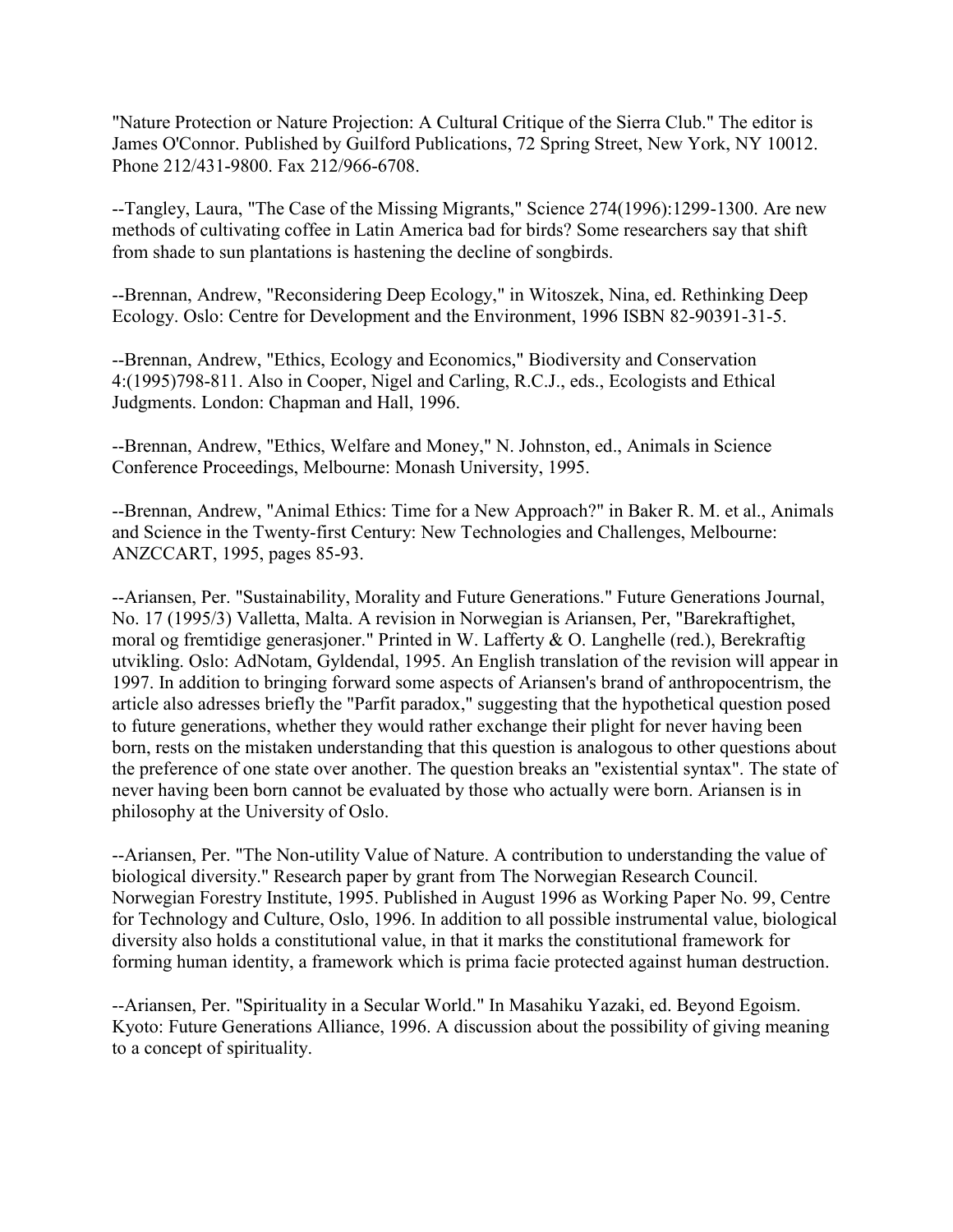--Ariansen, Per. "Platforms, Nature and Obligational Values" in Nina Witoszek and Harold Glasser, eds., Philosophical Dialogues: Arne Naess and the Progress of Ecophilosophy. Berkeley: University of California Press, forthcoming. An interpretation of the function of the deep ecology platform with an attempt to explain why the "doctrines" of deep ecology appear evasive. In the discussion about the concept of intrinsic value, a sketch of Ariansen's own brand of anthropocentrism is presented.

--Clemings, Russell, Mirage: The False Promise of Desert Agriculture. San Francisco: Sierra Club Books, 1996. 256 pages. \$ 28. Agricultural practices in the American West are unsustainable, especially in California and along the Colorado River. There has been enormous waste of water and money, with especially adverse effects in salinization and selenium, combined with poor drainage and adverse effects on wildlife. Irrigation cannot be eliminated, since one third of the world's food relies on it, but there are better ways to do it, for example Israel's drip irrigation system. "Water has no place in the desert; the soil cannot accommodate it. ... On those rare occasions when rain does fall on the desert, the ground rejects it as though allergic." Clemings is an environmental reporter.

--Fox, Michael W., The Boundless Circle: Caring for Creatures and Creation. Wheaton, IL: Quest Books (Theosophical Publishing House), 1996. \$ 20.00. ISBN 0-8356-0725-9. Fox argues for a panentheism; God is both transcendent to and imminent in the world. "Fundamentally, there is but one crisis--and it is a spiritual one" (p. 87). Even though respect for animals and the natural environment is evident throughout history and in all the world's major religions, it has been lost over time. The world has been desacralized, the ugly effect of "the materialism of both state and private capitalism, along with its industrialism, scientific imperialism, and shallow priesthood of instrumented rationalists" (p. 150). Fox is the vice-president of the Humane Society of the United States.

--Biehl, Janet and Staudenmaier, Peter, Ecofascism: Lessons from the German Experience. San Francisco: AK Press, 1995. 73 pages. \$ 7.00 paper. There are two essays: Staudenmaier, Fascist Ideology: The `Green Wing' of the Nazi Party and its Historical Antecedents"; Biehl, "`Ecology' and the Modernization of Fascism in the German Ultra-Right." The authors, as social ecologists in the tradition of Murray Bookchin, find ecological crises to be rooted in social injustice and oppression, rather than in anthropocentric attitudes as such. Ecological holisms emphasizing the oneness of human beings with nature have been and are being combined with reactionary "blood and soil" fascism, racism, xenophobia, and anti-immigrationism. We should appreciate how ecology can be misused, and to prevent such misuse we should understand ecological crises in political contexts, rather than trying to understand society as determined by scientific ecology.

--Bond, E. J., Ethics and Human Well-Being: An Introduction to Moral Philosophy. Oxford: Blackwell Publishing Co., 1996. Animals appear in an extended footnote. "Rights and justice, which are inseparable, and all the conceptual apparatus that goes with them--reparation, desert, earned merit, punishment, requirement to respect the rights of others--make sense only in connection with persons, and if they seem to make sense with such animals as dogs, cats, and horses that is because of these animals' long association and close relationships with human beings, who may think of them and treat them as if they were persons. ... This is not to say we do not have a moral responsibility toward many species of non-human animals; for their care if they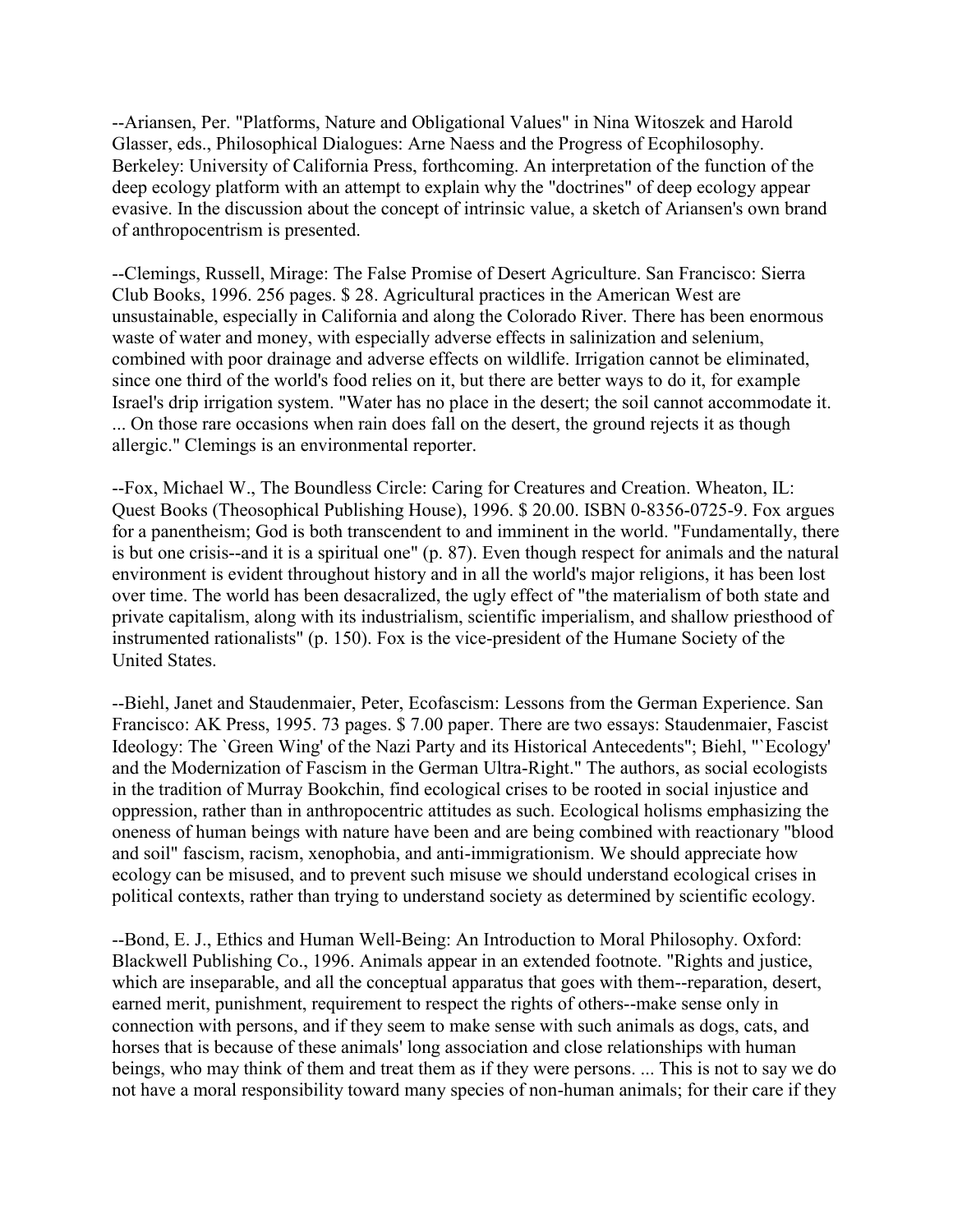are domestic animals ... or for wild animals in captivity. It is also our responsibility to preserve the habitat of animals in the wild and not to wantonly destroy species after species..." (pp. 247- 248). Bond is in philosophy at Queen's University, Kingston, Ontario.

--Gelernter, David, "In Rats We Trust: Making a Moral Case Against the Tryanny of Environmentalism." The Washington Post, November 17, 1996, p. C1, C5. "There is an antienvironmentalist position, with arguments and moral claims that are at least as compelling as the other side's." Gelernter cites the costs people have undergone to save the kangaroo rat; they were asked to create firebreaks by mowing rather than plowing up habitat, and, in a subsequent fire, some homes burned (although the General Accounting Office concluded no firebreaks would have worked). "Do we have a moral duty to ensure that every gene pool last forever? I can't see why we should." "We anti environmentalists hold to the Judeo-Christian view that man is emphatically not part of nature. We hold that human life has a different kind of value from animal life; that protecting and preserving human life is a mora duty that sweeps away all `duties' to nature, and the very idea of duty to nature. ... Environmentalism started as a noble cause, but a Jew or Christian today has a moral obligation not just to disapprove of it but to fight it." Gelerneter is a Yale University computer science professor. Good article to provoke class discussion. With reply: Schwartz, Daniel, "A Rabbi's Reply: In God's Green Earth We Trust." The Washington Post, December 1, 1996, p. C2.

--Schwartz, Daniel, "A Rabbi's Reply: In God's Green Earth We Trust." The Washington Post, December 1, 1996, p. C2. Reply to Gelernter, David, "In Rats We Trust: Making a Moral Case Against the Tryanny of Environmentalism." The Washington Post, November 17, 1996, p. C1, C5. "Religion and science alike agree that there is a profound integrity to the fabric of life--and when we tear at that fabric, we, in the end, endanger ourselves, especially, all too often, the poor and disenfranchised of the world. There is no escaping it--factually and morally, we are part of, not apart from nature." Schwartz is rabbi at Temple Shalom in Chevy Chase, Maryland, and associate director of the National Religious Partnership for the Environment.

--Callahan, Daniel, "Can Nature Serve as a Moral Guide?" Hastings Center Report 26 (no. 6, Nov.-Dec. 1996):21-27, a short essay, with short replies by Leon R. Kass, "The Troubled Dream of Nature as a Moral Guide," by Bryan G. Norton, "Moral Naturalism and Adaptive Management," and by Strachan Donnelley, "Nature as a Reality Check." Callahan: "I have never quite given up the hope that nature might put in a reappearance in ethics. ... The supposed naturalistic fallacy is, on closer inspection, an odd kind of fallacy since `is' is all the universe has to offer, to say that it cannot be the source of an `ought' is tantamount to saying a priori that an ought can have no course at all--and to say that is no less than to say there can be no oughts. ... Quite apart from these philosophical puzzles, it is useful to note that there is now a major field of inquiry and action right under our noses where nature is frequently held up--with little objection- -as the standard for proper behavior." Kass: "Natural knowledge may be very useful in selecting our means, but not in discerning our ends, and it is utterly useless in deciding how to balance one good against another." Callahan is the retiring president of the Hastings Center. The whole collection of four pieces could be quite profitably read for discussion in a single class hour, in an introductory philosophy class, as well as in an environmental ethics class.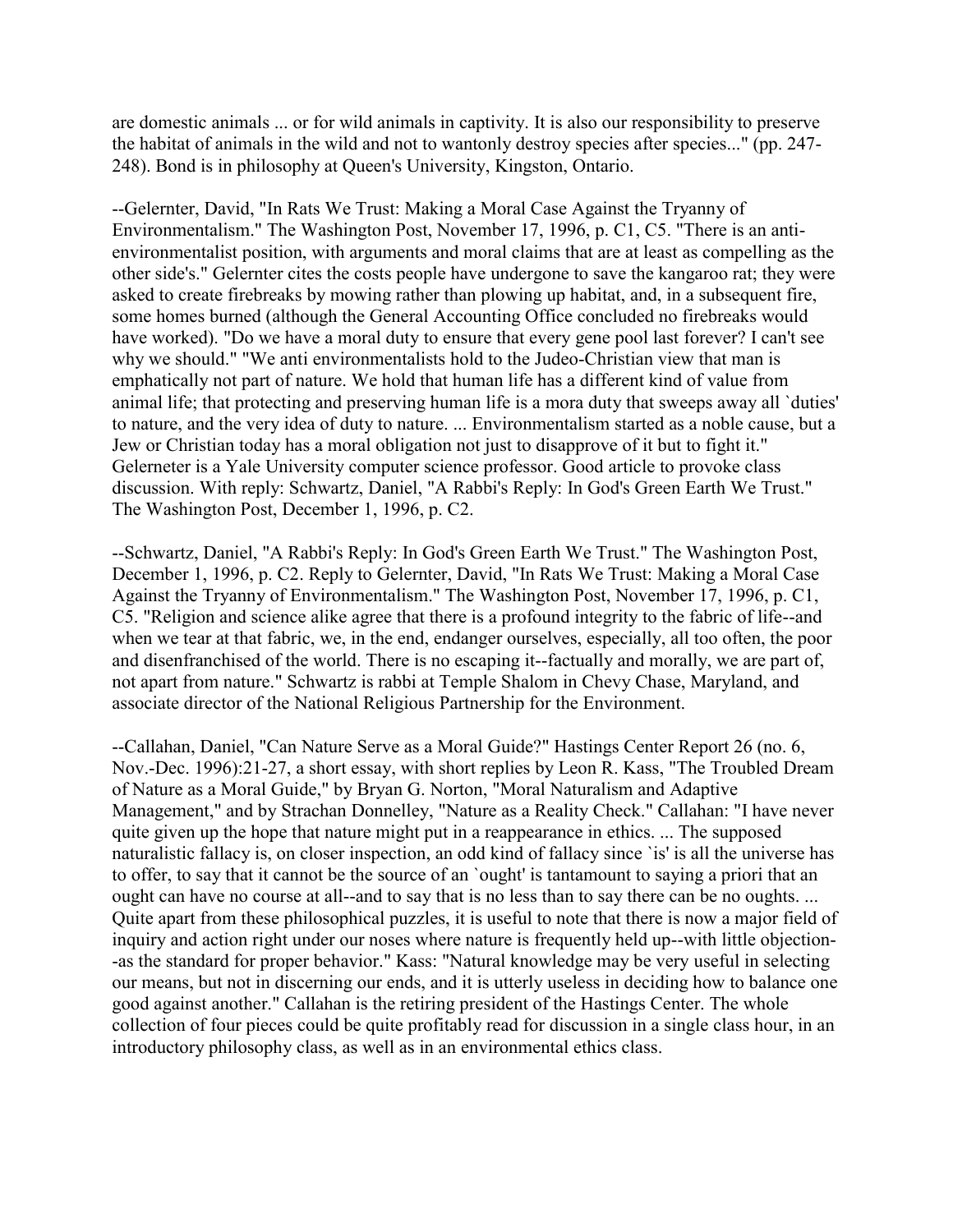--Freyfogle, Eric T., "Ethics, Community, and Private Land." Ecology Law Quarterly 23(1996):631-661. Aldo Leopold advocated a land ethic. "Leopold was no lawyer and he gave little thought to how his land ethic, or any ecological informed land ethic, might fit together with the legal elements of private property rights. But as versions of his ethic have gained support, the issues has inevitably arisen. Is it possible, consistent with existing landed property rights, to push landowners to use their land more ethically? Is it possible to take the institution of private property, which has to do with private rights and economic freedoms, and somehow combine it with an ecologically sound land ethic? Implicit in all of this speculation is the assumption that private property and land ethics are different animals, and not all that closely related. One has to do with private rights, the other with public responsibilities. One deals with legal entitlements, the other with moral suasion. ... Is it right to assume, as a point of beginning, such a wide divergence between property and land ethics? Perhaps they are more alike than we realize. Perhaps a certain kinship between them is hidden somewhere in the continuing reality of the community and in the still-lively value that we attach to community well-being--a kinship that, once understood might help us to find our way toward a private property regime that is ecologically, as well as economically sound." Freyfogle is professor of law at the University of Illinois, and one of the most philosophically literate of those writing in environmental law.

--Nasr, Seyyed Hossein, Religion and the Order of Nature. New York: Oxford University Press, 1996. 320 pp. \$18.95 paper. The historical process through which Western civilization moved away from the idea of nature as sacred and embraced a world view that sees humans as alienated from nature and nature itself as a machine to be dominated and manipulated by humans. Nasr's goal is to negate the totalitarian claims of modern science and its reductionist view of nature and to re-open the way to the religious view of the order of nature, developed over centuries in the cosmologies and sacred sciences of the great religious traditions. Each tradition has a wealth of knowledge and experience concerning the order of nature. They have in common the conviction that nature is sacred. The recovery of this knowledge would allow religions all over the globe to enrich each other and cooperate to heal the wounds inflicted upon the Earth in the current environmental crisis. Nasr is in Islamic studies at George Washington University.

--Estes, Carol, "Trading Park Futures," National Parks, September/October 1996. Reprinted in PERC Reports 14, no. 4, December 1996, with replies by PERC spokesman. A thoughtful critique of free market environmentalism, as advocated by PERC, the Political Economy Research Center, a conservation think tank that works out the economic theory behind the property rights movement and free market environmentalism. Essentially, free market environmentalism holds that markets are, in almost all cases, the best avenue through which to protect natural resources. Estes has many doubts, essentially that the profit motive is not sufficient to protect many environmental goods, which are commons. The whole exchange, as found in PERC Reports, is suitable for use in a single class discussion on this topic. But people who read PERC ought also read Freyfogle, Eric T., "Ethics, Community, and Private Land," Ecology Law Quarterly 23(1996):631-661; see that entry. Copies of the Estes article from PERC, 502 S. 19th Avenue, Suite 211, Bozeman, MT 59715. Phone 406/587-9591. Fax 406/586-7555. Estes is a free lance journalist who lives in Minnesota.

Barlow, Chuck D., "Why the Christian Right Must Protect the Environment: Theocentricity in the Political Workplace," The Boston College Environmental Affairs Law Review 23 (no. 4,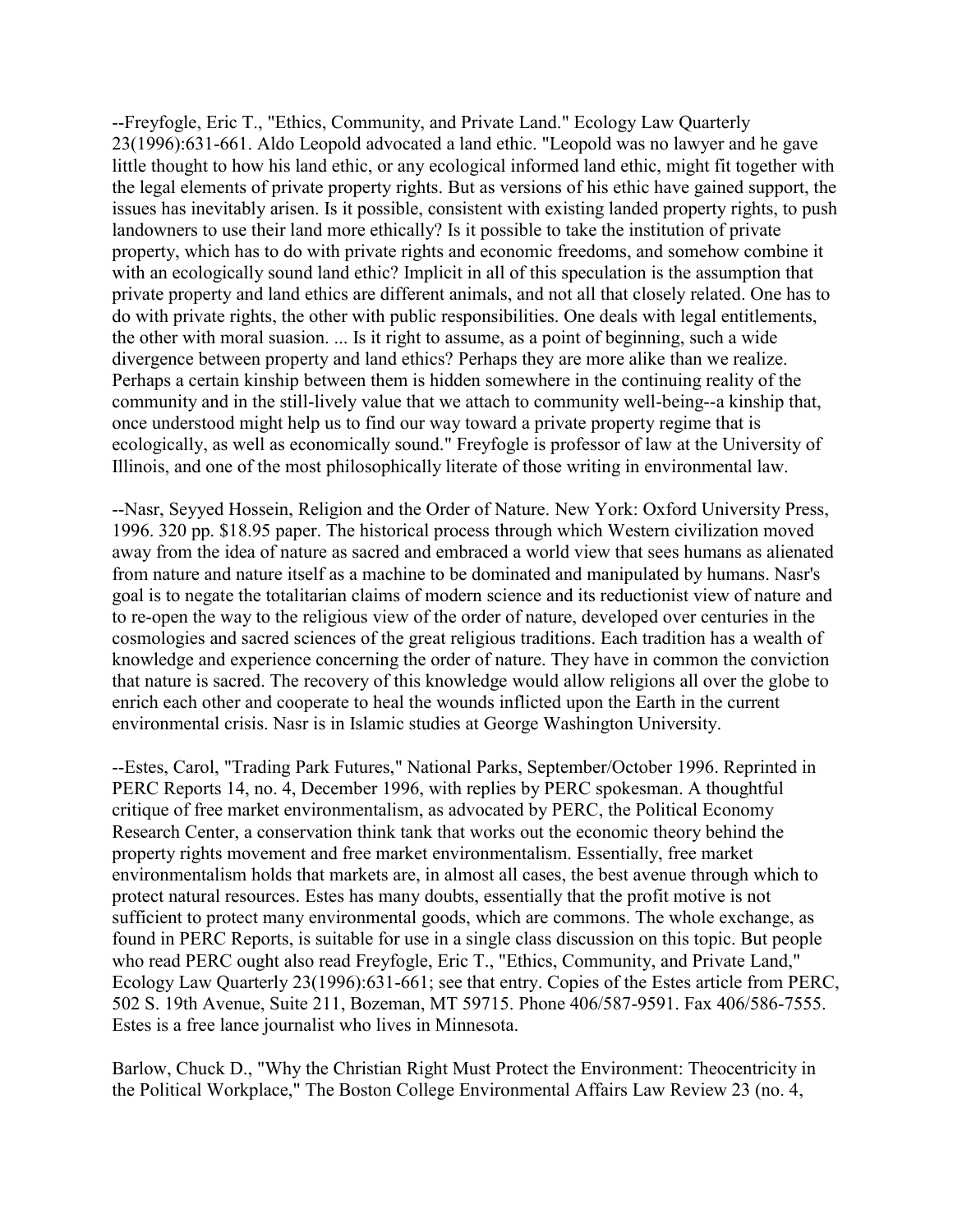Summer, 1996):781- . Originally an LL.M. (Master of Laws) thesis, in the environmental law and natural resources program at the Northwestern School of Law of Lewis & Clark College, Portland, Oregon, December 1995. The faculty advisor was Professor William Funk. Analyzes the rise of the Christian right as a force in American political policy, demanding adherence to traditional Biblical values. The Christian right has taken, at best, an indifferent, and at worst, a heavily anthropocentric attitude toward the use and conservation of the environment. Barlow rebuts the proposition, asserted by Lynn White, Jr., Aldo Leopold, and others, and implicitly accepted by the environmental inaction of the Christian right, that the scriptures of the Judeo-Christian tradition promote an anthropocentric environmental ethic. Rather, the Bible sets forth a "theocentric," or God-centered, approach to care of the environment. Those who claim to base their political agenda on Christianity ought to consider the Biblical mandate to use the earth's resources wisely. Address: Chuck D. Barlow, c/o Phelps Dunbar, L.L.P., P.O. Box 23066, Jackson, MS 39225-3066.

--Nissani, Moti "The Greenhouse Effect: An Interdisciplinary Perspective," Population and Environment: A Journal of Interdisciplinary Studies 17 (1996): 459-489. For a shorter, updated version, see "The Greenhouse Effect Revisited," in Theodore Goldfarb, ed., Taking Sides: Clashing Views on Controversial Environmental Issues. Guilford, CT: Dushkin, 1997, 7th edition. A typical current argument is that even if the greenhouse threat is real, even if temperatures rise and low-lying lands must be protected forever by an enormous system of dikes, such unlikely occurrences do not justify imposing vast costs on the present generation. We rather have, so the argument runs, a stronger obligation to help developing countries overcome the environmental problems that they are facing today. The author argues that anyone willing to cross disciplinary boundaries can easily ascertain that this surprisingly popular viewpoint is mistaken.

A case study in environmental history: the CFC ozone link is instructive. The nature of, evidence for, and the largely uncertain consequences of, the enhanced greenhouse effect on Earth are considered. For argument's sake, a conservative and arbitrary estimate is adopted, assuming that the chances of adverse greenhouse consequences within the next century are 10%; those of a cataclysm, 1%. Such chances should not be taken, because there is no conceivable reason for taking them. The steps that will eliminate the greenhouse threat will also save money and cut pollution, accrue many other beneficial consequences, and only entail negligible negative consequences. Humanity is risking its future for less than nothing. Claims that the greenhouse threat involves hard choices, that it is value-laden, or that it cannot be resolved by disinterested analysis, are tragically mistaken. Given the stakes of the greenhouse debate--the future of humanity--concerned scholars and citizens ought to understand this issue.

--Sagoff, Mark. "On the Value of Endangered and Other Species." Environmental Management 26, no. 6 (1996): 897-91.

--Paehlke, Robert, "Environmental Harm and Corporate Crime," in Frank Pearce and Laureen Snider, eds., Corporate Crime: Contemporary Debates. Toronto: University of Toronto, 1995.

--Smith, C., "Revisiting Solar Power's Past." Technology Review 98 (no. 5, 1995): 38-47.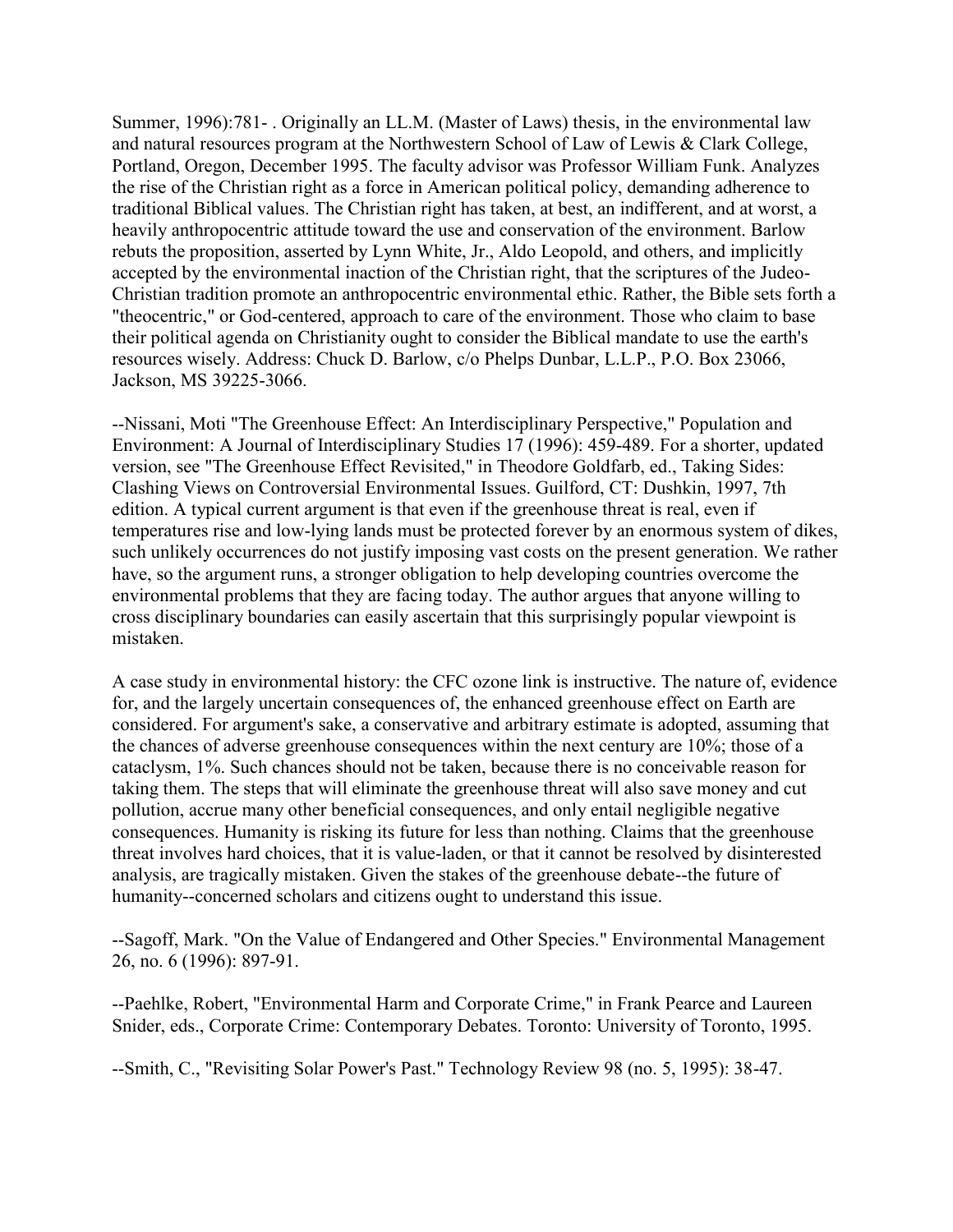--Woodwell, G. M., "Biotic Feedbacks from the Warming of the Earth." Pages 3-21 in G. M. Woodwell and F. T. Mackenzie, Biotic Feedbacks in the Global Climatic System. New York: Oxford University Press, 1995.

--Johnson, Huey D., Green Plans: Greenprint for Sustainability. Lincoln: University of Nebraska, 1995. 206 pages. Sustainable futures, sustainable development, environmental policy and conservation.

--Lamb, Kara L., "The Problem of Defining Nature First: A Philosophical Critique of Environmental Ethics," The Social Science Journal 33 (no. 4, 1996):475-486. Before we can decide about the proper ways to conserve nature, we need an accurate idea of what nature is. Subjectivists vs. objectivists, anthropocentrists vs. biocentrists, conservationists vs. preservationists are at odds over what they value in nature because they perceive and conceive nature differently. Some suggestions for solutions, based on the work of Val Plumwood and Holmes Rolston, involving an analysis of how to pass from what nature is to what ought to be in nature. Lamb is a graduate student at Colorado State University.

--Spencer, Daniel T., Gay and Gaia. Cleveland, OH: Pilgrim Press, 1996. 464 pages. \$ 19.95 paper. The author claims we need to rethink our fundamental assumptions about the sacred, ecology, and sexuality. Ecological ethics must become the grounding for all ethics, and genuine justice requires right relations among all of creation, not simply among human beings. We ought to reject a human-centered worldview in favor of an ecocentric worldview. Only when we are able to integrate our sexuality with our spirituality will we fully experience the divine, and fully live out our ethical values.

--Naess, Arne, "Living a Life that Reflects Evolutionary Insights," Conservation Biology 10(1996):1557-1559. A brief tribute to Michael Soulé. "The postulation of the inherent value of living beings and their diversity is contested by people who say that all value assertions are subjective. ... At our latest meeting it was refreshing to listen to Michael Soulé claim that conservation biology evidently is both a science and an assertion that biodiversity--a central concern of the science--is not an instrumental value but has value in itself. ... Why can't conservation biology announce the noninstrumental inherent value of biodiversity?" Naess originated the deep ecology movement and is professor emeritus, University of Oslo.

--Newmark, William D., "Insularization of Tanzanian Parks and the Local Extinction of Large Mammals," Conservation Biology 10(1996):1549-1556. The pattern of local extinction of large mammals in Tanzanian Parks strongly suggests that the increasing insularization of the parks as a result of habitat alteration, human settlement, agricultural development, and the active elimination of wildlife on adjacent lands has been an important contributing factor. Newmark is at the Utah Museum of Natural History, University of Utah, Salt Lake City.

--Conservation Directory, 1997. [1997 Conservation Directory]. Winchester, VA: National Wildlife Federation, 1997. Order from National Wildlife Federation, P. O. Box 9004, Winchester, VA 22604-9004. 800/477-5560. \$ 55. with discounts for members and students. The most comprehensive listing of organizations, agencies, and officials concerned with environmental conservation.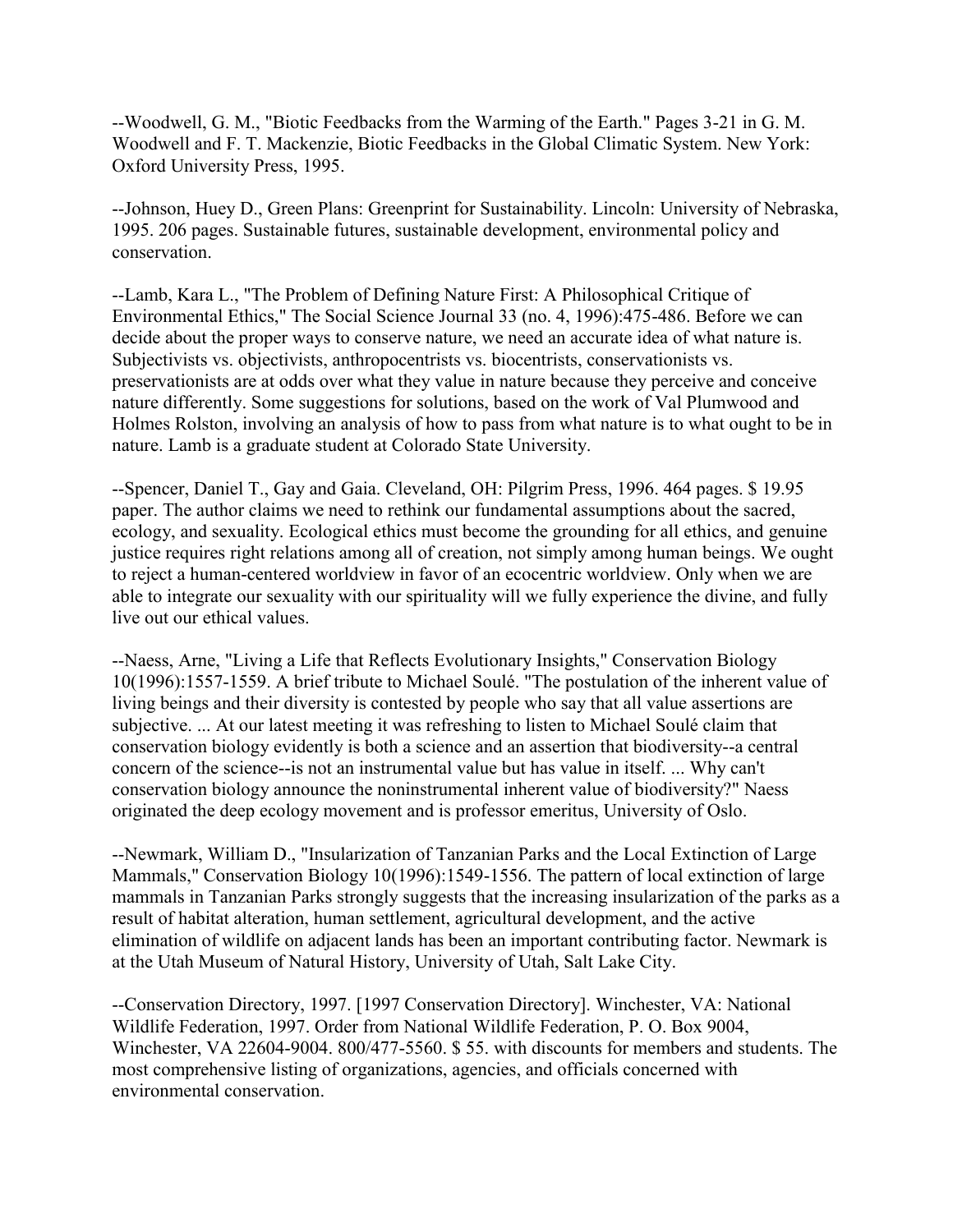--Berry, R. J. "Sam," "Is a Global Environmental Ethic Attainable?" Science and Spirit 7 (no. 4, Winter 1996):6-7. Berry, a geneticist at University College, London, served on a committee to write a Code of Environmental Practice for the Economic Summit of Nations, a secular group, as well as on a Church of England group to prepare a statement of environmental stewardship. He found that the principles of both groups were almost the same. He also serves with an IUCN group, the Ethics Working Group, and finds their principles similar. This leads him to think that a world ethic for sustainable living may be possible.

--Armstrong, Adrian, "Is God Green? Christian Contributions to the Environmental Debate," Bulletin of the Society of Ordained Scientists, no. 13, 1995, p. 2.

--Prance, Ghilian, "Appropriate Technology and Christian Belief," Green Cross, Summer, 1996, p. 18.

--Fideler, David, "Ecologic: How Modern Cosmology Forces Us to Revision Our Relationship to the Living Universe," Kosmos: The Newsletter of Cosmology, Philosophy, Myth, and Culture, Issue 1, Autumn 1996.

--Scriven, Tal, Wrongness, Wisdom, and Wilderness. Albany: State University of New York Press, 1997. 352 pages. \$ 20.95 paper. Defends a libertarian social ethic that can support welfare, reverse discrimination, and environmental preservation; biocentrism, Nietzschean utilitarianism, the social contract theory, and legal moralism--all at the same time. With analysis of figures as varied as Plato, Hume, Rousseau, Kant, Mill, Schopenhauer, Nietzsche, and Dewey. Part III deals with our relationship, as individuals and societies, to nature. Nothing logically prevents a well-constructed libertarianism from supporting environmental ethics positions at least as radical as biocentrism, though there are deep problems with going as far as ecocentrism and its postmodern variants. Scriven is in philosophy at California Polytechnic State University, San Luis Obispo.

--Grange, Joseph. Nature: An Environmental Cosmology. Albany: State University of New York Press, 1997. 352 pages. \$ 19.95. Drawing on Whitehead, in contrast to both analytic philosophy and the continental tradition, Grange constructs a metaphysics to reflect what is true and right and fitting about how humans should act as participants in a finite and intrinsically interconnected world. Celebrates the very real glories of nature without sentimentalism and without any depreciation of human beings. Reviews and critiques the major positions in ecological ethics. Grange is in philosophy at the University of Southern Maine, Portland.

--Tiberghien, Gilles. Land Art. New York: Princeton Architectural Press, 1995. 311 pages. ISBN 1-56898-040-X. Originally published in French, Éditions Carré, 1993 under ISBN 2-908393-18- 2. A coffee table size and style book detailing earthworks, photographs, sketches, with accompanying text, interpretation, criticism. "In seeking to find new parameters that allow a definition of what art is, the Land Art artists have produced new objects. Their move away from museums and galleries is also a desire to reinvent art, in a certain sense. But moving away from these spaces is also extending them. ... In using earth as a medium and material, they have not attempted to make nature into a new museum, ... Land Art is not primarily an art of landscape. ... The earth, dirt, on the other hand, with its power of provocation (simply from the troubling effect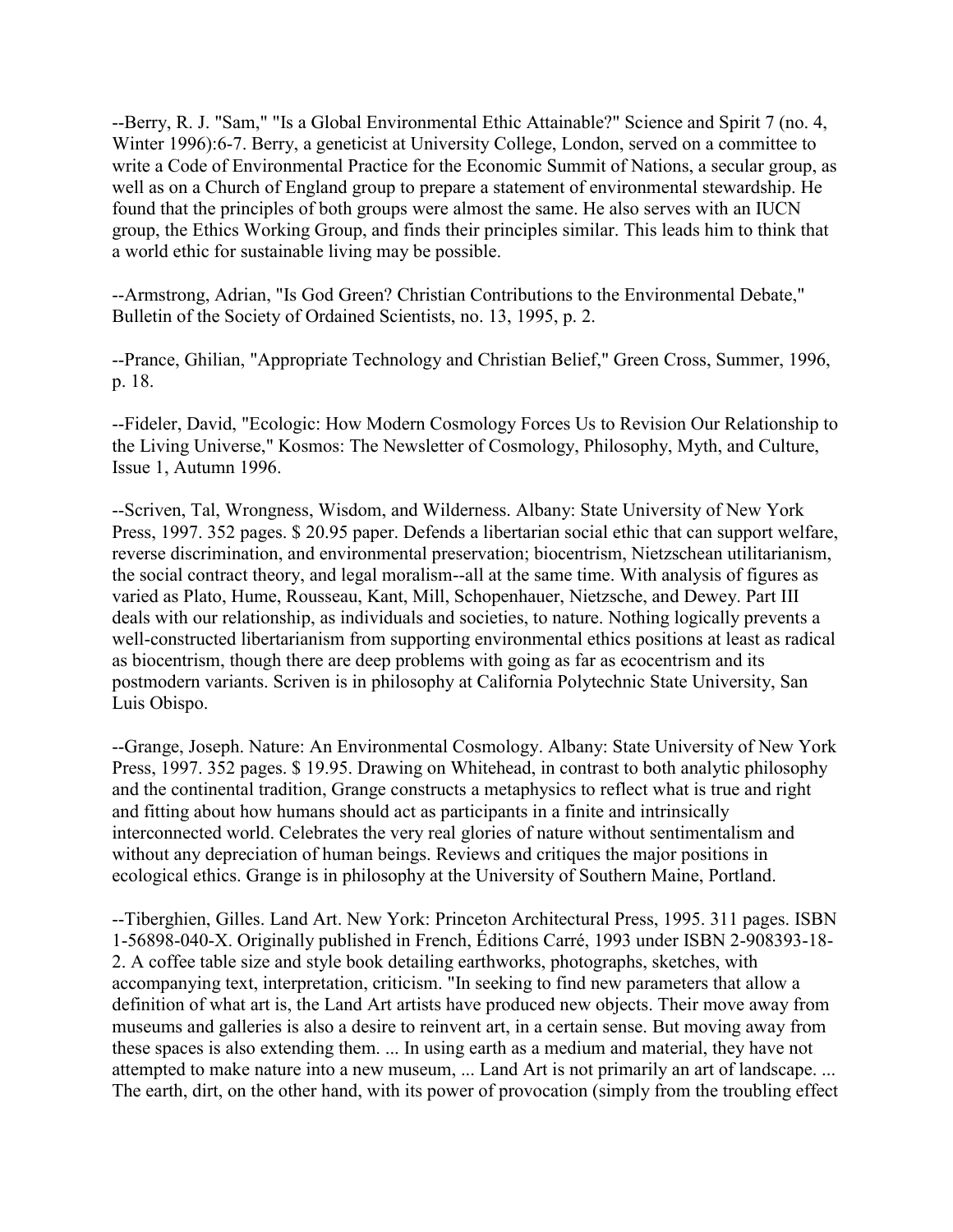of its presence) ... is what gives Land Art acts their radicalism. ... The deserts, the quarries, the abandoned mines, the distant plains, and the mountainous summits give us the sense of a world where art takes on a new meaning, where museums disappear, and humanity is eclipsed." For philosophical commentary, see Peter Humphrey, "The Ethics of Earthworks," Environmental Ethics 7(1985):5-21; Allen Carlson, "Is Environmental Art an Aesthetic Affront to Nature?," Canadian Journal of Philosophy 16(1986):635-50.

--Wrangham, Richard, and Dale Peterson. Demonic Males (New York: Houghton Mifflin, 1996). Chimpanzees are much more violent than their smaller cousins, pygmy chimpanzees or bonobo apes, otherwise quite similar. Chimps live in patriarchal groups in which males regularly rape, beat, and kill, and sometimes drink the blood of, their own kind. But bonobos create peaceful societies in which males and females share power. In bonobo groups, female action works to suppress the excesses of male aggression. Females and males are equally important players in bonobo society. Following this model, human civilization would be more civilized if women seized more political power through elections and used it to counterbalance the male instinct to constantly define "enemies" and attack them. To make this advance, however, women must first abandon a tendency they share with female chimpanzees to reward and select aggressive males as their mates. Bonobo female bonds are often lesbian, butWrangham is reluctant, however, to recommend this for human society! Wrangham also claims to have discovered that warfare is not uniquely human, contrary to frequent claims by scientists that war does not occur in other animals. A summary story is in Harvard Magazine, January-February 1997, pp. 21-22. Wrangham is a Harvard anthropologist, and Peterson is a science writer.

--Barbour, Ian G., "The Churches and the Global Environment," CTNS (Center for Theology and the Natural Sciences) Bulletin 16 (No. 3, Summer 1996):1-9. A response to Al Gore's Earth in the Balance. We are not isolated individuals but are constituted by our relationship as persons-incommunity, and we are part of a wider created order. Stewardship can easily be distorted into care for nature merely for the sake of the benefits it confers on us. Barbour taught religion and science at Carleton College, Northfield, Minnesota.

--Norgaard, Richard B., "Environmentalism as the Salvation of Materialism," CTNS (Center for Theology and the Natural Sciences) Bulletin 16 (No. 3, Summer 1996):10-17. Environmental problems are typically framed as problems of spoiling or running out of the stuff needed for people's material sustenance in the future. Al Gore's Earth in the Balance offers a provocative illustration of how insidious materialism is, even for the best intentioned reflections on the environment. How will we move beyond materialism if we navigate from a map provided by a materialist science? By addressing the moral issues related to our material realities, the churches can heal important wounds. Additionally, the churches can help us recreate a sense of community, and thereby facilitate a collective revisioning of the future. Norgaard teaches in the Energy and Resources Program at the University of California, Berkeley, and is president of the International Society for Ecological Economics, of which he is a founder.

--Dasgupta, Partha, "Population, Poverty, and the Local Environment," Scientific American 272 (2 February, 1995):40-45.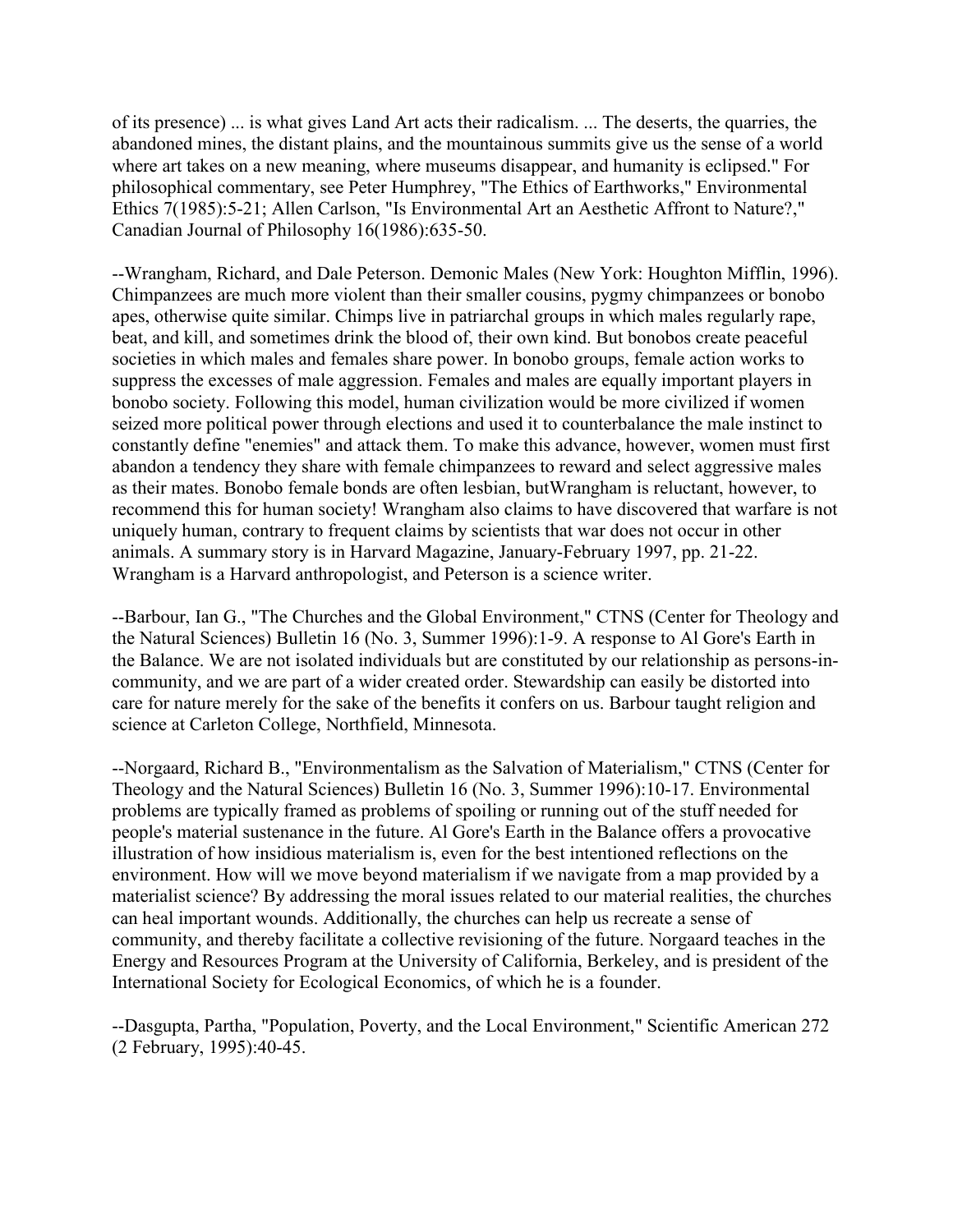--LaFollette, Hugh, ed., Ethics in Practice: An Anthology. Cambridge, MA: Blackwell Publishers, 1997. 703 pages. Large anthology, many contributions written especially for this anthology; others previously published are revised with general readers in mind. Sections on euthanasia, abortion, family and friends, sexuality, virtues, drugs, free speech, sexual and racial discrimination, affirmative action, punishment, economic justice. One section is on animals: Peter Singer, "All Animals are Equal"; Michael Allen Fox, "The Moral Community"; R. G. Frey, "Moral Standing, the Value of Lives, and Speciesism"; Tom Regan, "The Case for Animal Rights"; and John P. Gluck, "Learning to See the Animals Again." One section is on "World Hunger and International Justice," and includes Holmes Rolston, III, "Feeding People versus Saving Nature?". The final section is on environment: Aldo Leopold, "The Land Ethic"; James P. Sterba, "Reconciling Anthropocentric and Nonanthropocentric Environmental Ethics"; Karen P. Warren, "The Power and the Promise of Ecological Feminism"; J. Baird Callicott, "Animal Liberation: A Triangular Affair." LaFollette teaches philosophy at East Tennessee State University.

--Jackson, Peter and Kemf, Elizabeth. Tigers in the Wild. Gland, Switzerland: World Wildlife Fund, 1996. In this century, three subspecies of tiger have gone extinct. Struggling for living space in one of the most densely populated regions of the world, the remaining five subspecies are at risk of meeting the same fate. An overview of the situation, and steps that can be taken to prevent the extinction of the tiger in the wild, which otherwise will probably occur early in the next century.

--Dudley, Nigel, Gilmour, Don, and Jeanrenaud, Jean Paul. Forests for Life. Gland, Switzerland: World Wildlife Fund, 1996. Problems facing the world's forests. Often pessimistic, but the many possible positive steps being taken are also highlighted.

--Pearce, Fred, Explaining Climate Change. Gland, Switzerland: World Wildlife Fund, 1996. The United Nations' Intergovernmental Panel on Climate Change's Second Assessment Report (SAR), released in 1996, represents a milestone in the study of the greenhouse effect. For the first time scientific consensus has been reached that there is a discernible human influence on the climate. The main conclusions of this report.

--Sirmon, Jeff M. "Facing Tomorrow: Brazil's Difficult Forestry Choices," Journal of Forestry 94(no. 10, 1996):9.

--Martin, Brendan. "From the Many to the Few: Privatization and Globalization," The Ecologist 26(no. 4,1996):148. North and South, East and West, the public sector is under assault. In the name of greater "efficiency," public services have been "contracted out": development projects "franchised" to private companies; state spending slashed; user charges for basic services introduced or increased; and markets "deregulated". In the process, power and wealth have become increasingly concentrated and the ability of nation states to protect the public interest has been undermined. The chief beneficiaries have been transnational corporations which have used the auctioning-off of the state sector to integrate their operations further.

--Bello, Walden. "Neither Market Nor State: The Development Debate in South-East Asia," The Ecologist 26(no. 4,1996):167. Fast track capitalism has brought huge growth rates for the newly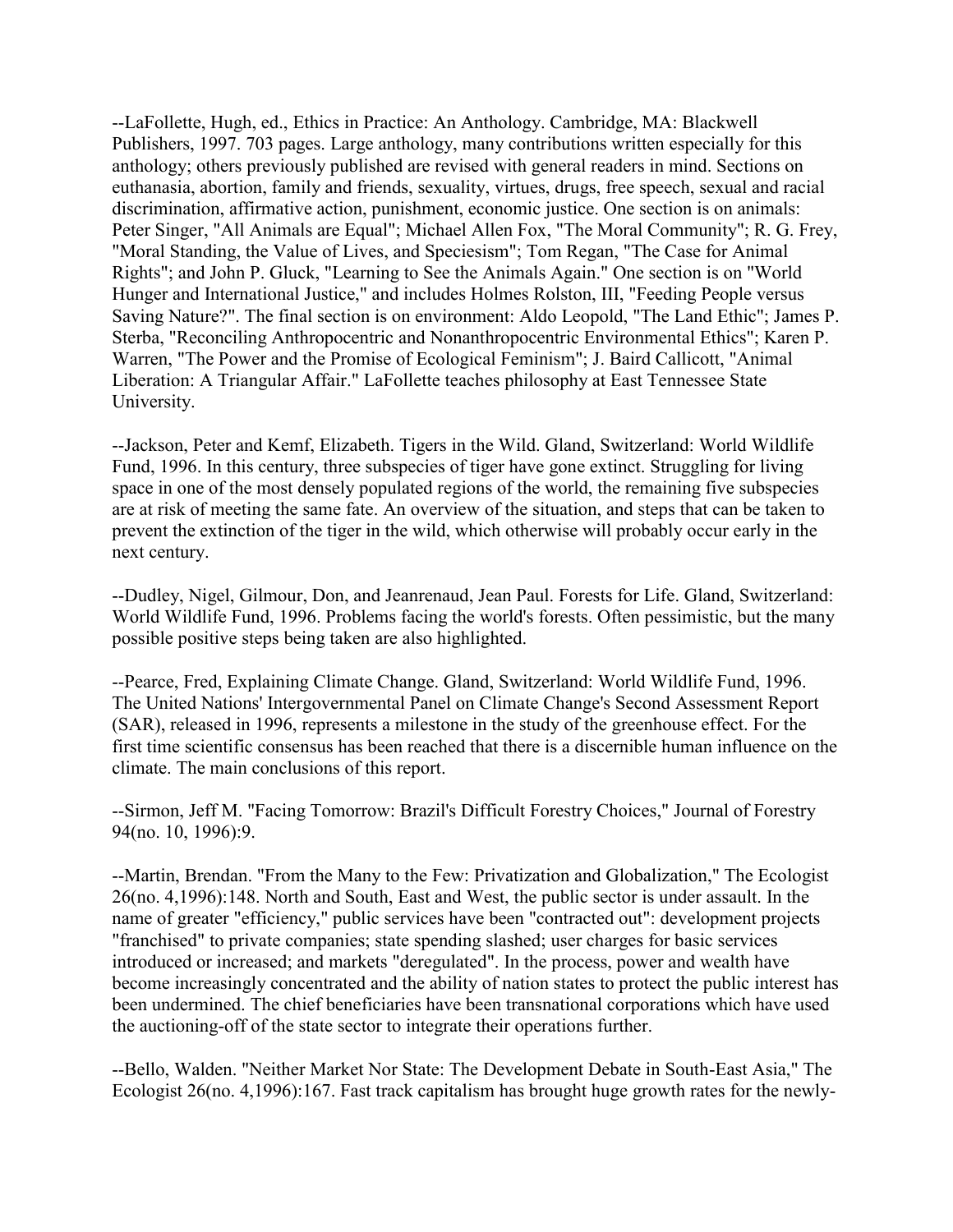industrialized countries of Asia. But the assertion that such rapid growth is due to free trade and free market policies is a myth. The explanation lies in a combination of protection, state intervention and a massive infusion of Japanese capital following the relocation of Japanese companies to South-East Asia in search of cheap labor. As a result, the region's economies are now subordinate to, and dependent on, Japan.

--Sklar, Holly. "Scapegoating and Slander: Blaming the Poor for Poverty," The Ecologist 26(no. 4,1996):187. To deflect blame from the economic policies which are creating poverty and unemployment, many local and national leaders are scapegoating those most impoverished by such policies: principally single mothers, ethnic minorities, and the poor themselves. Such scapegoating is being used to divide and rule opposition to globalization: instead of working together across racial lines and gender divides to transform society, people are being turned against each other.

--Hildyard, Nicholas, Hines, Colin, Lang, Tim. "Who Competes? Changing Landscapes of Corporate Control," The Ecologist 26(no. 4,1996):125. In the drive to become "competitive," companies are restructuring their operations on a global scale. It is not companies which are competing, however, but workers and communities. New technologies, new management techniques and a new freedom of capital to move across borders have drastically undermined the bargaining power of labor, while strengthening that of corporations. Workers are being pitted against workers and communities against communities as companies relocate from one country to another in search of new markets, the weakest unions, the most flexible rules on working conditions and the largest subsidies. The time has come to press for an economy that protects people, not corporations.

--Wood, Mary Christina. "Environmental Scholarship for a New Millennium," Environmental Law 26(no. 3):761. Urging students and scholars of environmental law to break the intellectual apathy in this important field, Wood suggests that scholars interested in preventing ecological disaster should take to "millennium scholarship," marked by revealing the environmental crisis, assessing the effectiveness of our legal system, and refocusing on the ethical question of human responsibility toward the earth. Wood is an Associate Professor of Law at University of Oregon School of Law.

--Nolen, Kelly. "Residents at Risk: Wildlife and the Bureau of Land Management's Planning Process," Environmental Law 26(no. 3):771. Nolen evaluates the Bureau of Land Management's planning process under the Federal Land Policy and Management Act (FLPMA). After concluding that wildlife does not receive adequate consideration, she offers several solutions.

--Wold, Chris. "Multilateral Environmental Agreements and the GATT: Conflict and Resolution," Environmental Law 26 (no. 3):841. Wold analyzes the underlying conflicts between international trade rules as declared in the General Agreement on Tariffs and Trade (GATT) and the trade provisions of various multilateral environmental agreements. Wold teaches law at Northwestern School of Law, Lewis & Clark College.

--Pollock-Ellwand, Nancy. "The Need for Holism: A Landscape and Pluralist Perspective," Environments 24(no. 1, 1996):94.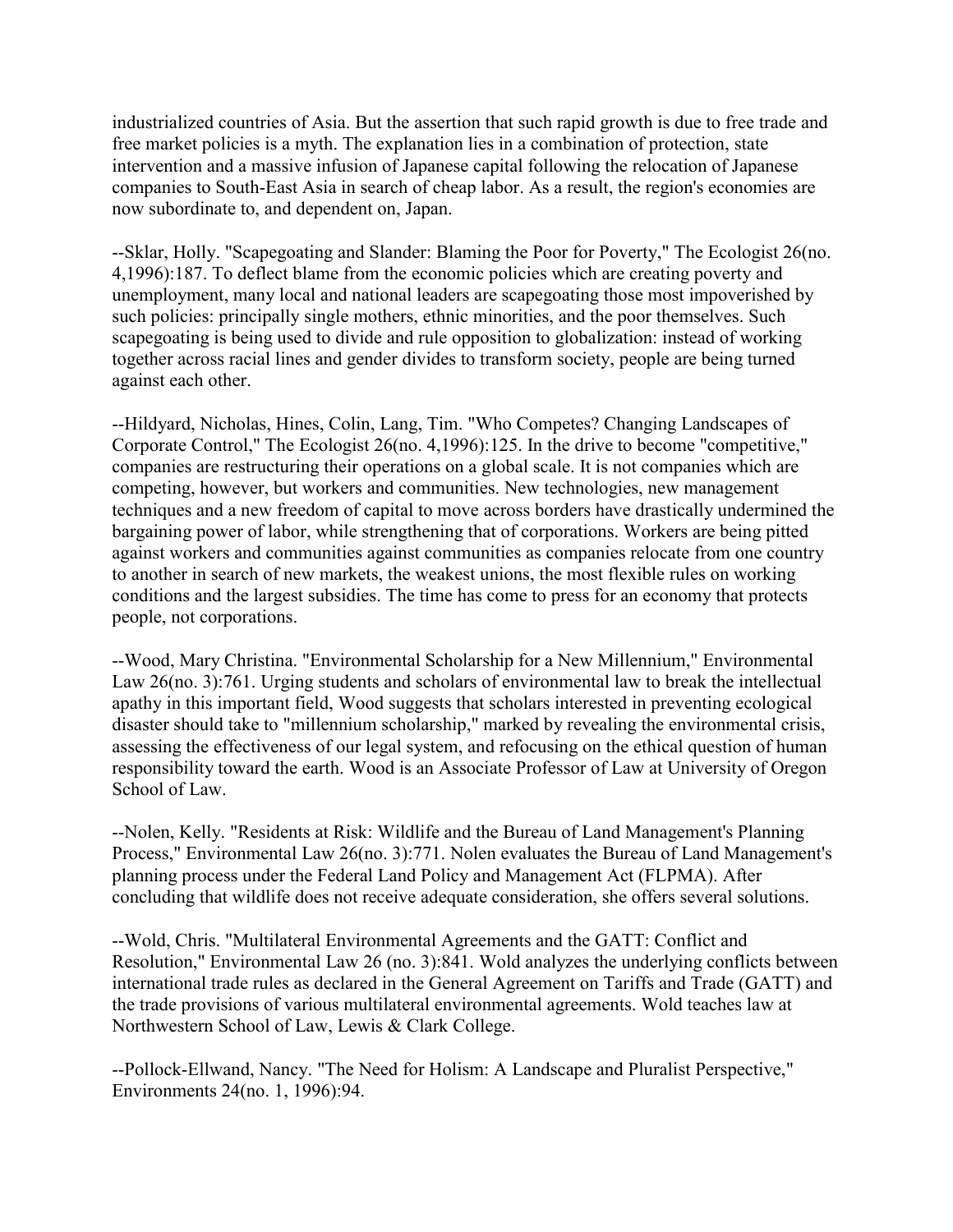--Hoffman, Doug. "Soils, Agriculture and Sustainable Development: Nationally, Provincially, Locally," Environments 24(no. 1, 1996):123.

--Regier, Henry. "Self Organization and the Ecosystem Approach: the New Science and the New Scholarship," Environments 24(no. 1, 1996):153.

--Baskin, Yvonne. "Curbing Undesirable Invaders," Bioscience 46(no.10, 1996):732. The Norway/United Nations Conference on Alien Species calls for global action to squelch the rising tide of unwanted species.

--Busch, Lisa. "Saving Whales Contentiously," Bioscience 46(no.10, 1996):737. Not everyone in Hawaii is happy about providing a sanctuary for humpbacks.

--Wagner, Frederic H. "Ethics, Science, and Public Policy," Bioscience 46(no.10, 1996):765.

--Mattson, David J. "Ethics and Science in Natural Resource Agencies," Bioscience 46(no.10, 1996):767.

--Bella, David A. "The Pressures of Organizations and the Responsibilities of University Professors," Bioscience 46(no.10, 1996):772.

--Zemansky, Gilbert M. "Ethical Tensions in Technical Consulting," Bioscience 46(no.10, 1996):779.

--Bird, Stephanie J. "The Role of Science Professionals in Teaching Responsible Research Conduct," Bioscience 46(no.10, 1996):783.

--Baker, Beth. "Washington Watch: Man in the Biosphere Under Bombardment," Bioscience 46(no.10, 1996):748.

--Aboud, Abdillahi, Sofranko, Andrew J., Ndiaye, Serigne. "The Effect of Gender on Adoption of Conservation Practices by Heads of Farm Households in Kenya," Society & Natural Resources 9(no.5, 1996):447.

--Crossley, James W. "Managing Ecosystems for Integrity: Theoretical Considerations for Resource and Environmental Managers," Society & Natural Resources 9(no.5, 1996):

--Williams, Daniel R., Patterson, Michael E. "Environmental Meaning and Ecosystem Management: Perspectives from Environmental Psychology and Human Geography," Society & Natural Resources 9(no.5, 1996):507.

--Litmanen, Tapio. "Environmental Conflict as a Social Construction: Nuclear Waste Conflicts in Finland," Society & Natural Resources 9(no.5, 1996):523.

--Fortmann, Louise. "Bonanza! The Unasked Questions: Domestic Land Tenure Through International Lenses," Society & Natural Resources 9(no.5, 1996):537.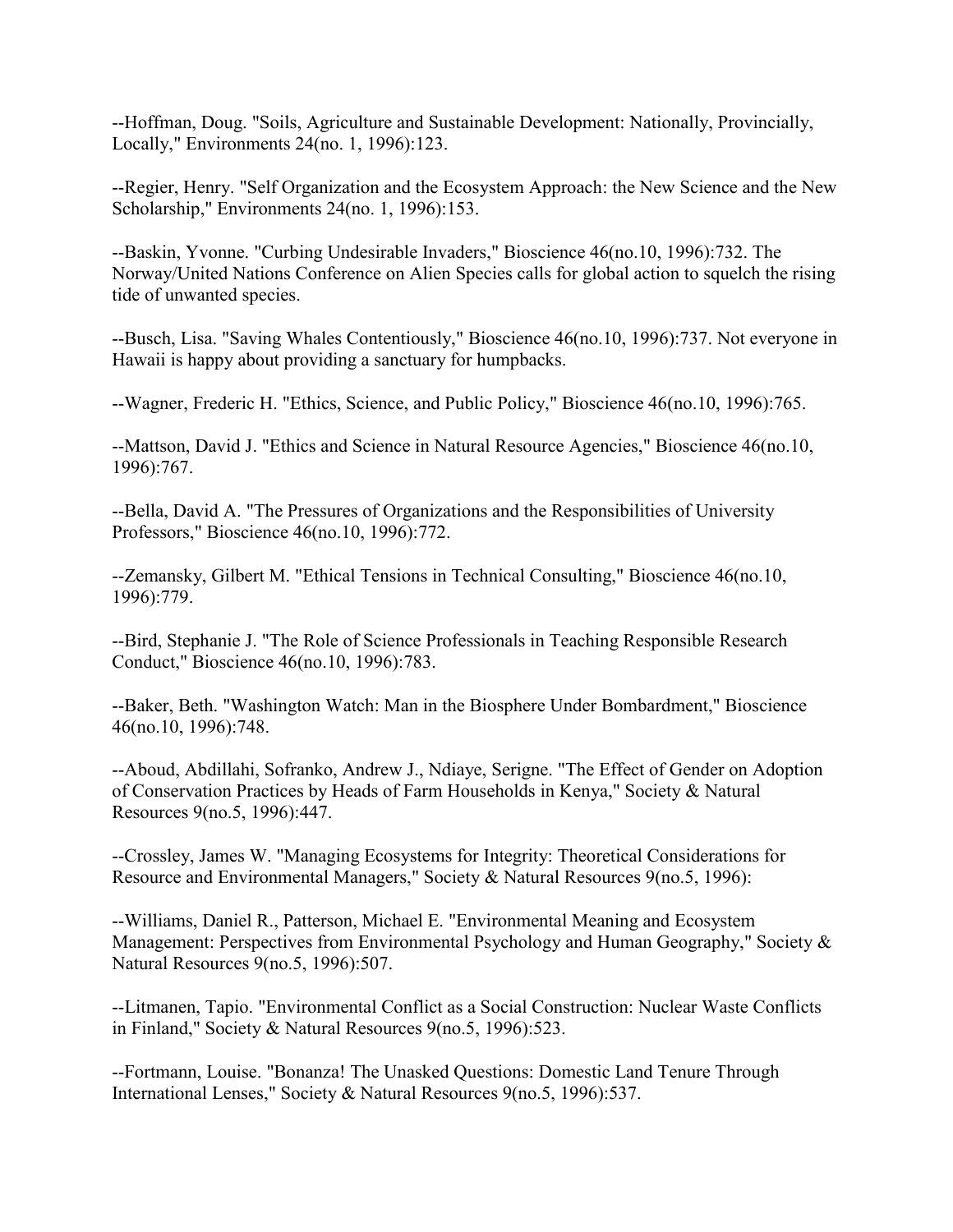--Samways, Michael J. "The Art of Unintelligent Tinkering," Conservation Biology 10(no.5,1996):1307. Will the new self-manipulating human genome slow the natural evolution of biodiversity? Samways is in zoology and invertebrate conservation at the University of Natal, South Africa.

--Uhl, Christopher, Kulakowski, Dominik, Cochrane, Mark. "Sustainability: A Touchstone Concept for University Operations, Education, and Research," Conservation Biology 10(no.5,1996):1308.

--Hedrick, Philip W., Lacy, Robert C., Soule, Michael E. "Directions in Conservation Biology: Comments on Caughley," (Caughley's claim that there are only two paradigms in conservation biology). Conservation Biology 10(no.5,1996):1312.

--Saberwal, Vasant K., Kothari, Ashish. "The Human Dimension in Conservation Biology Curricula in Developing Countries," Conservation Biology 10(no.5,1996):1328.

--Siegel, James J. "Subdivision versus Agriculture: From False Assumptions Come False Alternatives," Conservation Biology 10(no.5,1996):1473.

--Johnson, L., Padilla, D.K. "Geographic Spread of Exotic Species: Ecological Lessons and Opportunities from the Invasion of the Zebra Mussel Dreissena Polymorpha," Biological Conservation 78(no.1/2, 1996):23.

--Case, T. J. "Global Patterns in the Establishment and Distribution of Exotic Birds," Biological Conservation 78(no.1/2, 1996):69.

--Carlton, J.T. "Pattern, Process, and Prediction in Marine Invasion Ecology," Biological Conservation 78(no.1/2, 1996):97.

--Parker, I.M., Kareiva, P. "Assessing the Risks of Invasion for Genetically Engineered Plants: Acceptable Evidence and Reasonable Doubt," Biological Conservation 78(no.1/2, 1996):193.

--Lafferty, William M. "The Politics of Sustainable Development: Global Norms for National Implementation," Environmental Politics 5(no.2, 1996):185.

--Backstrand, Karin, Kronsell, Annica, Soderholm, Peter. "Organisational Challenges to Sustainable Development," Environmental Politics 5(no.2, 1996):209.

--Humphreys, David. "The Global Politics of Forest Conservation Since the UNCED," Environmental Politics 5(no.2, 1996):231.

--Salleh, Ariel. "Social Ecology and `The Man Question.'" Environmental Politics 5(no.2, 1996):258.

--Harris, Paul G. "Considerations of Equity and International Environmental Institutions," Environmental Politics 5(no.2, 1996):274.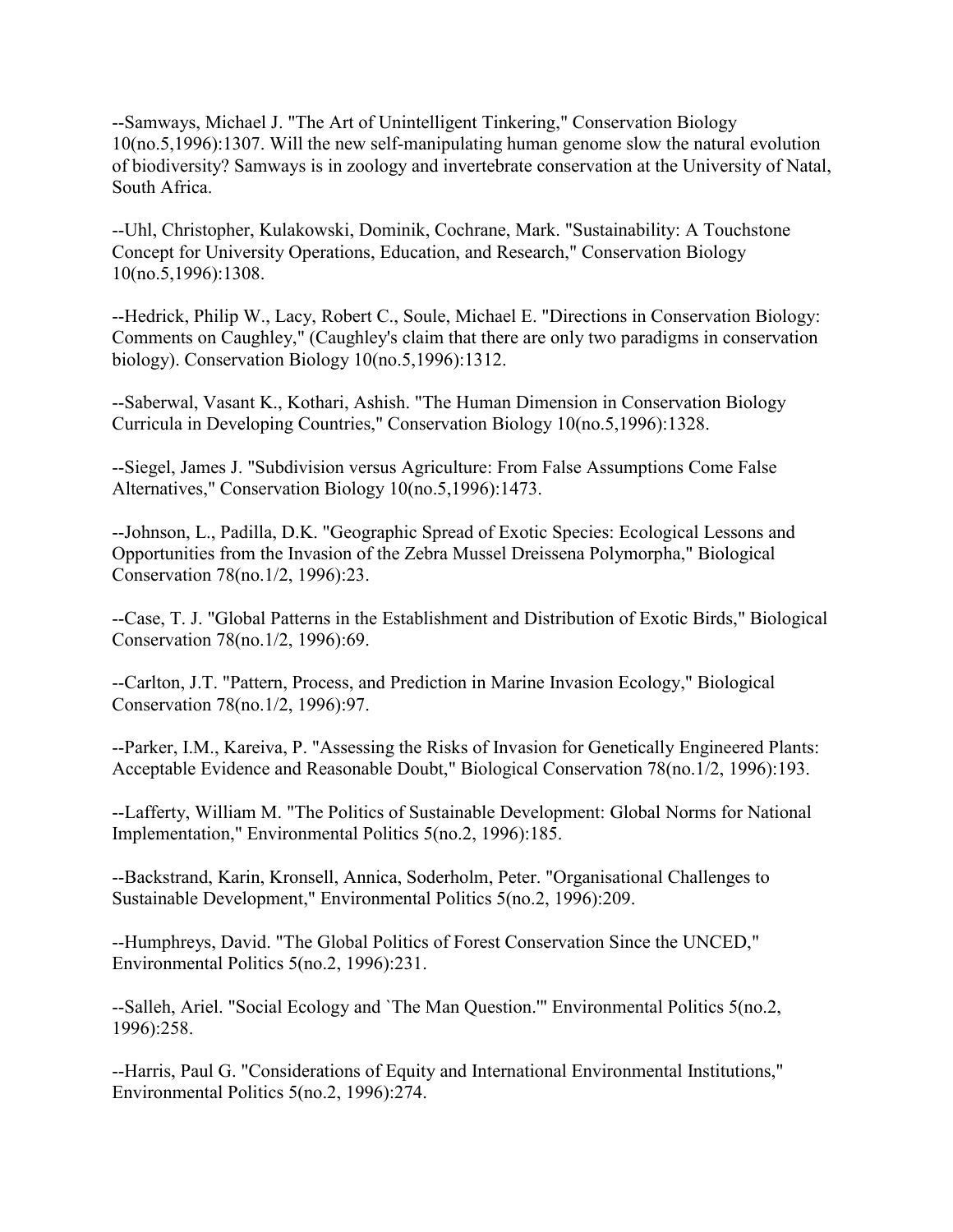--Bomberg, Elizabeth. "Greens in the European Parliament," Environmental Politics 5(no.2, 1996):324.

--Burchell, Jon. "No to the European Union (EU): Miljopartiet's Success in the 1995 European Parliament Elections in Sweden," Environmental Politics 5(no.2, 1996):332.

--Andersen, Milael Skou. "The Impact of New Member States on EU Environmental Policy," Environmental Politics 5(no.2, 1996):339.

--Kutting, Gabriela, Gauci, Gotthard. "International Environmental Policy on Air Pollution from Ships," Environmental Politics 5(no.2, 1996):345.

--Srinivas, K. Ravi. "The Great Population Debate," Environmental Politics 5 (no.2, 1996):359.

--Wakeford, Tom, Meyer, Aubrey. "Valuing the Environment and Valuing Lives." Environmental Politics 5(no.2, 1996):363.

--Crowley, Kate. "Nature: Reinvention, Restoration or Preservation?,"

Environmental Politics 5(no.2, 1996):367. Crowley teaches political science at the University of Tasmania, Hobart.

--Herring, Horace. "Environmental History," Environmental Politics 5(no.2, 1996):372.

--Spash, Clive L. "Human-Induced Climate Change: The Limits of Models," Environmental Politics 5(no.2, 1996):376.

--Harris, Michael Ray. "Promoting Corporate Self-Compliance: An Examination of the Debate Over Legal Protection for Environmental Audits," Ecology Law Quarterly 23 (no.4, 1996):663.

--Kasperson, Jeanne X., Kasperson, Roger E. Turner II, B.L. "Regions at Risk: Exploring Environmental Criticality," Environment 38(No.10, 1996):4. Looks at nine critical zones and examines the social, political, and economic factors that place in question the future of key environments around the globe.

--Dunkiel, Brian S. "Should Tax Policy be Subject to NEPA?" Environment 38(No.10, 1996):16. Although tax policy has significant impacts on the environment, neither the U. S. Treasury nor the IRS routinely do environmental assessments.

--Plater, Zygmunt J.B. "Environmental Law as a Mirror of the Future: Civic Values Confronting Market Force Dynamics in a Time of Counter-Revolution," Boston College Environmental Affairs Law Review 23(no.4,1996):733.

--DeCosse, David E. "Beyond Law and Economics: Theological Ethics and the Regulatory Takings Debate," Boston College Environmental Affairs Law Review 23(no.4,1996):829.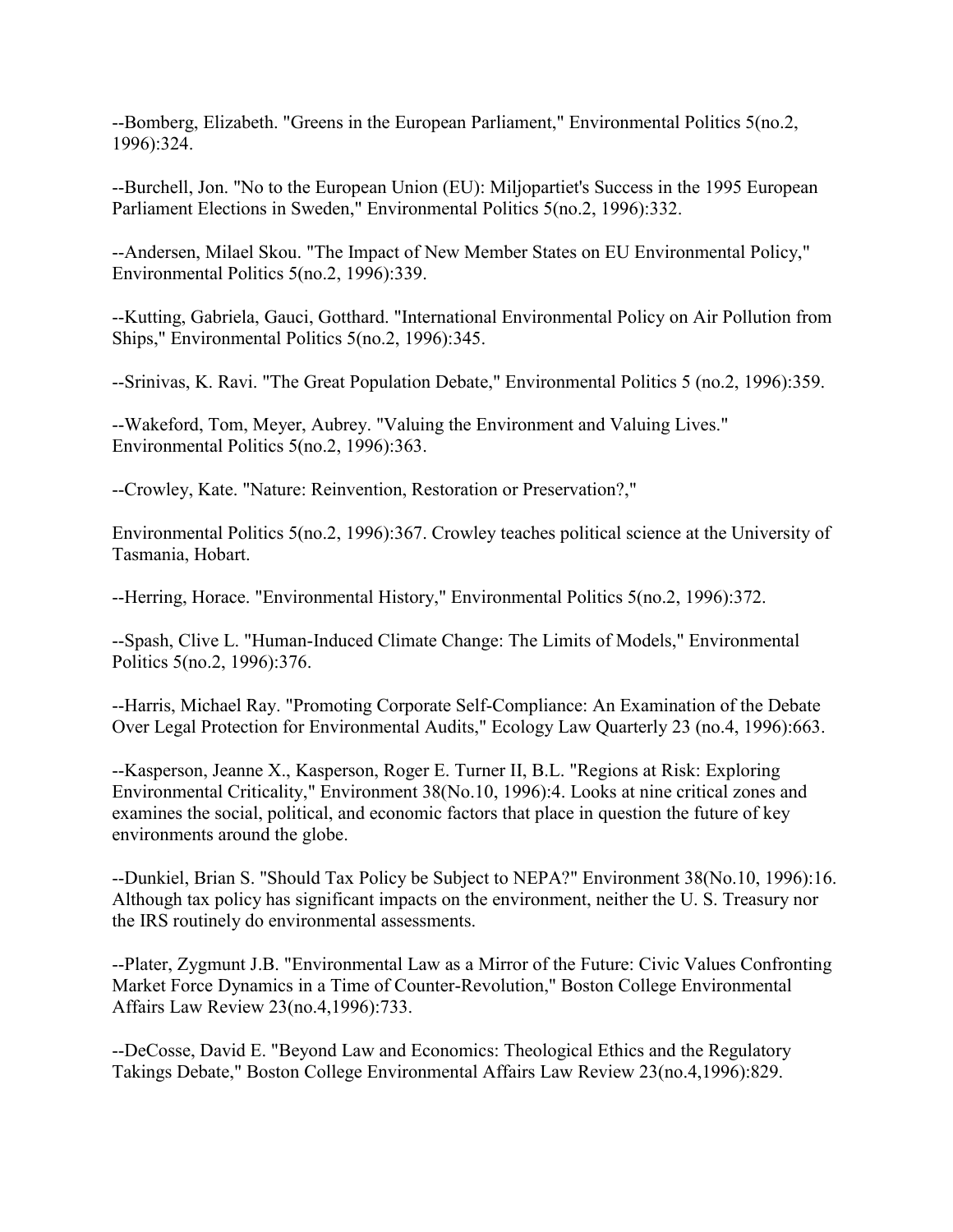--Spaling, Harry, Dekker, Annette. "Cultural Sustainable Development: Concepts and Principles," Perspectives on Science and Christian Faith 48(no.4,1996):230

--Bube, Richard H. "Is `Man' Unique?," Perspectives on Science and Christian Faith 48(no.4,1996):250.

--Burdge, Rabel J. "Introduction: Cultural Diversity in Natural Resource Use: Changing Definitions by Different Racial and Ethnic Categories," Society & Natural Resources 9(no.6, 1996):561.

--Jostad, Patricia M., McAvoy, Leo H., McDonald, Daniel. "Native American Land Ethics: Implications for Natural Resource Management," Society & Natural Resources 9(no.6, 1996):565.

--Rikoon, J. Sanford. "Imagined Culture and Cultural Imaging: Cultural Implications of the USDA-SCS `Harmony' Campaign," Society & Natural Resources 9(no.6, 1996):583. Soil "harmony" as promoted by the U. S. Department of Agriculture, Soil Conservation Service.

--Endter-Wada, Joanna, Levine, Douglas W. "Comparison of Subsistence Activities Among Natives and Non-Natives in Bristol Bay, Alaska," Society & Natural Resources 9(no.6, 1996):595.

--Hansis, Richard. "The Harvesting of Special Forest Products by Latinos and Southeast Asians in the Pacific Northwest: Preliminary Observations," Society & Natural Resources 9(no.6, 1996):611.

--Salazar, Debra J., Moulds, Lisa A. "Toward an Integrated Politics of Social Justice and Environment: African American Leaders in Seattle," Society & Natural Resources 9(no.6, 1996):617.

--Price, Martin F. "People in Biosphere Reserves: An Evolving Concept," Society & Natural Resources 9(no.6, 1996):645.

--Haight, Robert G. "Wildlife Models: Predicting the Effects of Habitat Restoration," Journal of Forestry 94(no.12, 1996):4.

--Teck, Richard, Moeur, Melinda, Eav, Bov. "Forecasting Ecosystems with the Forest Vegetation Simulator," Journal of Forestry 94(no.12, 1996):7.

--Liu, Rei, Herrington, Lee P. "The Expected Cost of Uncertainty in Geographic Data," Journal of Forestry 94(no.12, 1996):27.

--Dellapenna, Joseph W. "Rivers as Legal Structures: The Examples of the Jordan and the Nile," Natural Resources Journal 36(no.2, 1996):217.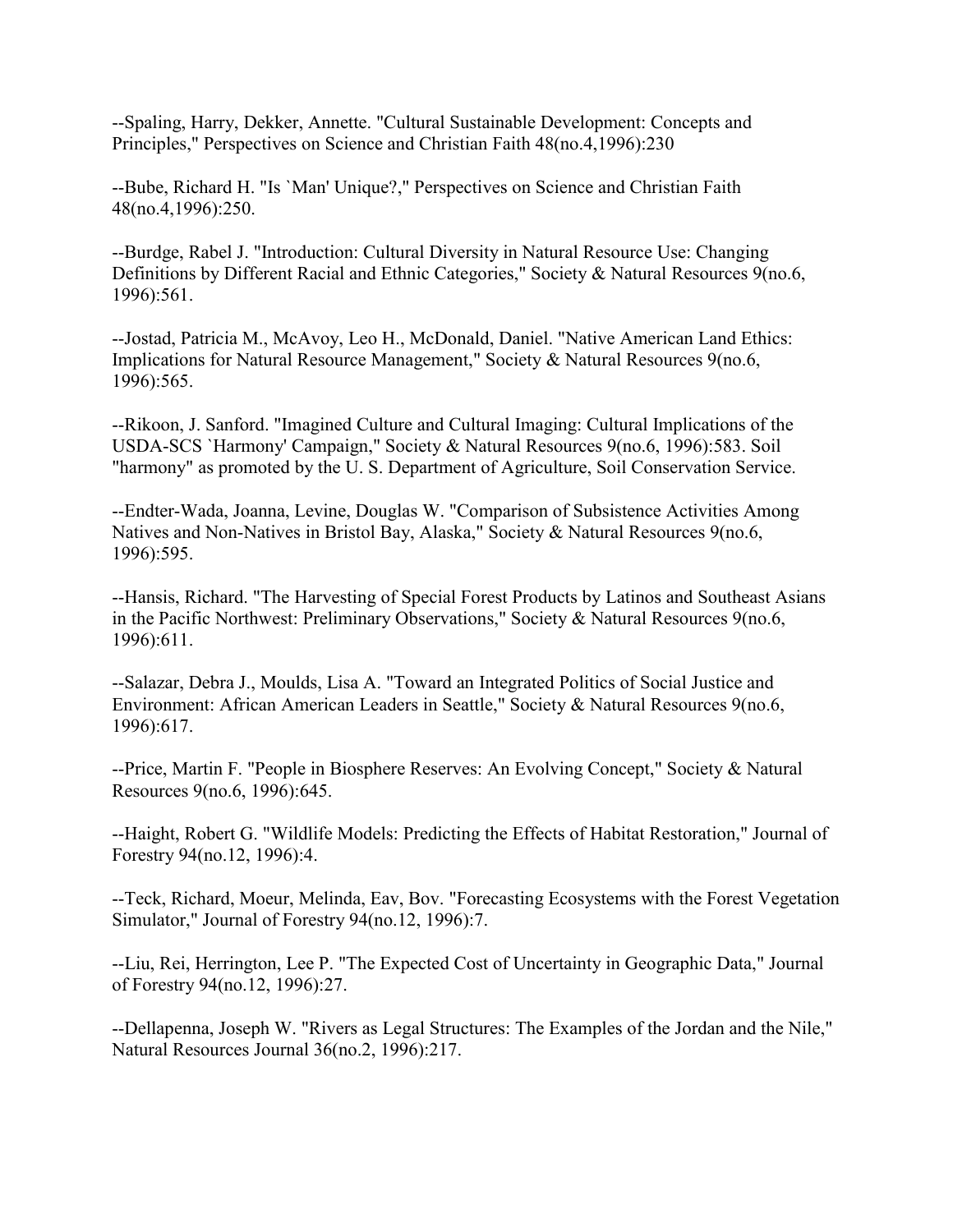--McCaffrey, Stephen C. "An Assessment of the Work of the International Law Commission," Natural Resources Journal 36(no.2, 1996):297.

--Moore, Michael R., Mulville, Aimee, Weinberg, Marcia. "Water Allocation in the American West: Endangered Fish Versus Irrigated Agriculture," Natural Resources Journal 36(no.2, 1996):319.

--Teclaff, Ludwik A. "Evolution of the River Basin Concept in National and International Water Law," Natural Resources Journal 36(no.2, 1996):359.

--Vinogradov, Sergei. "Transboundary Water Resources in the Former Soviet Union: Between Conflict and Cooperation," Natural Resources Journal 36(no.2, 1996):393.

--Veatch, Robert M., Gaylin, Willard, Steinbock, Bonnie. "Can the Moral Commons Survive Autonomy?," The Hastings Center Report 26(no.6, 1996):41.

--Martin, Vance, Tyler, Nicholas, eds. Arctic Wilderness--The 5th World Wilderness Congress. Ojai, California: The WILD Foundation, Nov. 1995. \$32. The aim of the 5th WWC was to enhance awareness of the natural beauty, natural resources, and the aesthetic and scientific importance of the Arctic and Antarctica. Examples of discoveries and developments in both basic and applied science, of exploitation of renewable and nonrenewable natural resources, and of new information discovered. There are clear warnings about the consequences of human activity at high latitudes.

--Braun, Elisabeth. Portraits in Conservation: Eastern and Southern Africa. Ojai, California: The WILD Foundation, Nov. 1995. \$28. Studies of individual men and women who have dedicated themselves to conservation in Africa. Leading conservationists such as the Krauses, who began the Cheetah Conservation Fund in Namibia, or Michael Werikhe, who has mobilized a grassroots movement to save the rhino from poachers. Descriptions of village-based projects and the individuals involved in them reveal an evolving conservation philosophy.

--Boff, Leonardo. Ecology and Liberation: A New Paradigm. Maryknoll, NY: Orbis, 1995. 187 pp. \$14.95. Boff calls for a new holistic and integrated theology, rooted in a global consciousness, and driven by a mystical experience of God. The catalyst for this new theology is the emerging ecological awareness in the wake of the environmental crisis and the challenge confronting liberation theology from the recent failures of the Marxist state.

--Gottlieb, Roger S., ed. The Ecological Community. New York: Routledge, 1997. 384 pp. Contents: Peter Wenz, "Environmentalism and Human Oppression"; John O'Neill, "Time, Narrative and Environmental Politics"; Wm. Throop, "The Rationale for Environmental Restoration"; Gus diZerega, "Empathy, Society, Nature, and the Relational Self: Deep Ecology and Liberal Modernity"; Avner de-Shalit, "Is Liberalism Environment-Friendly?"; David Macauley, "Be-wildering Order: On Finding a Home for Domestication and the Domesticated Other"; Roger Gottlieb, "A Sleepless Ethicist and Some of His Acquaintances, Including the Monoculturalist, the Poetic Naturalist, the Very Famous Biologist, the Happy Scientist, and a Few Heroic Antimodernists"; Eric Katz, "Imperialism, and Environmentalism"; Steven Vogel,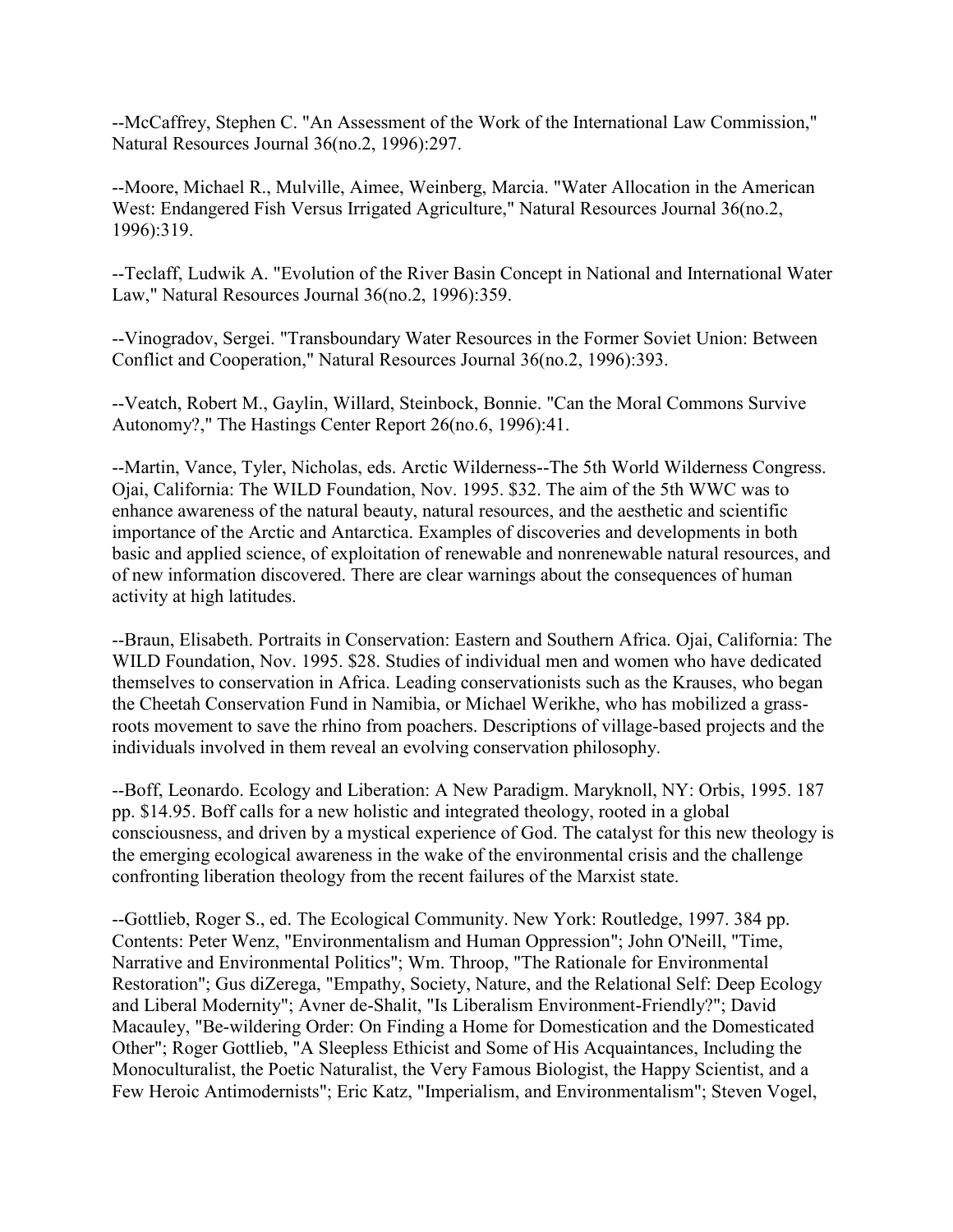"Habermas and the Ethics of Nature"; Robert Kirkman, "The Problem of Knowledge in Environmental Thought: A Counterchallenge"; Holmes Rolston, III, "Feeding People versus Saving Nature?"; Michael Zimmerman, "Ecofascism: A Threat to American Environmentalism?"; Andrew Light, "Materialists, Ontologists, and Environmental Pragmatists"; David Schlosberg, "Challenging Pluralism: Environmental Justice and the Evolution of Pluralist Practice"; Mark Wallace, "International Justice, Neopreservationism, and Sustainable Spirituality"; Mark Michael, "International Justice and Wilderness Preservation"; Brian Luke, "Solidarity Across Diversity: A Pluralistic Rapprochement of Environmentalism and Animal Liberation"; Carl Mitcham, "The Sustainability Question." Gottlieb teaches philosophy and humanities at Worcester Polytechnic Institute.

--Ogrin, Dusan, ed. Nature Conservation Outside Protected Areas/ Varstvo narave zunaj zavarovanih obmocij: Proceedings of the International Conference on the Occasion of the European Year of the Environment, 1995. Ljubljana, Slovenia: Ministry of Environment and Physical Planning, Republic of Slovenia, and Institute for Landscape Architecture, Biotechnical Faculty, University of Ljubljana 1996. 247pp. ISBN 961-90033-9-X. All articles are in both Slovenian and English. Contents: Pavle Gantar, "Introductory Speech"; Mario Pavan, on a political democracy of the environment for a better Europe (in French); Holmes Rolston, III, "Nature, Culture, and Environmental Ethics"; Ivan Marusic, "Towards a General Conservation Theory"; Peter Jacobs, "Environmental Parentheses and Design Metaphors"; Kazuhiko Takeuchi, "Planning for the Recovery of Nature in Rural and Urban Areas"; Harald Plachter, "A Central European Approach for the Protection of Biodiversity"; Hans Kiemstedt, "Landscape Planning and Impact Regulation as Instruments of Integrated Nature Conservation in Germany"; Olav Skage, "Nature Conservation Through Landscape Planning"; Carl Steinitz, "Landscape Planning and the Management of Biodiversity"; Shumel Burmil, "Protection of Nature Outside Protected Areas in Israel"; Martin Schneider-Jacoby, "Nature Conservation Efforts for Rivers in Central Europe"; Mladen Berginc, "The Nature Conservation System in Slovenia"; Margita Jancic, "The Role of Physical Planning Instruments in Guaranteeing Conservation Interests"; Jana Vidic, "Natural Values Outside Protected Areas"; Zivzn Veselic, Saso Golob, "Nature Conservation Represents an Integral Part of Forest Managing in Slovenia"; Dusan Ogrin, "Dilemmas in an Approach to Conservation Planning"; Ana Kucan, "The Green System of Ljubljana in the Social, Ecological and Morphological Role"; Davorin Gazvoda, "A Conservation of Urban Open Space in a Perspective of Persistent Urban Landscapes." Ogrin teaches landscape architecture at the University of Ljubljana, Slovenia. This conference was held under the auspices of the Council of Europe.

--Hanna, Susan, Folke, Carl, Mäler, Karl-Göran, eds. Rights to Nature: Ecological, Economic, Cultural, and Political Principles of Institutions for the Environment. Washington, D.C.: Island Press, 1996. 298. A nontechnical, interdisciplinary introduction to the systems of rights, rules, and responsibilities that guide and control human use of the environment. A synthesis of information on how property rights develop, why they develop in certain ways, and the ways in which they function. Integrates natural and social science to address the full range of ecological, economic, cultural, and political factors that affect natural resource management and use. The role of property-rights regimes in establishing societies that are equitable, efficient, and sustainable.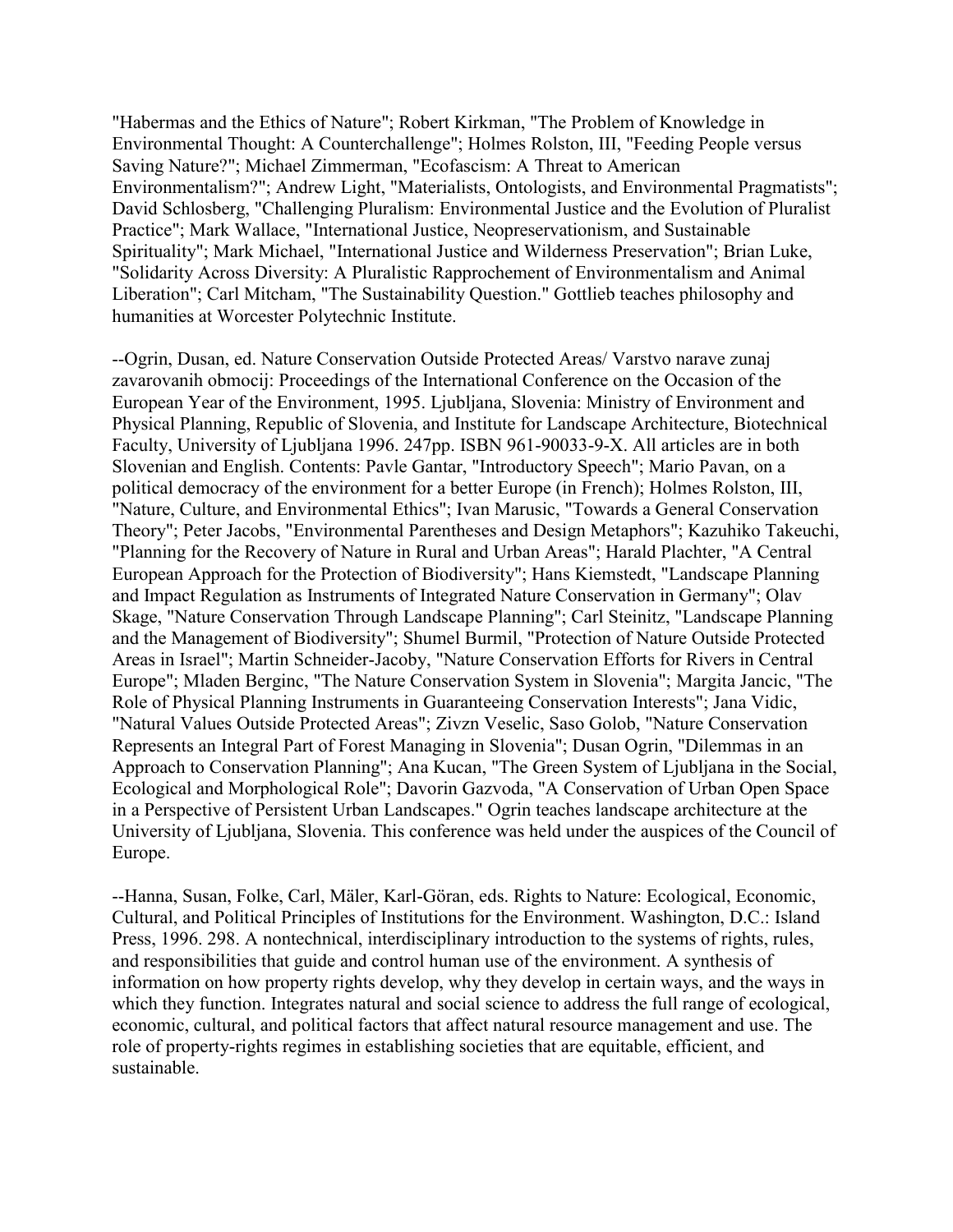--Marshall, Peter. Nature's Web: Rethinking Our Place on Earth. Armonk, NY: M.E. Sharpe, 1996. 523 pp. \$21.95 paper. Claims to be the first comprehensive overview of the intellectual roots of the worldwide environmental movement--from ancient religions and philosophies to modern science and ethics--and to synthesize these into a new philosophy of nature adequate for a contemporary grounding of moral values and social action.

--Wilson, Don E., Cole, F. Russell, Nichols, James D., Rudran, Rasanayagam, Foster, Mercedes S., eds. Measuring and Monitoring Biological Diversity. Washington, D.C.: Smithsonian Institution Press, 1996. 480pp.. \$49 cloth. \$22.50 paper. Over fifty scientists provide standardized methods for biodiversity sampling procedures for measuring and monitoring populations of any mammal group, from rodents to open-country grazers. Beginning with brief natural histories of the twenty-six orders of living mammals, the book describes in successive chapters field techniques--such as observation, capture, and sign interpretation--appropriate to different taxa. Guidelines for study design, survey planning, statistical techniques, and methods of translating field data into electronic formats.

--Stuart, Chris, Stuart, Tilde. Africa's Vanishing Wildlife. Washington, D.C.: Smithsonian Institution Press, 1996. 208 pp. \$39.95 cloth. Drawing on data from IUCN publications, this work documents the perils of Africa's vulnerable, rare, and declining species. Pinpointing both keystone species --such as the African elephant--and those that are little known, the authors cover primates, carnivores, antelopes, birds, reptiles, amphibians and freshwater fish. Synthesizing the biology, natural history, and conservation status of Africa's vanishing species, this is an accessible review of the continent's wildlife.

--Miller, Brian, Reading, Richard, Forrest, Steve. Prairie Night. Washington, D.C.: Smithsonian Institution Press, 1996. 320pp. \$34.95 cloth. The biology and natural history of the black-footed ferret with an account of the decisions on how to save it. A valuable case study for biologists and wildlife managers who must grapple with ecosystem survival and the future of endangered species policy.

--Forrester, Mary Gore. Persons, Animals, and Fetuses: An Essay in Practical Ethics. Hingham, MA: Kluwer Academic Publishers, 1996. 312pp. \$138 cloth. Forrester, both nurse practitioner and philosopher, discusses animal rights, obligations concerning future generations, abortion, limiting medical treatment, and euthanasia.

--Stuessy, Tod, Sohmer, S.H., eds. Sampling the Green World. New York: Columbia University Press, 1996. 384 pp. \$49.50 cloth. Twenty-one leading experts in systematic botany outline an intelligent plan for mapping phytodiversity in the next half century. The authors look at the protocols and procedures for collecting, documenting, storing, and preserving specimens and consider methods of retaining images for plants that cannot be sampled, surveying advanced computerized video applications including virtual reality.

--May, Peter H., da Motta, Ronaldo Seroa, eds. Pricing the Planet: Economic Analysis for Sustainable Development. New York: Columbia University Press, 1996. 192 pp. \$45. Environmental economists and ecologists explore possibilities for sustainable development on a global scale. In the process they shed light on some difficult questions about how much we can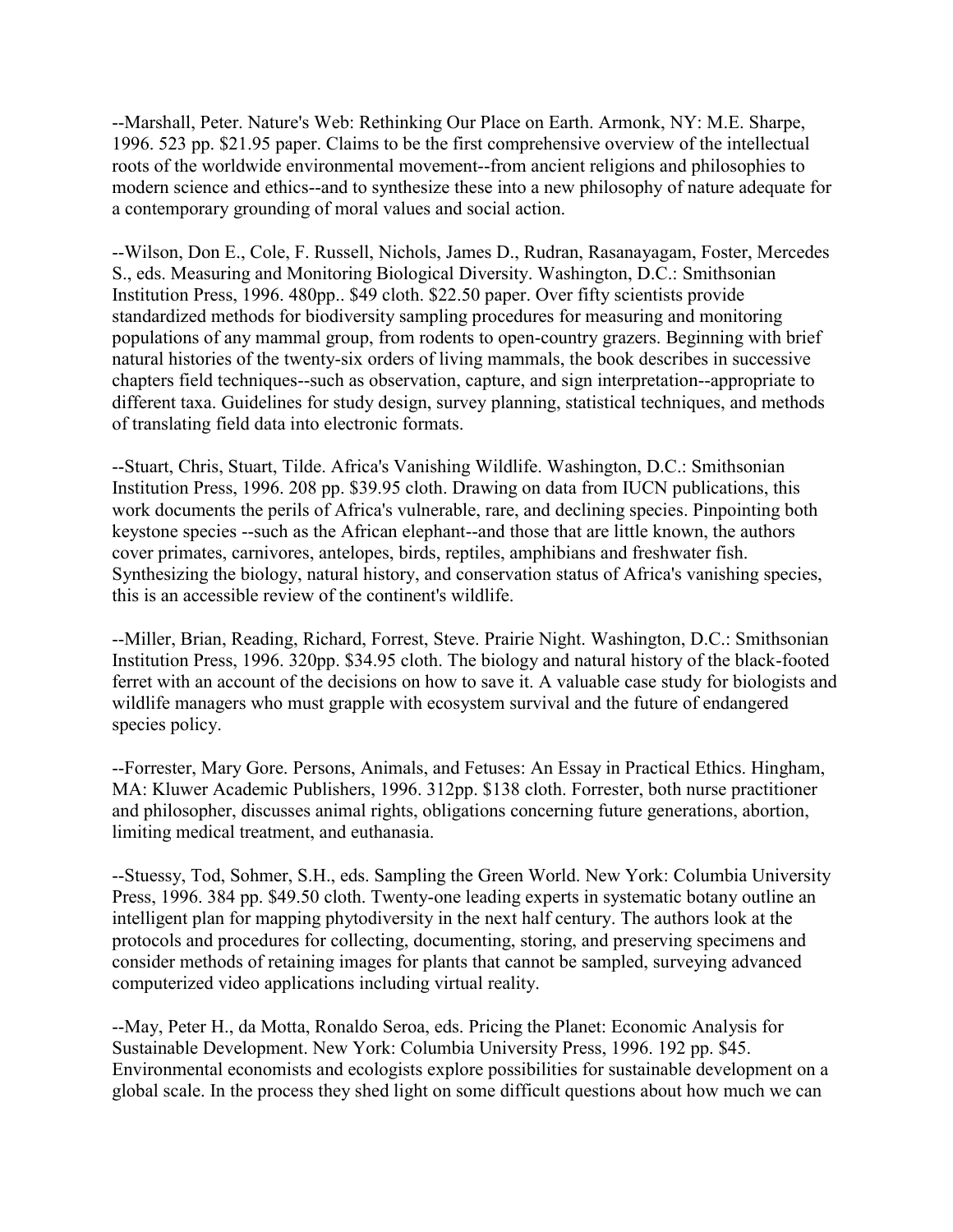expect from economic development projects as they currently stand, given the finite resources of our Earth.

--Omar, Samira A. S. Range Management in Arid Zones: Proceedings of the Second International Conference on Range Management in the Arabian Gulf. New York: Columbia University Press, 1996. 307 pp. \$161.50 cloth. Twenty-eight papers by experts addressing the following topics: Rangeland Inventories and Evaluation; Range Plants and Forage Crops-- Potential and Production; Animal Production and Conservation; and Technological Range Improvements.

--Gunderson, Lance H., Holling, C. S., Light, Stephen S., eds. Barriers and Bridges to the Renewal of Ecosystems and Institutions. New York: Columbia University Press, 1996. 593pp. \$52.50 cloth. Continuing a series on adaptive environmental management, the authors review the management histories in the New Brunswick forests, the Everglades, the Chesapeake Bay, the Columbia River, the Great Lakes, and the Baltic Sea, demonstrating how people and ecosystems coevolve. In addition, contributors from the social sciences suggest broad critical strategies for surmounting barriers and renewing damaged ecosystems.

--Sponsel, Leslie E., Headland, Thomas N., Bailey, Robert C., eds. Tropical Deforestation: The Human Dimension. New York: Columbia University Press, 1996. 352pp. \$49.50 cloth, \$19.50 paper. Looks at the insights local people have into conservation of their ecosystems, the effects of habitation on those ecosystems, and the impact of development and natural resource depletion on their lives in Central and South America, Africa, the Philippines, Indonesia, and Indian subcontinent.

--Wilkie, David, and Finn, John T. Remote Sensing Imagery for Natural Resource Monitoring: A Guide for First-time Users. New York: Columbia University Press, 1996. 295 pp. \$49.50 cloth, \$27.50 paper. Some of the issues covered include "What Sorts of Information Can Be Remotely Sensed?," "Detecting and Monitoring Temporal Change in a Landscape," "Rapid Updating of Maps and GIS Data Layers".

--MacMillan, Gordon. At the End of the Rainbow?: Gold, Land, and People in the Brazilian Amazon. New York: Columbia University Press, 1996. 199 pp. \$22 paper, \$45 cloth. A vivid account of the violent clash between forty thousand miners and the Yanamami Indians in the state of Roraima, as well as arguments that explore the perspectives of the farmers, ranchers, natives and others involved in this historic moment.

--Jacobson, Susan K., and Balick, Michael J., eds Conserving Wildlife: International Education and Communication Approaches. New York: Columbia University Press, 1996. 301 pp. \$22 paper, \$45 cloth. Comprehensive case studies of fifteen exemplary education and communication programs that have contributed to the conservation of wildlife and natural resources around the world.

--Weeks, W. William. Beyond the Ark: Tools for an Ecosystem Approach to Conservation. Washington, D.C.: Island Press, 1996. 172 pp. \$40 cloth, \$20 paper. A detailed account of the conservation planning discipline that is at the heart of The Nature Conservancy's approach. A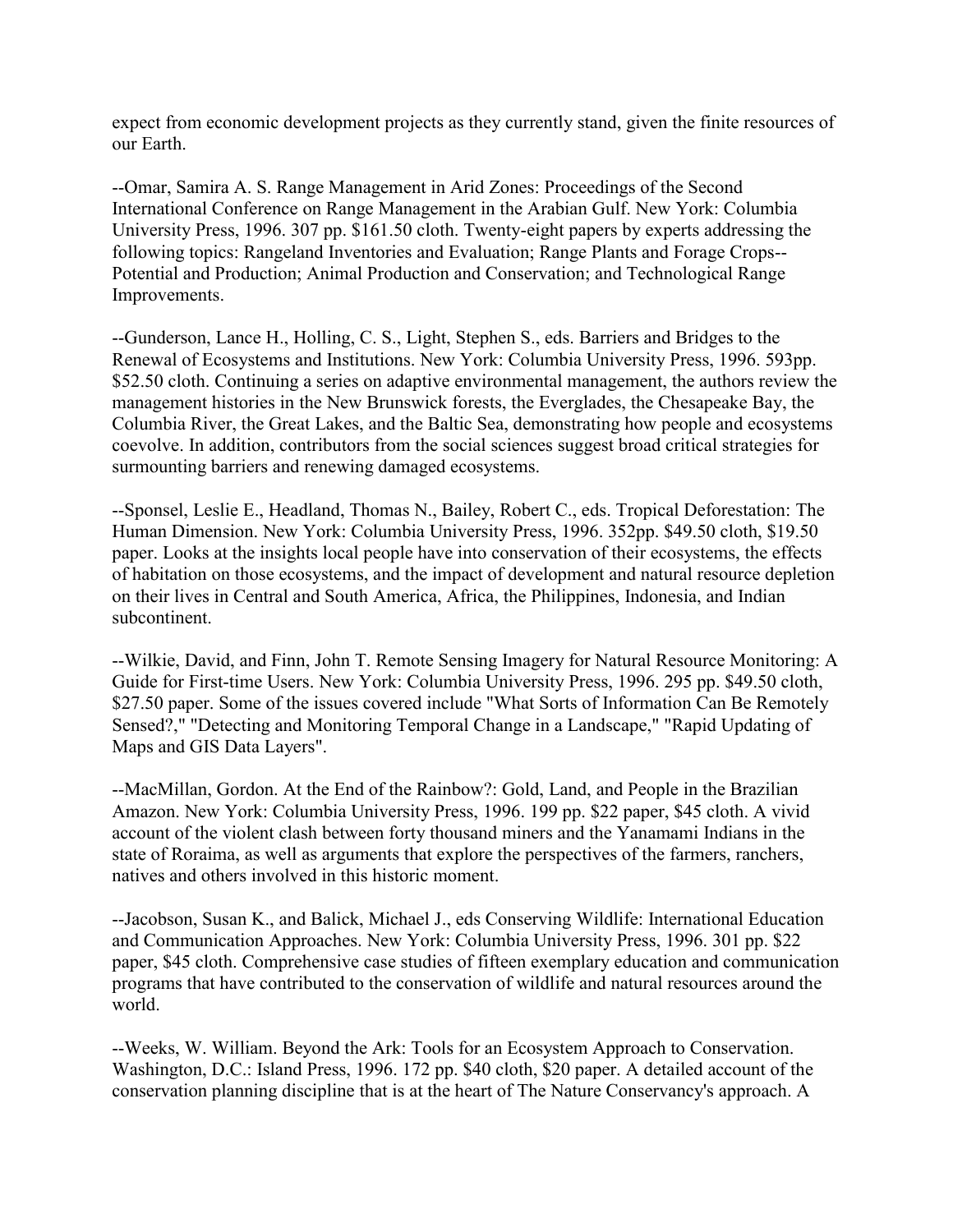description and analysis of the planning process that TNC goes through for each project--a process designed to lead to a working understanding of the ecological system under consideration, threats to it and their causes, economically grounded strategies for addressing those threats, and a means of measuring success.

--Vitek, William, and Jackson, Wes, eds. Rooted in the Land: Essays on Community and Place. New Haven: Yale University Press, 1996. 352 pp. \$35 cloth, \$17 paper. The editors contend that a deeper understanding of communities is critical for the health of the planet and the human spirit. Thirty-five contributors, new and classic writings, many in the form of personal narrative, extending E. F. Schumacher's ideas about the importance of human scale, and Aldo Leopold's concept of biotic citizenship. Vitek teaches philosophy at Clarkson University; Jackson is director of the Land Institute, Salina, Kansas.

--Primack, Richard B., Lovejoy, Thomas E., eds. Ecology, Conservation, and Management of Southeast Asian Rainforests. New Haven: Yale University Press, 1996. 300 pp. \$35 cloth, \$28 paper. Essays on tropical forest by policy officials and scientists from the countries in the region, an overview of the timber industry in southeast Asia, a comparison of tropical rainforests with those in other parts of the world, and descriptions of plant and animal communities of the region and efforts to preserve them.

--Sloan, Phillip R., ed. Controlling Our Destinies. Notre Dame: University of Notre Dame Press, 1997. 400pp. \$28.95 cloth, \$16 paper. Contributors have taken seriously the mandate, as expressed when the U.S. Congress approved funding for the Human Genome Project, to conduct an ongoing assessment of the ethical, legal and social implications of this scientific enterprise. Their essays include discussions of the historical background of the project, issues behind the concepts of "code" and "genes," the implicit reductionism in contemporary human genetics, and an examination of the nagging issues surrounding potential new forms of positive "eugenics".

--Rouner, Leroy S., ed. The Longing for Home. Notre Dame: University of Notre Dame Press, 1997. 248 pp. \$34 cloth. Explores the spiritual and emotional depths of our human sense of home, mixing intellectual engagement and personal reflection. Three autobiographical essays about the personal experience of home, followed by philosophical explorations of the meaning of home. The final section relates the theme of home to various problems of modern life.

--MacKenzie, Susan Hill. Integrated Resource Planning and Management. Covelo, CA: Island Press, 1996. 240pp. \$47 cloth, \$24.95 paper. Three indepth case studies are used to explore the institutional prerequisites to the creation and implementation of ecosystem-based management plans in the context of Great Lakes water resources.

--Falk, Donald; Millar, Constance; and Olwell, Margaret, eds. Restoring Diversity. Covelo, CA: Island Press, 1996. 400 pp. \$39.95 cloth, \$27.50 paper. Seeks both to unify concepts in the field of restoration biology, and also to fill significant technical and policy gaps, with the goal of providing operational tools for successful restorations.

--Davis, Mary Byrd, ed. Eastern Old-Growth Forests. Covelo, CA: Island Press, 1996. 420 pp. \$50 cloth, \$24.95 paper. Leading experts examine the ecology and characteristics of eastern old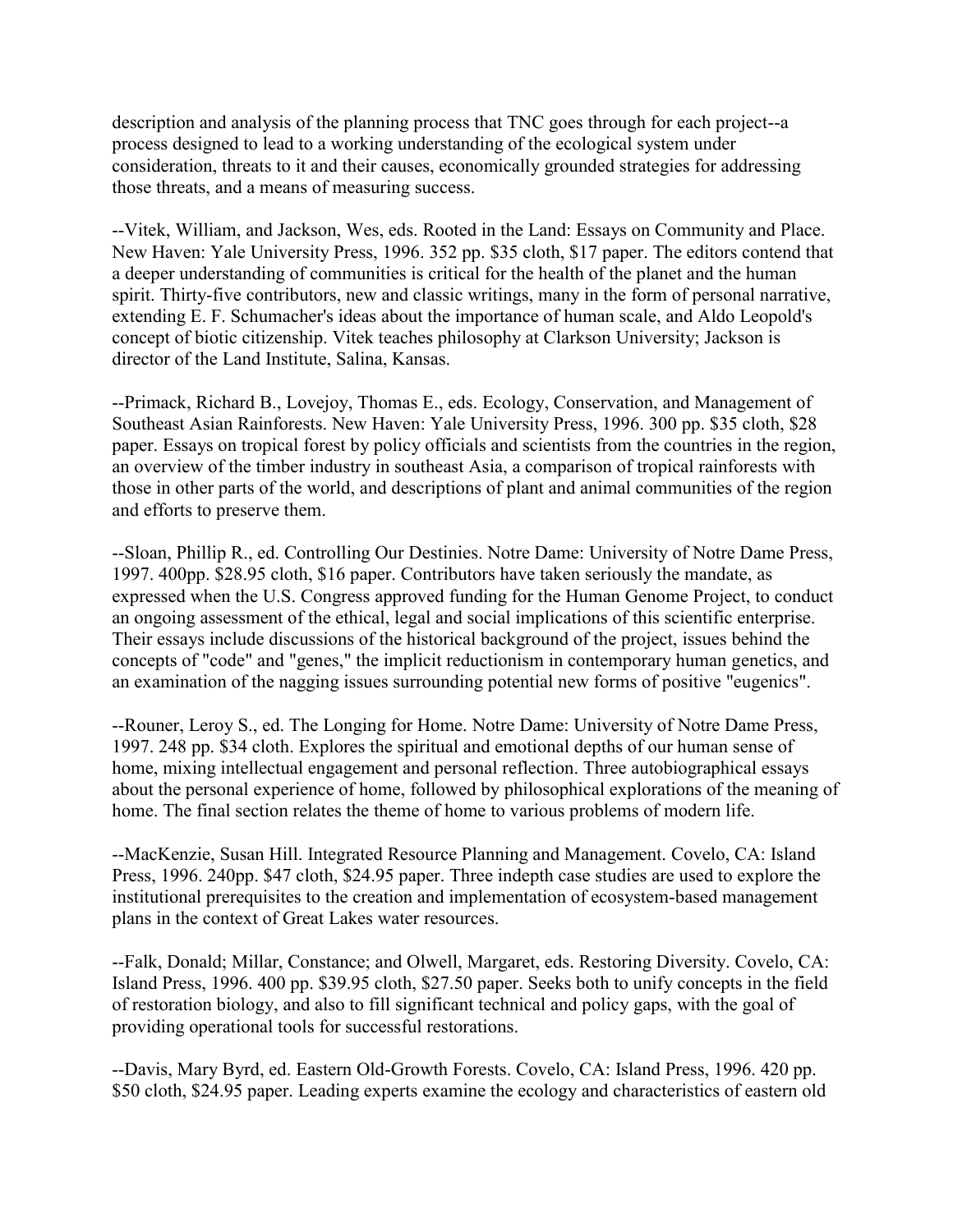growth forests, explore such forests history and value, and make recommendations for forest preservation.

--Power, Thomas Michael. Lost Landscapes and Failed Economies. Covelo, CA: Island Press, 1996. 350 pp. \$29.95 cloth. An economist argues that the quality of the natural landscape is an essential part of a community's permanent economic base and should not be sacrificed in shortterm efforts to maintain employment levels in industries that are ultimately not sustainable. Power analyzes areas where environmental protection measures have been enacted to examine the impact of protected landscapes on local economies.

--Pilkey, Orrin, Dixon, Katharine. The Corps and the Shore. Covelo, CA: Island Press, 1996. 256 pp. \$22.95 cloth. Pilkey is one of the most outspoken coastal geologists in the U.S., and Dixon is an educator and activist for national coastal policy reform. They provide a comprehensive examination of the impact of coastal processes on developed areas and the ways in which the U.S. Corps of Engineers has attempted to manage erosion along America's coastline.

--Dramstad, Wenche; Olson, James; and Forman, Richard. Landscape Ecology Principles in Landscape Architecture and Land-Use Planning. Covelo, CA: Island Press, 1996. 80 pp. \$17.95 paper. A concise handbook that lists and illustrates key principles in the field, and presents specific examples from around the world of how those principles can be applied across a range of scales and diverse types of landscapes.

--Johnson, Pierre Marc, Beaulieu, Andre. The Environment and NAFTA. Covelo, CA: Island Press, 1996. 432 pp. \$50 cloth, \$30 paper. How NAFTA and its interaction with NAAEC might take place and how that will affect trade policy and practices, environmental protection efforts, and the relationships between Canada, Mexico, and the United States.

--Hempel, Lamont. Environmental Governance. Covelo, CA: Island Press, 1996. 260 pp. \$45 cloth, \$22.95 paper. The nature of global environmental change and the institutional responses needed to manage it. Though thoroughly grounded in political science, the book is multidisciplinary in design, drawing on concepts and tools from ecology, economics, law, business, sociology, philosophy, public health, and international relations theory.

--Kubasek, Nancy, and Silverman, Gary. Environmental Law, 2/E. Upper Saddle River, NJ: Prentice Hall Business Publishing, 1997. 292 pp. This second edition continues to introduce students to the system through which the U. S. as a nation attempts to preserve and protect the different aspects of the natural environment. The legal system and process in general, specific environmental laws, and the scientific background necessary to understand each law. Both authors are at Bowling Green State University.

--Alexiades, M. N., Sheldon, J. Wood, eds. Selected Guidelines for Ethnobotanical Research: A Field Manual. Bronx, NY: The New York Botanical Garden, 1996. 306 pp. \$22.95. A guide addressing the biological, ecological, and anthropological aspects of ethnobotanical research. Includes sections on development and implementation of ethnobotanical research, the collection of plant specimens and the methodologies for observing and recording interaction between people and plants, and examples of quantitative methods in ethnobotanical fieldwork.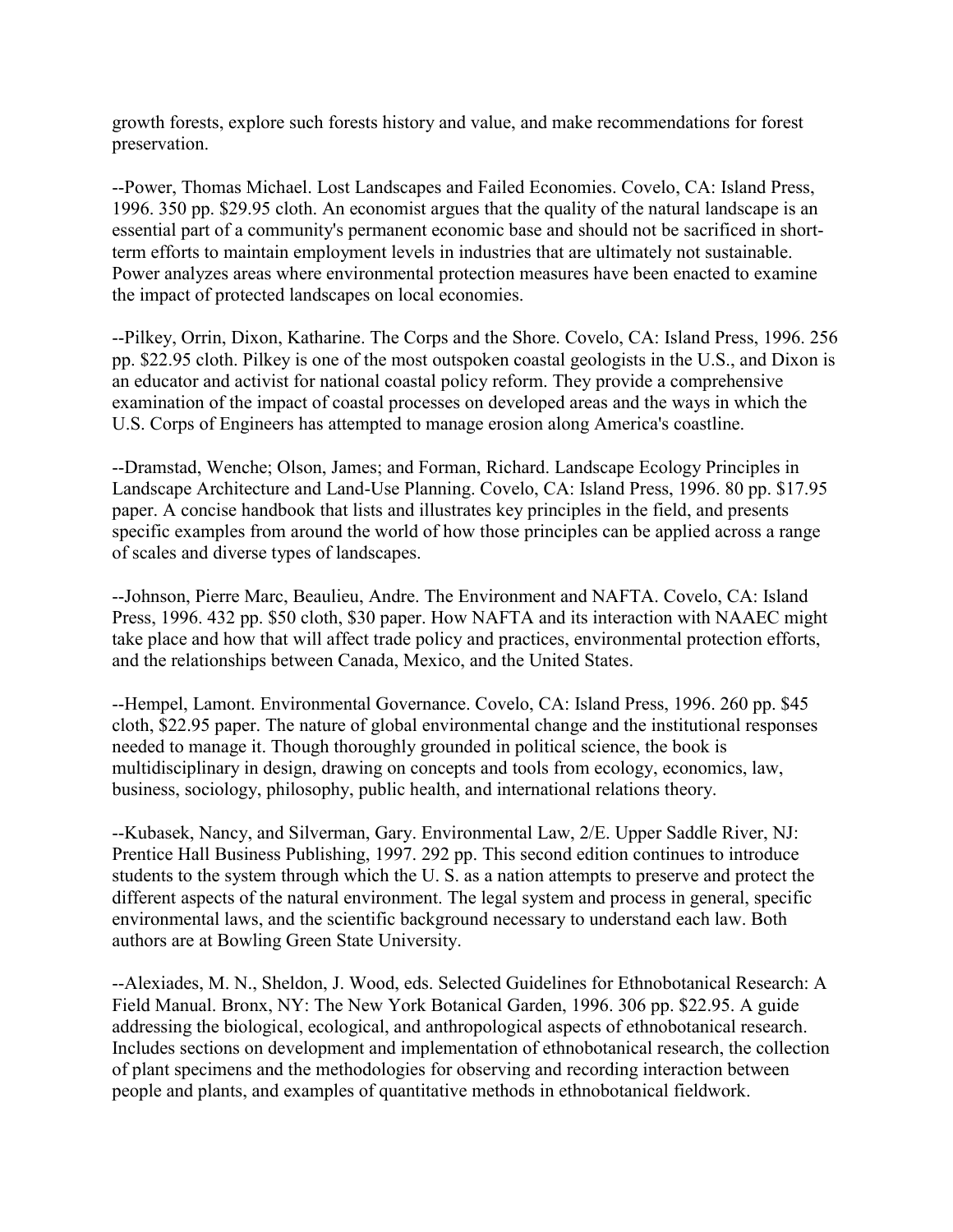--Colfer, C. J. Pierce, Peluso, N., and Chung, C. S. Beyond Slash and Burn: Building on Indigenous Management of Borneo's Tropical Rain Forests. Bronx, NY: The New York Botanical Garden, 1997. \$25 cloth. What is the world giving up when tropical rain forests are destroyed? The author ponders this question from the view of the Uma Jalan Kenyah, an indigenous people of eastern Borneo, by taking a look at the complex management systems they have developed for tropical forests. The many uses the Kenyah make of the various states of forest regrowth, the under-recognized benefits gained from the forest, and the forest's value beyond that which is attached to it by outsiders.

--Sheldon, J. Wood; Balick, M.J.; and Laird, S. Medicinal Plants: Can Utilization and Conservation Coexist? Bronx, NY: The New York Botanical Garden, 1997. \$12.95 paper. Several medicinal plant species, their value to traditional and contemporary medicine, and how over-harvesting of these plants impacts natural and human forest communities. An account of how the herbal and pharmaceutical industries have discovered and used medicinal plants the impact of this on forest communities.

--Nepstad, D., Shwartzman, S., eds. Non-Timber Products from Tropical Forests: Evaluation of a Conservation and Development Strategy. Bronx, NY: The New York Botanical Garden, 1992. 176 pp. \$18.95 paper. An interdisciplinary array of studies on extractive products and extractive economies. Discussions of the biological, cultural, political, and economic contexts of nontimber forest product extraction and trade. Case studies from Amazonia, Africa, and Southeast Asia.

--Simon, Julian L. Population Matters: People, Resources, Environment, and Immigration. New Brunswick, NJ: Transaction Publishers, Rutgers, 1996. 591 pp. \$28.95 paper. Fifty-eight essays, on population, raw materials, energy, food supply, and pollution, by perhaps the worlds most optimistic developmentalist.

--Cassen, Robert. The Population and Development Debate: Fictions, Factions, and Facts--U.S.- Third World Policy Perspectives Series, No. 19. New Brunswick, NJ: Transaction Publishers, Rutgers, 1995. 304 pp. \$32.95 cloth, \$17.95 paper. The effect of population growth on economic development and other areas of concern, such as poverty, health, human resource development and the environment.

--Benton, Ted, ed. The Greening of Marxism. New York: Guilford Publications, Inc., 1996. 310 pp. \$42.95 cloth, \$17.95 paper. Tracing the history of the integration of ecological understanding with Marxist philosophy, this book explores the influence of green politics on Marxism, examines the new politics emerging from these movements, and shows how red-green alliances can transform the political landscape.

--Independent Commission on Population and Quality of Life. Caring for the Future: Making the Next Decades Provide a Life Worth Living. New York: Oxford University Press, 1996. 384 pp. \$14.95 paper. Examines the challenges that face all countries, both rich and poor, in the last years of the century. Goals to confront these crises. The report places women at the center of development, and caring at the center of public policy, arguing that there must be a new focus on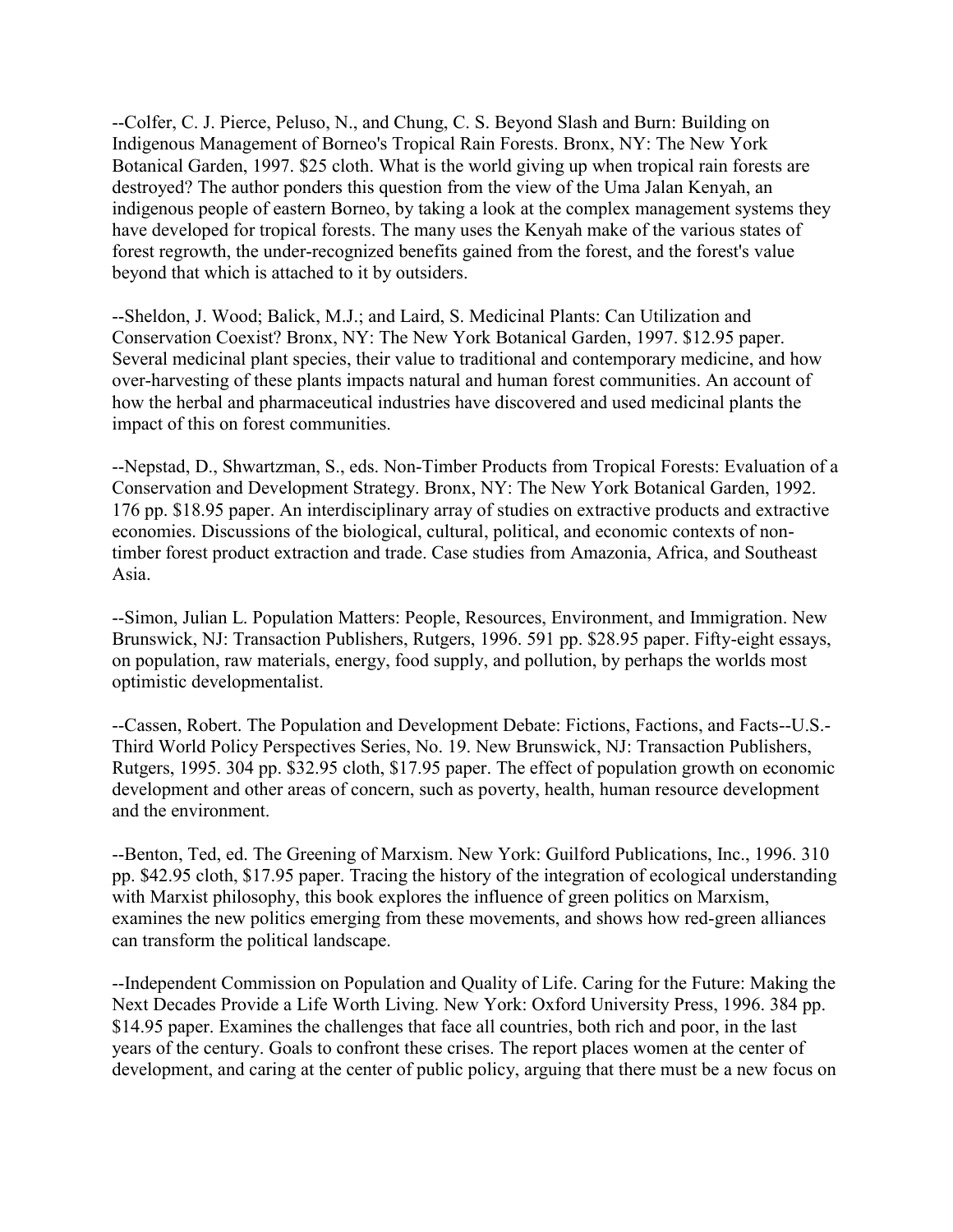sustainable quality of life in order to slow population growth and reduce human impact on the environment.

--Birnie, P. W., and Boyle, A.E., eds. Basic Documents on International Law and the Environment. New York: Oxford University Press, 1996. 704 pp. \$78.40 cloth, \$30.40 paper. A collection that includes all the major treaties and other legal instruments relevant to the protection of the environment in international law. Topics covered include the codification and development of international environmental law, marine pollution, the protection of the atmosphere, nuclear risks, control of hazardous substances, and international watercourses.

--Hajer, Maartem A. The Politics of Environmental Discourse: Ecological Modernization and the Policy Process. New York: Oxford University Press, 1996. 344 pp. \$55. A new perspective, "ecological modernization," which stresses the opportunities of environmental policy for modernizing the economy and stimulating technological innovation, has come to replace the antagonistic debates of the 1970's.

--World Resources Institute, The United Nations Environment Programme, The United Nations Development Programme, and the World Bank. World Resources 1996-97. Seventh biennial issue of what is widely regarded as the most authoritative report on the global environment. Includes the latest ideas on a broad spectrum of urban environmental issues and suggests strategies for addressing them.

--Bergesen, Helge Ole, and Parmann, Georg, eds. Green Globe Yearbook of International Cooperation on Environment and Development 1996. New York: Oxford University Press, 1996. 358 pp. \$59.95. This Yearbook's main objective is to demonstrate how far the international community has come in solving specific environment and development problems, what the main obstacles are to effective international solutions, and what needs to be done to overcome such barriers.

--Southwick, Charles H. Global Ecology in Human Perspective. New York: Oxford University Press, 1996. 416 pp. \$39.95 cloth, \$21.95 paper. The scope and meaning of global ecology and a brief review of ecological principles relevant to global concerns. How humans affect global ecosystems and how these changes impact human health, behavior, economics, and politics.

--Peterson, Kaja. Nature Conservation in Estonia. Tallin, Huma Press, 1994. 48 pp. National parks, nature reserves, landscape reserves, mire reserves, ornithological reserves, botanical reserves, botanical-zoological reserves, geological reserves, nature parks and program areas.

--Elmore, Roger W. "Our Relationship with the Ecosystem and Its Impact on Sustainable Agriculture," Journal of Production Agriculture 9 (no.1, 1996):42-45. A brief survey of geocentric, anthropocentric and theocentric approaches to environmental ethics.

--Van Dyke, Fred. Redeeming Creation: The Biblical Basis for Environmental Stewardship. Downers Grove: InterVarsity Press, 1996. A Christian approach to environmental ethics.

--Curtis, Mark. "Democratic Genocide," The Ecologist 26(no.5, 1996):202.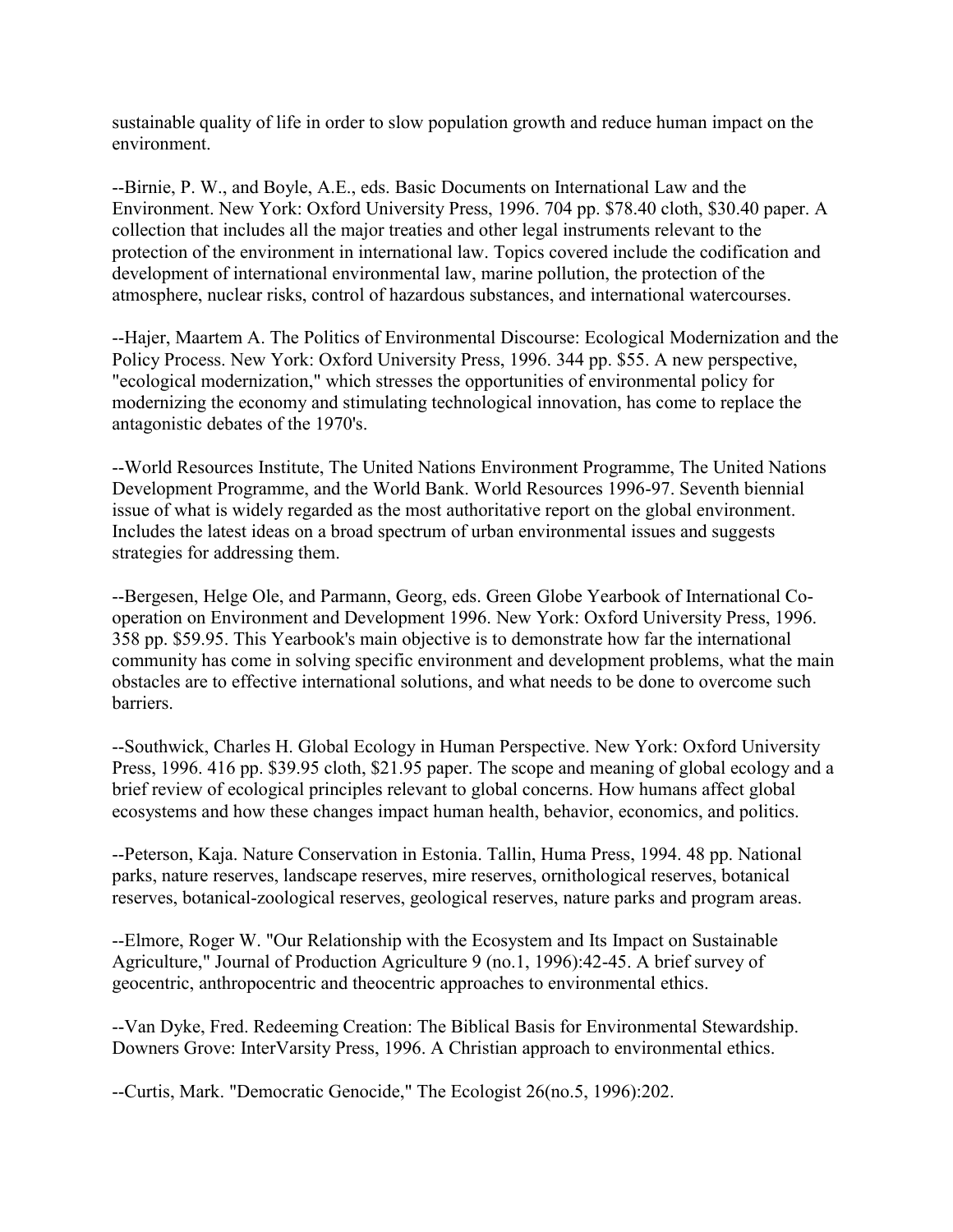--Mayo, Ed. "The Potential of Eco-Taxes," The Ecologist 26(no.5, 1996):204.

--Carrere, Ricardo. "Pulping the South: Brazil's Pulp and Paper Plantations," The Ecologist 26(no.5, 1996):206. Demand for paper is soaring, particularly in the North. To supply cheap pulp, fast-growing tree plantations are being established on the forests, pastures and farmlands of the South, with severe environmental and social impacts. Anticipating opposition to their activities, the pulp and paper industry has become adept at "greenwashing" its activities. A case study of three of Brazil's leading pulp operations compares the companies' claims with their impacts on the ground.

--McNally, Ruth, Wheale, Peter. "Biopatenting and Biodiversity: Comparative Advantages in the New Global Order," The Ecologist 26(no.5, 1996):222. Genetic engineering has enabled novel species of plants, animals, and micro-organisms to be created as genes from totally unrelated species, which cannot breed with each other so are spliced together. To reap financial gain, the biotechnology industry has, over the past two decades, pushed for patent law to cover its "inventions". Patent rights over living organisms, combined with the industry's efforts to gain exclusive access to the world's biodiversity, are exacerbating the commodification and industrialized use of species. Opposition to this "biotechnological imperialism" is gaining momentum.

--Bregman, J. I. "Environmental Laws and Regulations As Project Stoppers," Journal of Environmental Law & Practice 4(no.3, 1996):33. How to use environmental requirements to stop projects--or to prevent this from happening.

--Adams, Jonathan S., and Mcshane, Thomas O. The Myth of Wild Africa: Conservation Without Illusion. San Francisco: University of California Press, 1996. \$14.95 paper. Seeks to redress the lack of understanding of the vital position of Africans in effective conservation.

--Anderson, Michael, ed. Human Rights Approaches to Environmental Protection. New York: Oxford University Press, 1996. 336 pages. \$ 65.00. Linkages between the environment and human rights. The legal status of environmental rights in both international and domestic law.

### **VIDEOTAPES AND MULTIMEDIA**

--Keeping the Earth: Religious and Scientific Perspectives on the Environment, 27 minutes. Produced by the Union of Concerned Scientists and the National Religious Partnership for the Environment. Excellent video, sensitively done throughout and conveys a sense of reverence for creation and urgent need for conservation. Begins with the Genesis text and the diversity of creation. Follows a procession of the animals to the altar in the Cathedral of St. John the Divine in Washington, DC. Appeals from religious spokespersons and scientists: Calvin DeWitt, Ausable Institute and Biology, University of Michigan; Drew Christiansen, Roman Catholic; Michael Smart, Jewish; Paul Gorman, National Religious Partnership for the Environment; E. O. Wilson, Harvard University; Jane Lubchenco, Ecological Society of America and Oregon State University; Henry Kendall, Union of Concerned Scientists; Jean Sindab, National Council of Churches; Ismnar Schorsch, Jewish Theological Seminary. Noah and the covenant with creation. Escalating human demands on the Earth. Ends with "Both science and religion call on us to keep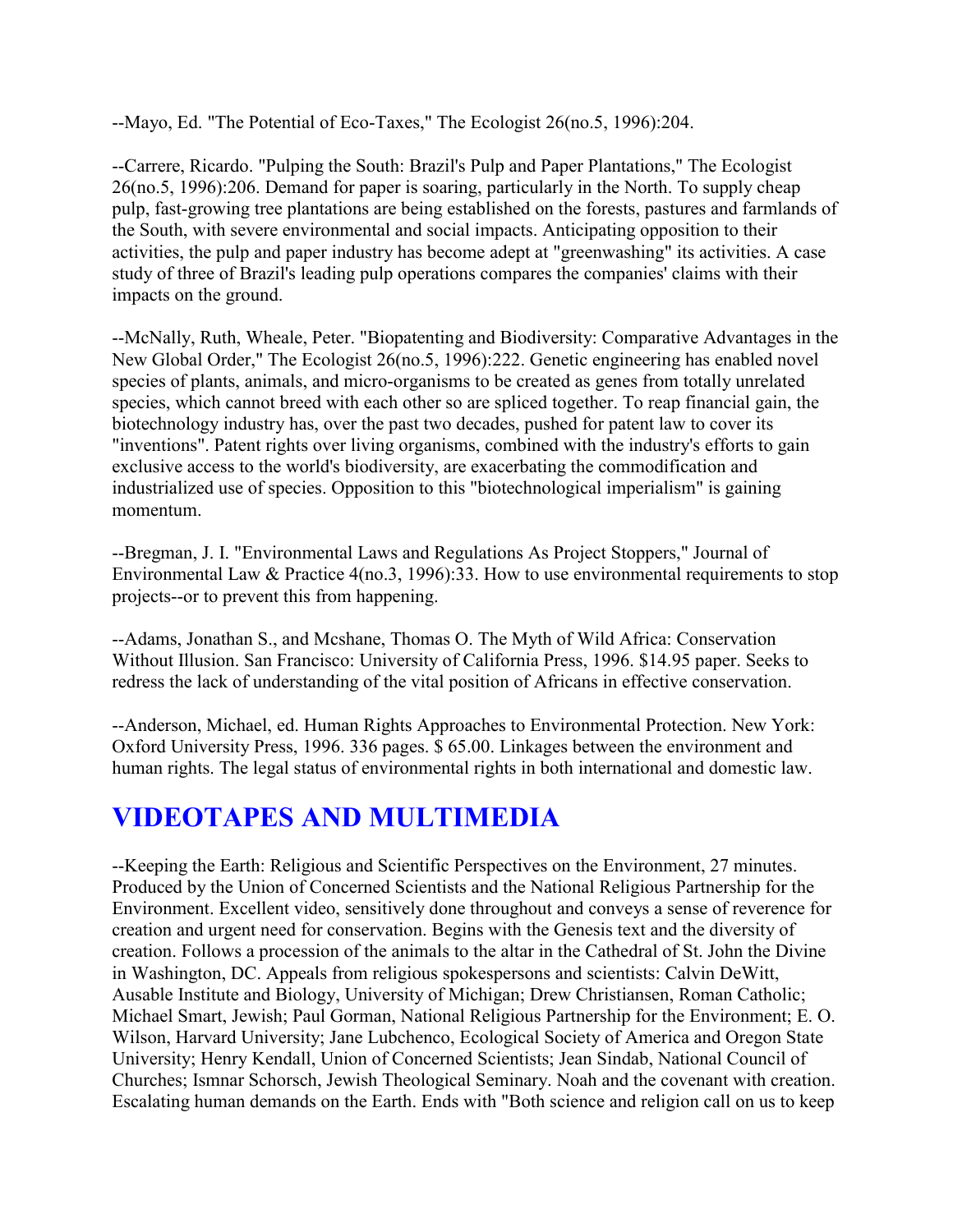the Earth." Order from: Union of Concerned Scientists, 2 Brattle Square, Cambridge, MA 12238. 617/547-5552. Or: The Video Project, 200 Estates Drive, Ben Lomond, CA 95005. 800-4- PLANET.

--Environmental Ethics: Constructive Approaches to Difficult Issues. 40 minutes, 1994. Four Corners School of Outdoor Education, Monticello, UT. Environmental Ethics, especially as faced by teachers in public schools. Chief participants: Janet Ross, Director; Paul Michaelec, a philosopher; Susi Ellison, lead teacher; Hardy Redd, rancher; Dottie Fox. Brief accounts of intrinsic value, extrinsic value, here identified with instrumental value; five kinds of environmental ethics: Theocentric, biocentric, ecocentric, anthropocentric, sociocentric. Role playing a timber cut. Janet Ross on experiential education, Hardy Redd on decisions whether to cut timber on his land. Anasazi culture and lessons from it. How teachers can help students form their own ethical convictions. Rather many talking heads. Available from: Four Corners School of Outdoor Education, P. O. Box 1092, Monticello, UT 84535, 800/525-4456. Or: The Video Project, 200 Estates Drive, Ben Lomond, CA 95005. 800-4-PLANET.

--El Dorado. Produced by GreenTV, San Francisco, 800/473-3643. Excellent video following logging controversies in the El Dorado National Forest, in the Sierra Nevada mountains, California. 56 mins. The Michigan-California Logging Company had operated there for several generations, but shut down following lawsuits and protests by environmentalists. The video follows four principals: Larry Lloyd, timber feller; Karen Schamback, environmentalist, founder of FAWN, local environmental group; Tim Louk, sawmill worker; Craig Thomas, and wife Maggie, environmentalists. Following new guidelines on forest health, the Forest Service rules that historic levels of logging can no longer continue, although Michigan-California had tripled its reliance on national forest cut. In May 1993, timber sales were completely stopped; protest meetings with intense feelings. FAWN member hung in effigy. FAWN member replies that FAWN said "the emperor has no clothes" and got blamed for stealing them. Shortly afterward, the mill reopened under different owner, SPI, with undisclosed terms of buyout and doubts about the deeper reasons that Michigan-California closed the mill. In summer 1994, a fire burns 800 acres, including Craig Thomas land. FAWN and loggers remove salvage wood. A Republican vote shifts back toward logging. The video closes with uncertainty about the future, and the pains of being an activist, although it is clear that the community will have to adapt or die. Available from: The Video Project, 200 Estates Drive, Ben Lomond, CA 95005. 800-4-PLANET.

--Okavango: Africa's Savage Oasis, National Geographic. About 50 minutes. Aired on PBS, November 1996. \$19.95. The Okavanga Basin is a delta that floods annually in the desert of northern Botswana. The Okavanga River flows southwest from Angola; the basin is without external drainage, and is a wetland haven for part of the year, with wildlife continuing in the dry season, under more severe conditions. Wildfire in dry season, and struggle to escape the fire, which rejuvenates the system. Marvelous wildlife photography, excellent of wild dogs, including chases and kills of lechwe (an aquatic antelope). Cheetahs taking reedbuck. The wild dog is second only to the cheetah in speed. Rich diversity of life, struggling to survive, predators and prey, with each having its niche in the wetland ecosystem. Crocodiles taking prey from wild dogs. Life continuing in the midst of its perpetual perishing. Closes with a philosophical statement: each has its place in this savage oasis of life. National Geographic Home Video, Box 5073, Clinton, NJ 07015-5073, 800/732-4343.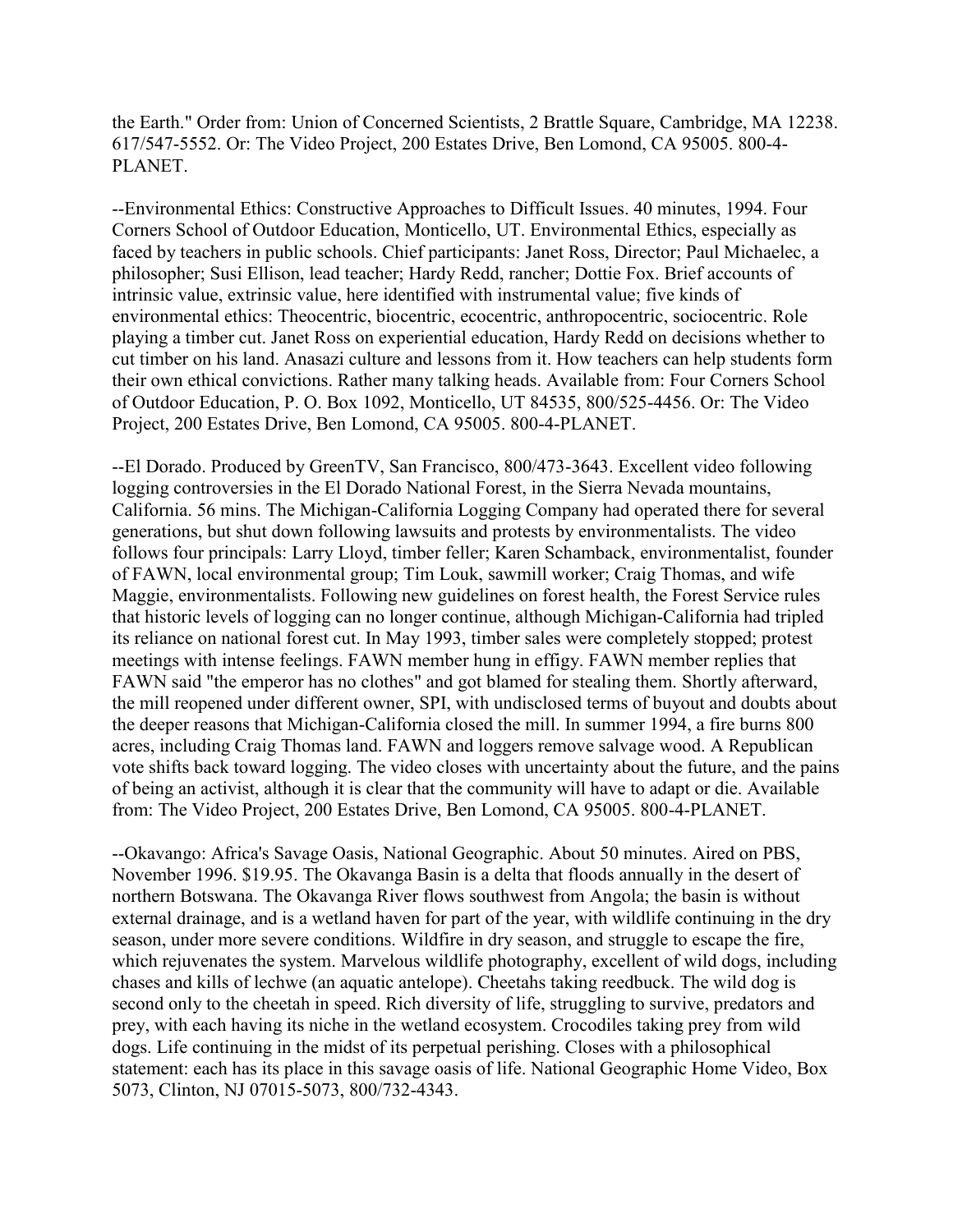--Sustainable Environments, Joe Clokey, director. Ben Lomend, California: The Video Project: Media for a Safe and Sustainable World, 1996. VHS \$95. Analyzes the major changes that humans have produced in their environments during the past one hundred years affecting land, forest, water, and even the atmosphere. The necessity for reversing these effects and working toward sustainable solutions. Contributors include community planners, energy experts, architects, farmers, horticulturists, and biologists.

# **EMPLOYMENT OPPORTUNITIES**

Jobs for Philosophers is a new website, offering a (hopefully) comprehensive list of jobs in philosophy world wide. The list is ordered geographically: Europe - America - Asia/Africa/Australia. Postings may be made in any language using the Roman alphabet. The address: http://www.sozialwiss.uni-hamburg.de/phil/ag/jobs/. This site operates out of Hamburg, Germany. A German version of the site can be reached by adding /main deutsch.html to the above address. For a job posting form, add /postingform/html to the above address. A contact is Vincent C. Mueller, PhilNet, Hamburg. vmueller@informatik.uni-hamburg.de

# **EVENTS**

#### 1997

--February 13-18, 1997. American Association for the Advancement of Science, Annual Meeting, Seattle, Washington. With a host of speakers, panels, presentations that consider environmental issues as these involve policy and ethics. Examples: a session on "Is Sustainable Tropical Forestry Possible or Desirable?," a session on "Priorities for Environment and Natural Resources Research," a session on "Global Change: Environment, Impacts, and Action," a session on "Culture and Nature: Married or Divorced? The Impact of Gender upon Sustainability." Jane Lubchenco gives the President's Lecture, "Entering the Century of the Environment." Lubchenco, an ecologist at Oregon State University, was instrumental in formulating the Ecological Society of America's mission priority statement for a sustainable biosphere and is one of the scientists featured in the video, Keeping the Earth: Religious and Scientific Perspectives on the Environment, see above.

--February 25-March 1, 1997. International Symposium on Human Dimensions of Natural Resource Management in the Americas, Belize City, Belize. Held in Central America, this conference is hosted by the Colorado State University Human Dimensions in Natural Resources Unit of the College of Natural Resources, and also by the Ministry of Natural Resources and the University College of Belize. This conference is at the peak of the tourist season and you will have to plan early to attend. Contact: Jennifer Pate, Symposium Coordinator, Human Dimensions in Natural Resources Unit, College of Natural Resources, Colorado State University, Fort Collins, CO 80523; PH 970-491-7729; Fax 970-491-2255.

--March 6-7, 1997. Risk Assessment and Policy Association, Washington, DC. See above.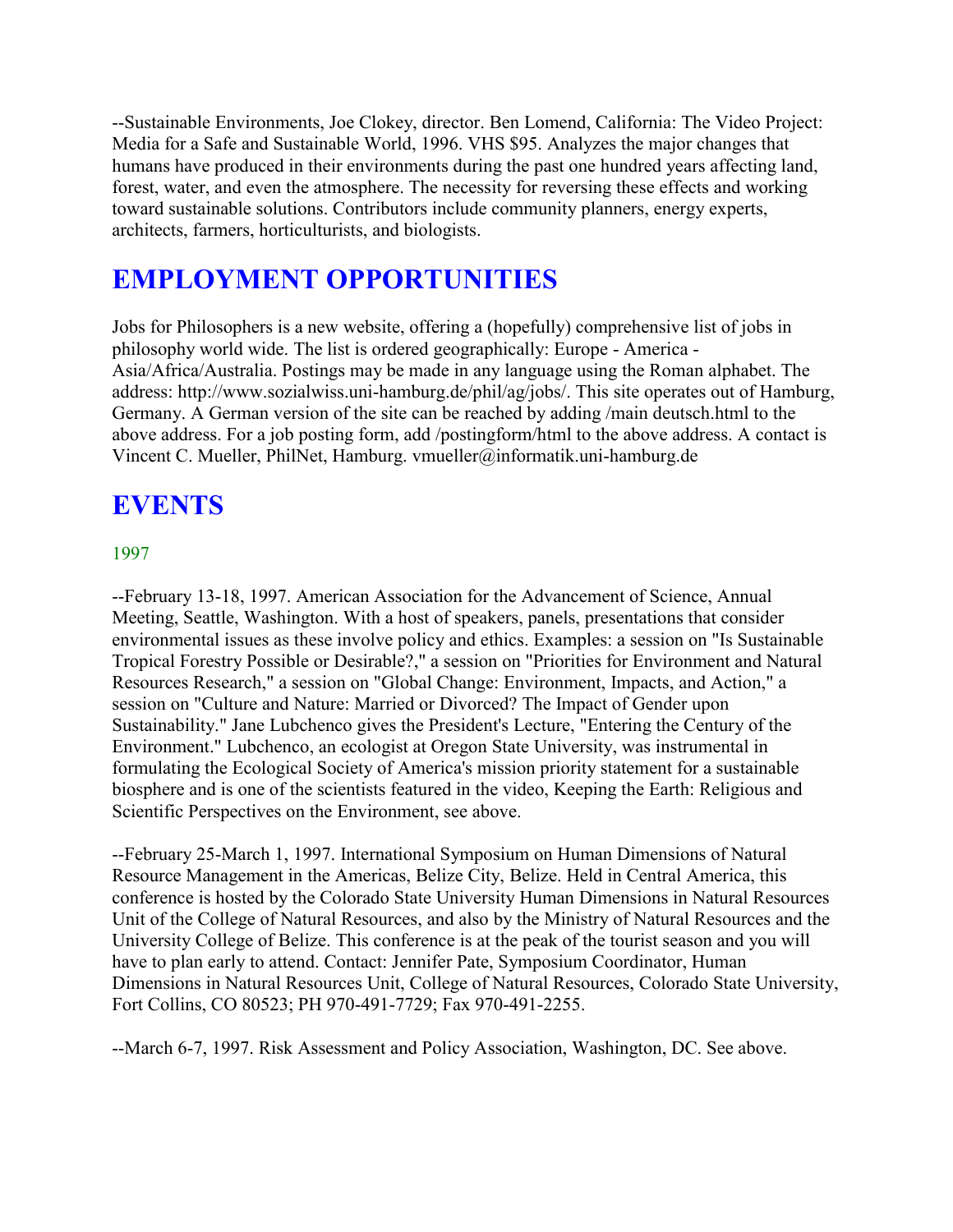--March 13-17, 1997. Rio + 5 Assembly, in Rio de Janeiro. An assembly monitoring the implementation of the sustainable development and environmental conservation efforts launched at the UNCED Earth Summit.

--March 18-22, 1997. International Studies Association, Toronto, Ontario, CANADA. On March 19th: session on Interdisciplinary Synergies for Confronting Global Environmnetal Problems: Ecology, Economics, and Ethics, with the following speakers: Orlie Loucks, Ohio, Eminent Scholar in Applied Ecosystem Studies; Robert Goodland, Environment Dept., World Bank; Laura Westra, U of Windsor; Rosalind Irwin, York U of Toronto. Contact: P. Saiwood, Saiwood Biology Resources, P. O. Box 24141, Montgomery, AL 36124 USA; Fax (334) 277- 0105; Tel (334) 277-3433.

--April 4-6, 1997. Ruffin Lecture Series, "Environmental Challenges to Business," Darden School, University of Virginia. Organized by Patricia Werhane. Speakers include: Kristen Shrader-Frechette, U of South Florida; William McDonough, UVA; Carolyn Merchant, U of California, Berkeley; R. Edward Freeman, UVA; Paul Shrivastava, Bucknell U; Mark Sagoff, U of Maryland. Commentators include: Andrea Larson, UVA; George Brenkert, U of Tennessee; I. Mitroff, U of Souther California; Bryan Norton, Georgia Tech; Derry Habir, Jakarta; Laura Westra, U of Windsor; and Sandra Rosenthal and Rogene Buchholz, Loyola U of New Orleans.

--April 17-18, 1997. Conference on New Directions for Environmental Values, Keele University, Staffordshire, UK.

--April 23-27, 1997. American Philosophical Association: Central Division, Pittsburgh, PA.

--May 5-7, 1997. Cross-Cultural Protection of Nature and the Environment. Seminar at Hollufgaard, Humanities Research Center, "Man and Nature," Odense, Denmark. Speakers: Avner de-Shalit, Political Science, Hebrew University; Darrell Posey, Oxford Centre for the Environment, Ethics and Society, Mansfield College, Oxford; Paul Richards, University College, London; Bryan Norton, Georgia Institute of Technology, Atlanta, and Toni Huber, University of Virginia, Charlottesville. Further papers are invited. Contact Finn Arler, Humanities Research Center, Man and Nature, Hollufgaard, Hestehaven 201, DK-5220 Odense SO, Denmark. Phone 45 65 95 94 93. Fax 45 65 95 77 66. E-mail: arler@humcenter.ou.dk

--June 4-5, 1997. Learned Societies Congress, St. John's, Newfoundland, CANADA. See Call for Papers above.

--June 6-9, 1997. Society for Conservation Biology Annual Meeting, University of Victoria, Victoria, BC, CANADA.

--June 21-26, 1997. Conference on Global Ecological Integrity: The Relation Between the Wild, Health, Sustainability, and Ethics. Cortona and Firenze, ITALY. See Call for Papers above.

--June 24-28, 1997. Global Ecological Integrity: The Relation Between the Wild, Health, Sustainability, and Ethics. Firenze and Cortona, ITALY.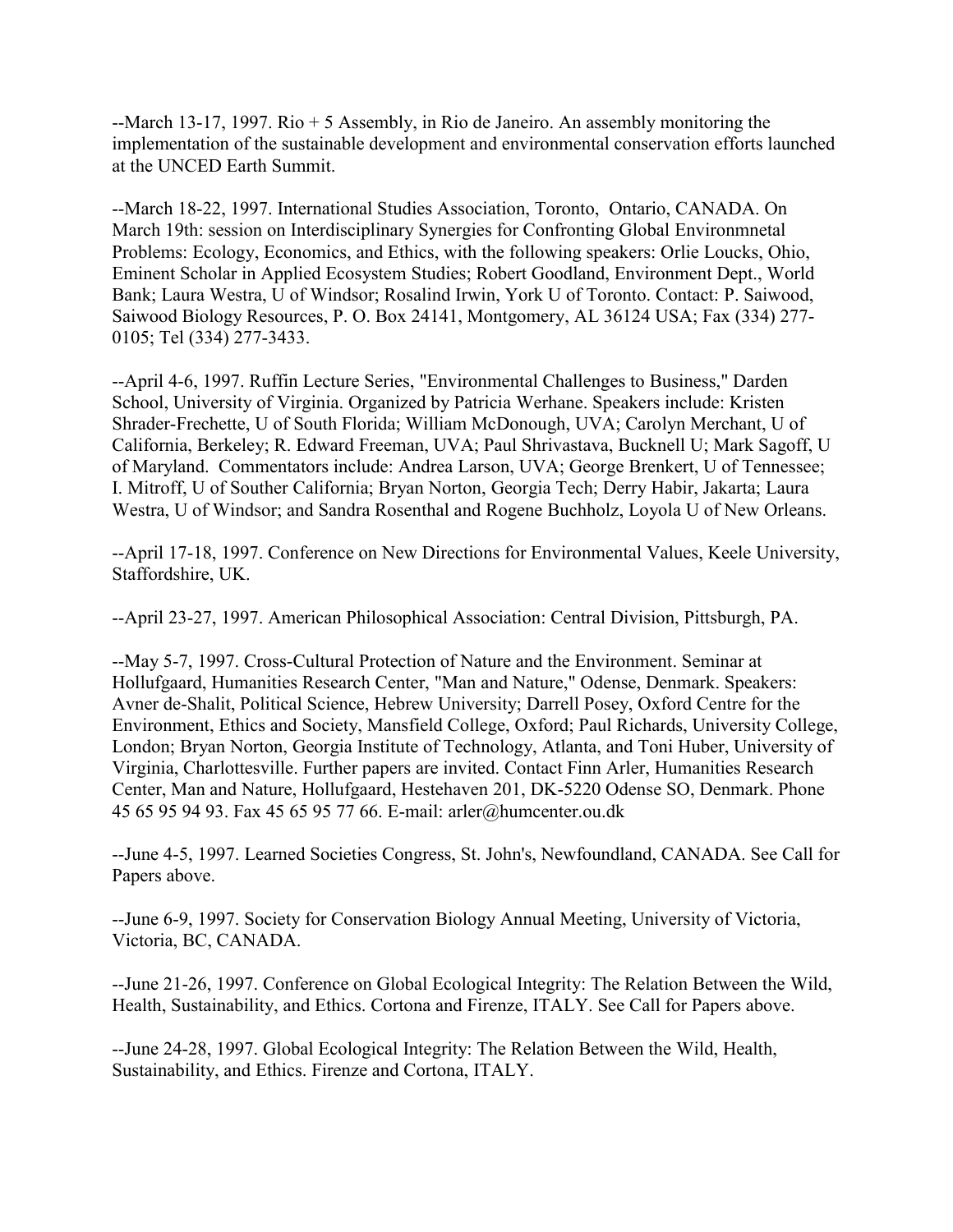--July 11-18, 1997. Spirituality and Sustainability, in Assisi, Italy. With a focus on current efforts since the Rio Earth Summit, including the Earth Charter process, on emerging ecologically sensitive religions and sciences, and grassroots sustainable development initiatives. Contact Richard M. Clugston, Center for Respect of Life and Environment, 2100 L Street, NW, Washington, DC 20037. Phone 202/778-6133.

--July 17-19, 1997. Second Biennial Conference of the Association for the Study of Literature and Environment (ASLE), University of Montana, Missoula, Montana. "The Last Best Place." Featured writers and scholars: David Abram, Rick Bass, Shoko Itoh, Thomas J. Lyon, Joseph Meeker, David Robertson, Pattiann Rogers, Louise Westling, and Gary Snyder. Paper proposals, by January 15, 1997, to: John Tallmadge, President-Elect, ASLE, 6538, Teakwood Court, Cincinnati OH 45224. Phone: 513-681-0944; E-mail: jtall@interramp.com General information about the conference from ASLE Conference, Conferences and Institutes, Center for Continuing Education, Missoula MT 59812-1900. Phone: 406-243-4600; E-mail: cni@selway.umt.edu Conference Director: Hank Harrington. Further information about the conference is available on the ASLE World Wide Web Site: http://faraday.clas.virginia.edu/~djp2n/asle.html

--October 1- 3, 1997. Environmental Justice: Global Ethics for the 21st Century. An international academic conference at the University of Melbourne. Papers invited. Arne Naess (University of Oslo) will open the conference. Contact Nicholas Low, Faculty of Architecture, Building and Planning, The University of Melbourne, Parkville 3052, Victoria, Australia. Phone: (3) 9344 6429. Fax (3) 9344 7458. E-mail: nick  $low@mu$ wayf.unimelb.edu.au. The conference is now posted on the Internet at: http://www.arbld.unimelb.edu.au/events/enjust.htm

--October 18-25, 1997. 6th World Wilderness Congress, Bangalore, India. Papers invited. For a symposium on Wilderness Designation, Management, and Research, contact in the U.S.: Alan Watson, Leopold Institute, 790 East Beckwith Ave., University of Montana, Missoula, MT 59801. Phone 406/542-4197. For a symposium on Wilderness Inventory: Approaches and Progress, contact Jonathan Miller, Director, Wilderness and Wild Rivers Unit, Environment Australia, G.P.O. Box 1567 Canberra, Australia 2601. Fax 61-6 217-2095. For a symposium on The Use of Wilderness for Personal Growth, Therapy, and Education, contact Dr. John Hendee, Director, Wilderness Research Center, University of Idaho, Moscow, ID 83843. Fax 208/885- 2268. For a seminar on The Tiger Dilemma--Status, Review, and Recommendations, contact M.A. Partha Sarathy, Hamsini, 1, 12th Cross, Rajmahal, Bangalore, 650 080, India. Fax 91-80 334-1674. Previous conferences have been in South Africa, Australia, the United Kingdom, the United States, and Norway.

#### 1998

--May 27-31, 1998. Society and Resource Management, Seventh International Symposium. University of Missouri-Columbia. Papers, symposia, etc., invited. Contact: Sandy Rikoon, Rural Sociology, 108 Sociology Bldg., University of Missouri-Columbia, Columbia, MO 65211. Phone 573/882-0861 Fax 573/882-1473.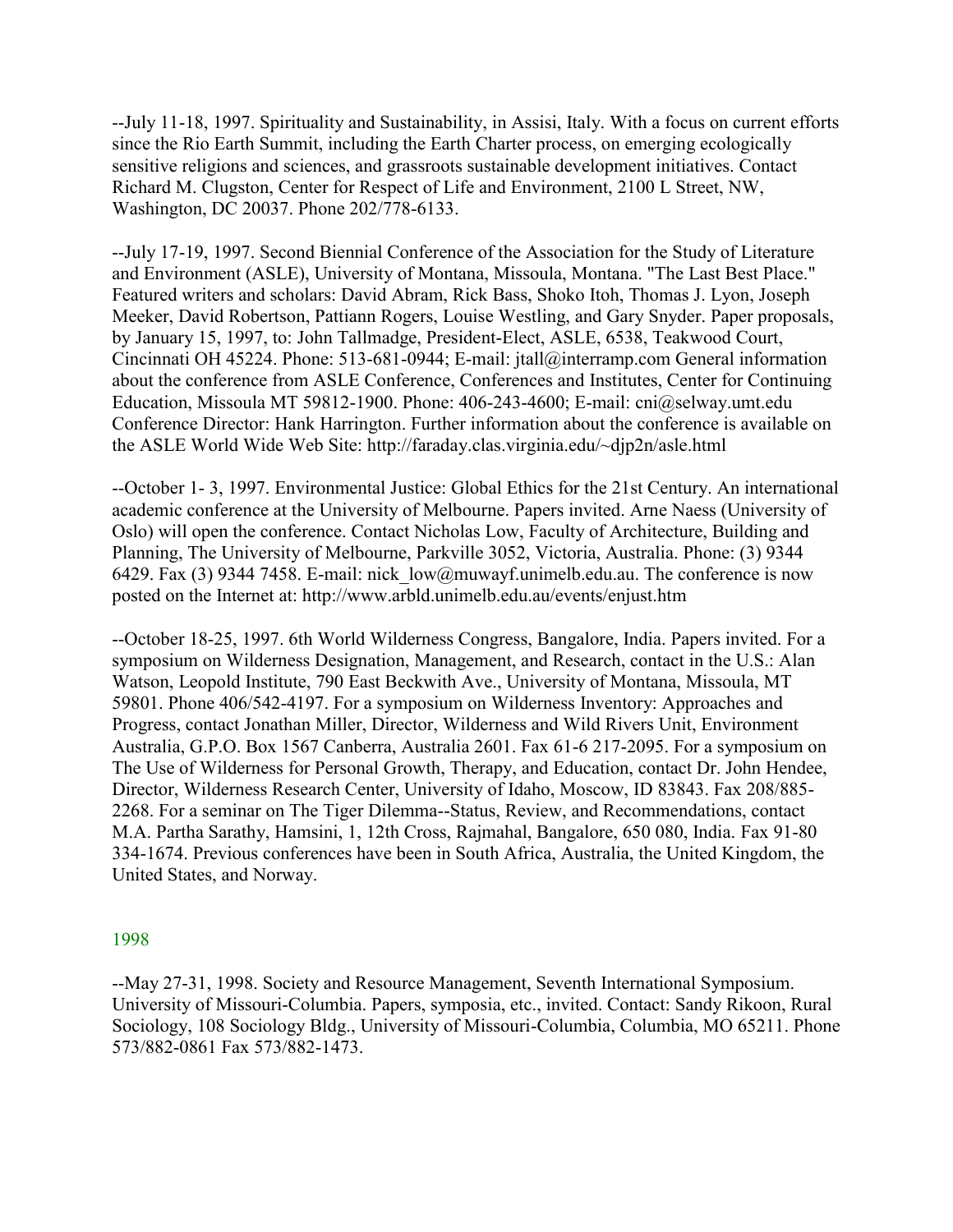--August 10-16, 1998. Twentieth World Congress of Philosophy: Paideia--Philosophy Educating Humanity. Boston, Massachusetts. The World Congresses of the International Federation of Philosophical Societies (FISP) are normally held every five years. The previous conference was XIX, Moscow, 1993. The Program of this Congress will include a larger number of invited sessions than World Congresses in the past. Various sections invite contributed papers, among them sections in applied ethics, and in philosophy and the environment. September 1, 1997 is the deadline for contributed papers, though contributions received after this deadline but before January 1, 1998, may be accepted if space is still available. Send all proposals and papers to The American Organizing Committee, Inc., 745 Commonwealth Avenue, Boston, MA 02215; phone (617) 353-3904; fax (617) 353-5441; e-mail: paideia@bu.edu. WWW: http://web.bu.edu/WCP (Note that it is "web" and not "www" as typically found.)

#### **INTERNET ACCESS TO THE ISEE Newsletter**

Back issues of ISEE Newsletters have been moved to the University of North Texas website at:

#### http://www.cep.unt.edu/ISEE.html

(These were formerly at Morehead State University, Kentucky, although accessible through the University of North Texas ISEE homepage). Newsletters can be searched using the FIND feature on Windows or other software. Newsletters can be E-mailed to your local address.

#### Master Bibliography in Environmental Ethics

Compiled by Holmes Rolston, III, The Master Bibliography in Environmental Ethics, including 1996 update, will be ready in February. This will cumulate the existing bibliography with all of the 1996 entries in the ISEE Newsletters. The Bibliography is available in WordPerfect 5.1 (DOS format) which is easily translated into a Macintosh format (also for WordPerfect in Macintosh, if desired). If you don't use WordPerfect, you can easily translate the files into your local word processing program. The bibliography is in three parts, A-G, H-Q and R-Z. The bibliography can be searched for key words. Copies of these disks are available from any of the ISEE contact persons throughout the world (see their names and addresses below) and at selected other locations. Disks are also available from the compiler: Holmes Rolston, III, Department of Philosophy, Colorado State University, Fort Collins, CO 80523, USA. PH 970-491-6315 (office); Fax 970-491-4900; E-mail: rolston@lamar.colostate.edu Send \$5 to Rolston. If for some reason you wish only the update part for a current or recent year, specify that, at the same price.

Access via World Wide Web: The Master Bibliography can be accessed from the ISEE World Wide Web Site at:

#### http://www.cep.unt.edu/ISEE.html

The site has a search engine, by name and keyword. Files and search results can be e-mailed to your local e-mail address.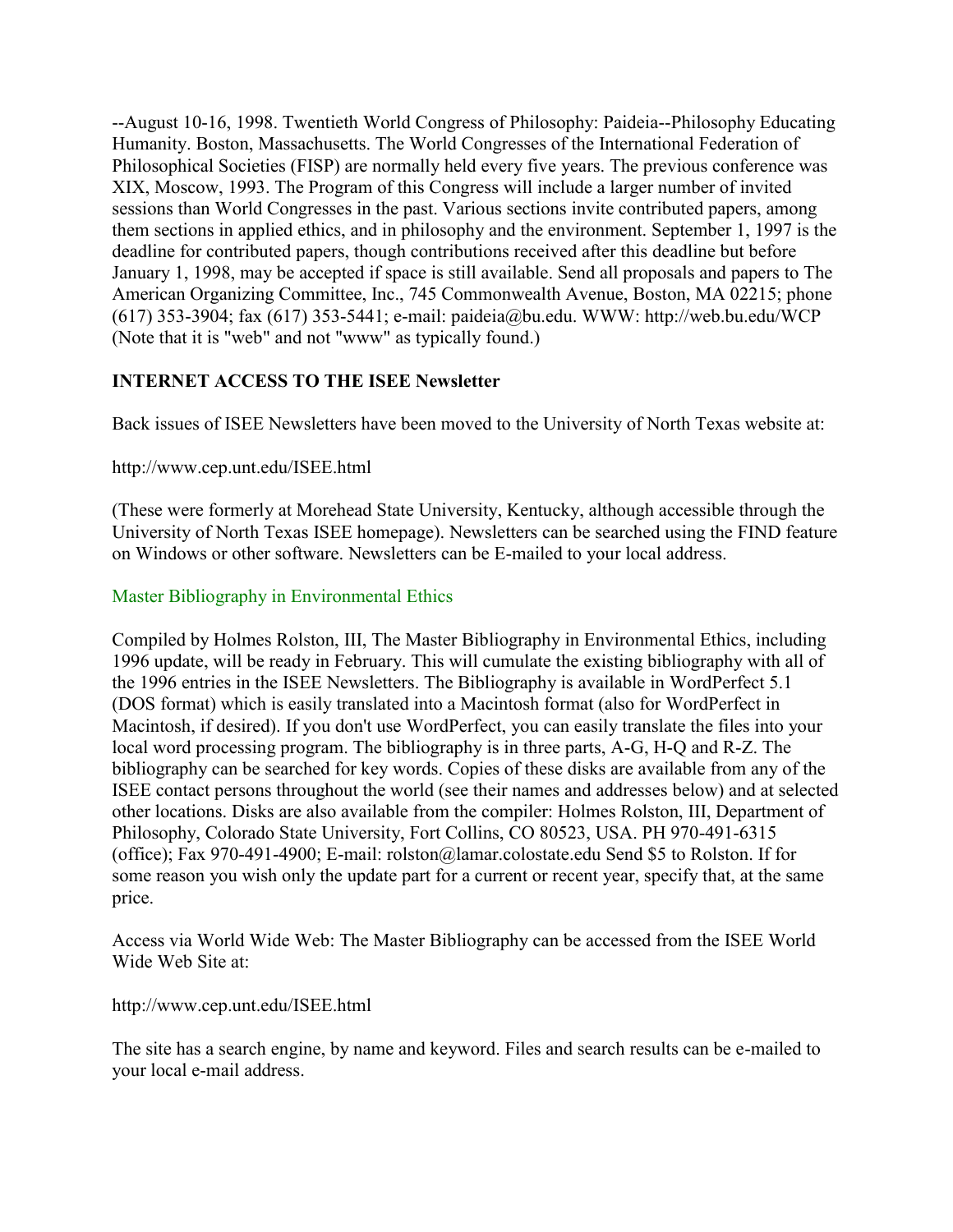### **ISEE BUSINESS AND ANNOUNCEMENTS**

#### Current Officers of ISEE (Executive Board)

President: Professor Mark Sagoff, Institute for Philosophy and Public Policy, University of Maryland, College Park, MD 20742-5141 USA, E-mail: msagoff@puafmail.umd.edu; term to expire end of academic year 1996-97.

Vice-President and President-elect: Professor J. Baird Callicott, Dept. of Philosophy, University of North Texas, Denton, TX 76203 USA, E-mail: callicot@terrill.unt.edu; term to expire end of academic year 1996-97, when he becomes President.

Secretary: Professor Laura Westra, Dept. of Philosophy, University of Windsor, Windsor, Ontario N9B 3P4 CANADA; E-mail: westra@uwindsor.ca;term to expire end of academic year 1997-98.

Treasurer: Professor Ernest Partridge, Dept. of Philosophy and Religion, Northland College, Ashland, WI, 54806, USA; E-mail: gadfly@igc.apc.org; term to expire end of academic year 1998-99.

Newsletter Editor: Professor Jack Weir, Philosophy Faculty, Morehead State University, UPO 662, 103 Combs Bldg, Morehead, KY 40351-1689 USA; Ph 606-783-2785, 606-784-0046; Fax 606-783-2678; Email: j.weir@morehead-st.edu

Election of Vice-President and President Elect: Ballots have been mailed to members. Prof. Frederick Ferré (University of Georgia) and Prof. Kristin Shrader-Frechette (University of South Florida) are the nominees. Results are not yet available. Chair of the Nominating Committee is Victoria Davion (University of Georgia).

ISEE Treasurer Ernest Partridge is at work on the Society's tax exempt status, which means that he knows more now about the IRS's 501(c)(3) regs than Newt Gingrich claims to know (which isn't saying much). When approved, ISEE will be eligible for foundation grants, and reduced postage rates.

Partridge's call for papers for his (much delayed) next edition of Responsibilities to Future Generations (II) has been "AOL-ed." That is to say, it has been so overwhelmingly successful that that the editor has been undone by the stack of manuscripts on his desk. Work continues, and will accelerate late next summer. Partridge urges contributors who have not heard from him to be patient. There will be a "Son of RFG"--eventually.

Partridge will be travelling to Florence, Italy, next June, to participate in Laura Westra's "Integrity Forum," after which he will move on to Russia to renew contacts with the environmental community there. He has established a new web site: www.northland.edu/phr. His e-mail address is still gadfly@igc.apc.org.

#### **ISEE Newsletter PUBLICATION AND SUBSCRIPTION INFORMATION**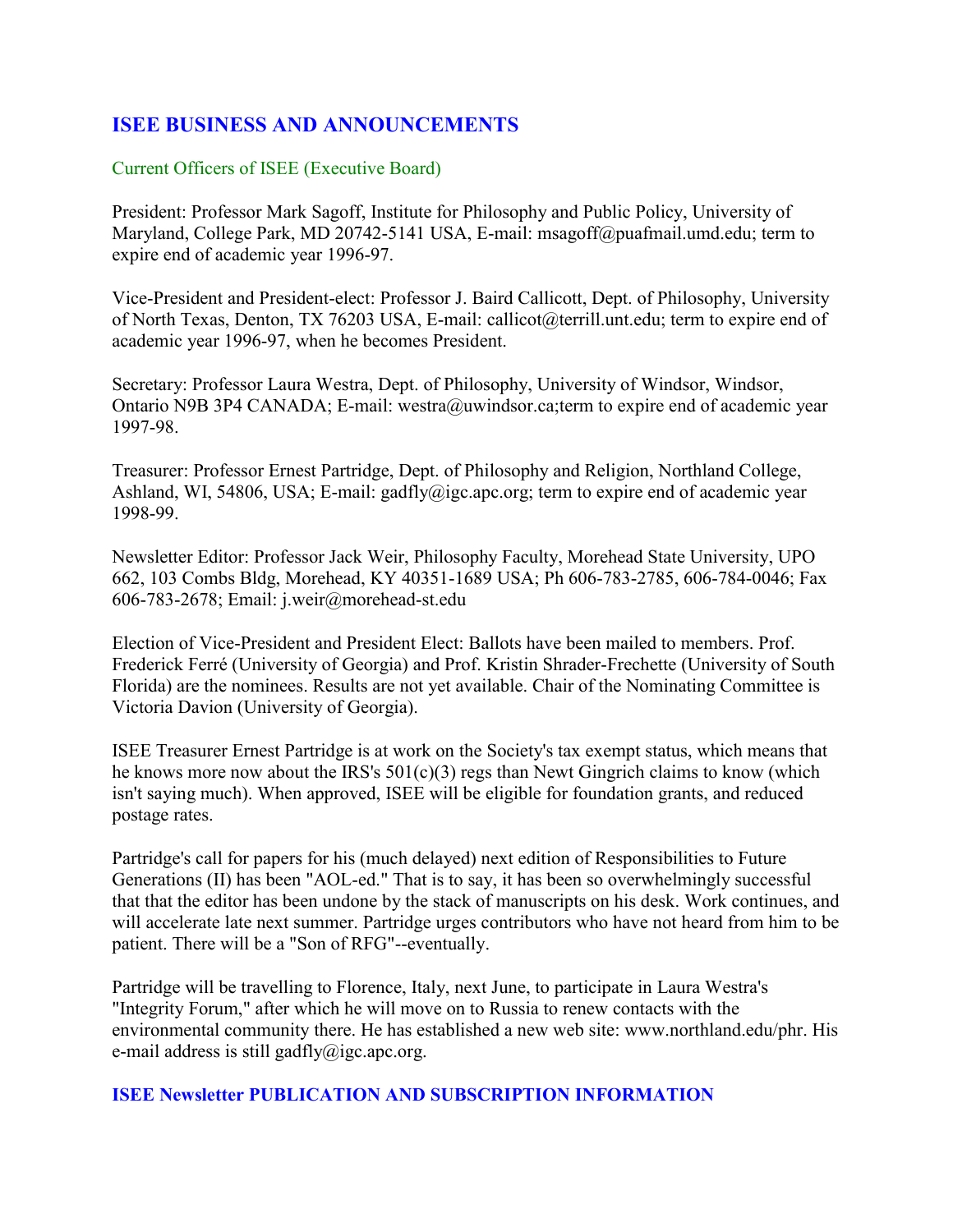#### TO SUBMIT ITEMS FOR PUBLICATION:

Prof. Jack Weir is Editor and Prof. Holmes Rolston, III, Co-editor, of the ISEE Newsletter. Items should preferentially be sent to Prof. Weir. Please do not send items to both Weir and Rolston since this often results in duplicated efforts and wasted time. Please send information for the Newsletter electronically, either on a disk (3 1/2 inch) or via E-mail (preferred):

j.weir@morehead-st.edu

The parcel post address is: Jack Weir, Philosophy Faculty, UPO 662, 103 Combs Bldg., Morehead State University, Morehead, Kentucky 40351-1689 USA. PH 606-784-0046 (Home Office, Voice Mail); 606-783-2785 (Campus Office, Voice Mail); 606-783-2185 (Secretary, Dept. of English, Foreign Languages and Philosophy); Fax 606-783-2678 (include Weir's name on the Fax).

Scholarly articles are not published. Very brief reports of research and publications will be considered. Brief accounts of "Issues" of philosophical importance will be considered. Calls for Papers and Conferences should be limited to 150 words.

Due to the large number of submissions, receipt of items cannot be acknowledged and publication cannot be guaranteed. Submissions will be edited.

#### **SOCIETY DUES, SUBSCRIPTIONS, AND ADDRESS CHANGES:**

U.S.: Send dues, subscriptions, and address changes to: Professor Ernest Partridge, ISEE Treasurer, Dept. of Philosophy and Religion, Northland College, Ashland, WI, 54806, USA; Email: gadfly@igc.apc.org

Canada: Send dues, subscriptions, and address changes to: Professor Laura Westra, Dept. of Philosophy, University of Windsor, Windsor, Ontario N9B 3P4 CANADA; E-mail: westra@uwindsor.ca

Outside the U.S. and Canada: Send dues, subscriptions, and address changes to the regional contact person named below. The Newsletter is duplicated and mailed by the regional contact person. Dues, renewals, new subscriptions, and address changes should be sent to these regional contact persons. The dues are used by the contact person to pay for duplication and mailing of the Newsletter.

If you are uncertain where to send dues, subscriptions, or address changes, send them to Prof. Partridge (address above and below).

NOTE: NEWSLETTERS WILL NOT BE MAILED TO ANYONE WHOSE DUES ARE NOT PAID FOR THE CURRENT YEAR.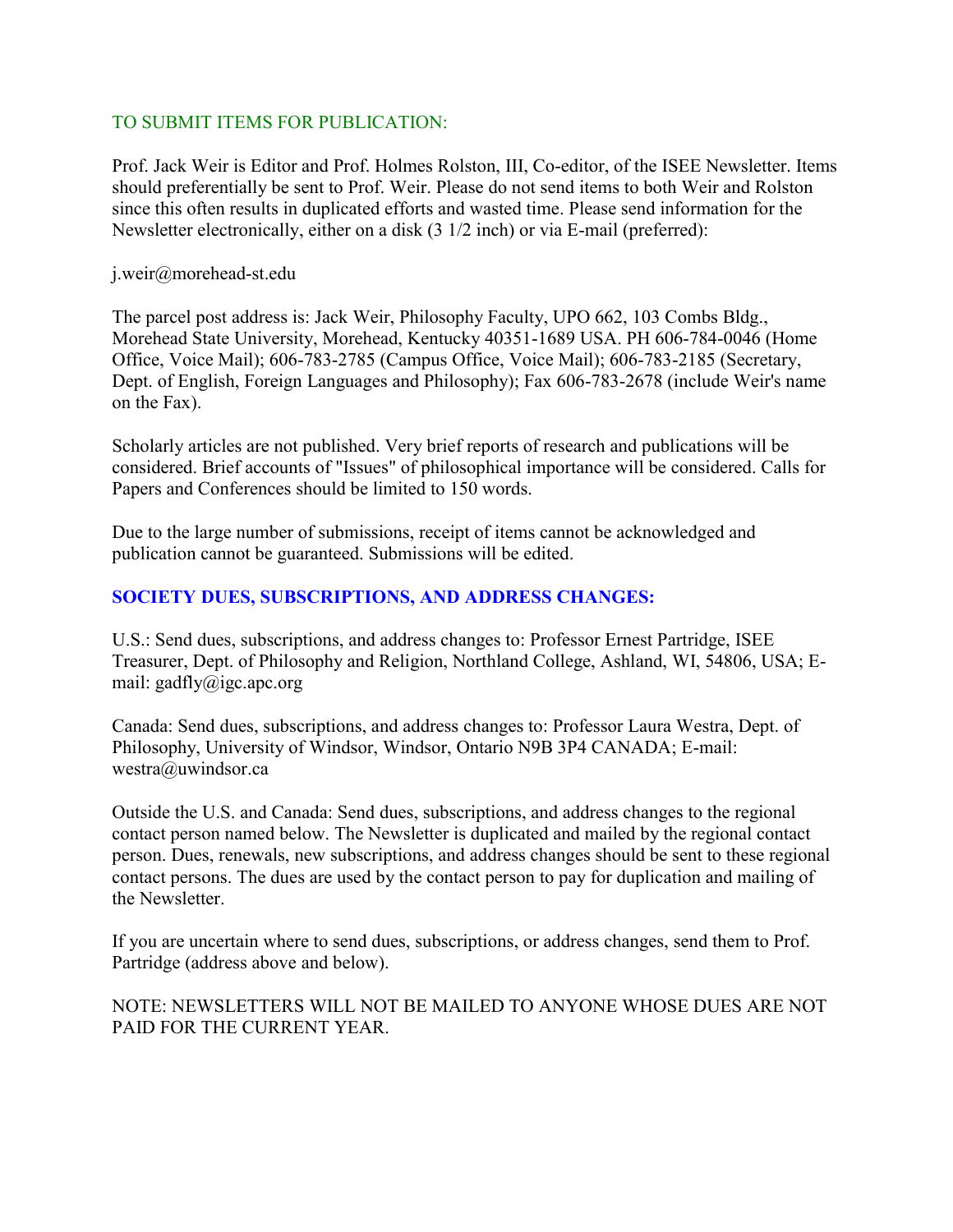#### **REGIONAL CONTACT PERSONS AND CORRESPONDENTS:**

#### Africa

Prof. Johan P. Hattingh, Department of Philosophy, University of Stellenbosch, 7600 Stellenbosch, South Africa. Contact him with regard to membership and dues, again the approximate equivalent of \$15 U.S., but with appropriate adjustment for currency differentials and purchasing power. Hattingh heads the Unit for Environmental Ethics at Stellenbosch. Phone: 27 (country code) 21 (city code) 808-2058 (office), 808-2418 (secretary); 887-9025 (home); Fax: 886-4343. E-mail: jph2@maties.sun.ac.za

#### Australia and New Zealand

The contact person is Robert Elliot. Send membership forms and dues of \$15.00 Australian (\$10.00 for students) to: Prof. Robert Elliot, Dean of Arts; Sunshine Coast University College; Locked Bag 4; Maroochydore South, Qld 4558, AUSTRALIA; PH: 61 (country code) 74 30 1234; Fax: 61 74 30 1111; E-mail elliot@mail.scuc.edu.au

#### Canada

Laura Westra, Dept. of Philosophy, University of Windsor, Windsor, Ontario N9B 3P4 CANADA; E-mail: westra@uwindsor.ca; Fax 519-973-7050.

#### China: Mainland China

Professor Yu Mouchang, Institute of Philosophy, Chinese Academy of Social Sciences, Beijing 100732, P. R. China.

#### Europe: Eastern Europe

The contact person is Prof. Jan Wawrzyniak. He is on the faculty in the Department of Philosophy at Adam Mickiewicz University of Poznan, Poland. Because of the fluid economic situation in Eastern Europe, members and others should contact him regarding the amount of dues and the method of payment. He also requests that persons in Eastern Europe send him information relevant to a regional newsletter attachment to this newsletter. University address and phone: Institut Filozofii, Adam Mickiewicz University, 60-569 Poznan, Szamarzewskiego 91c, POLAND; PH 48 (country code) 61 (city code) 476461, ext. 280 (8 am to 3 pm). Fax 48- 61-477079 (8 am-3 pm), 48-61-471555 (24 hours). Home address and phone: 60-592 Poznan, Szafirowa 7, POLAND, PH 48-61-417275 (24 hours). Checks sent to his home have more security. E-mail: filozof@plpuam11.amu.edu.pl

#### Europe: Western Europe and the Mediterranean

The contact person is Wouter Achterberg. Send the equivalent of \$15 U.S. to Prof. Achterberg. Address: Faculty of Philosophy, University of Amsterdam, Nieuwe Doelenstraat 15, 1012 CP Amsterdam, Netherlands. He reports that it is difficult to cash checks in this amount without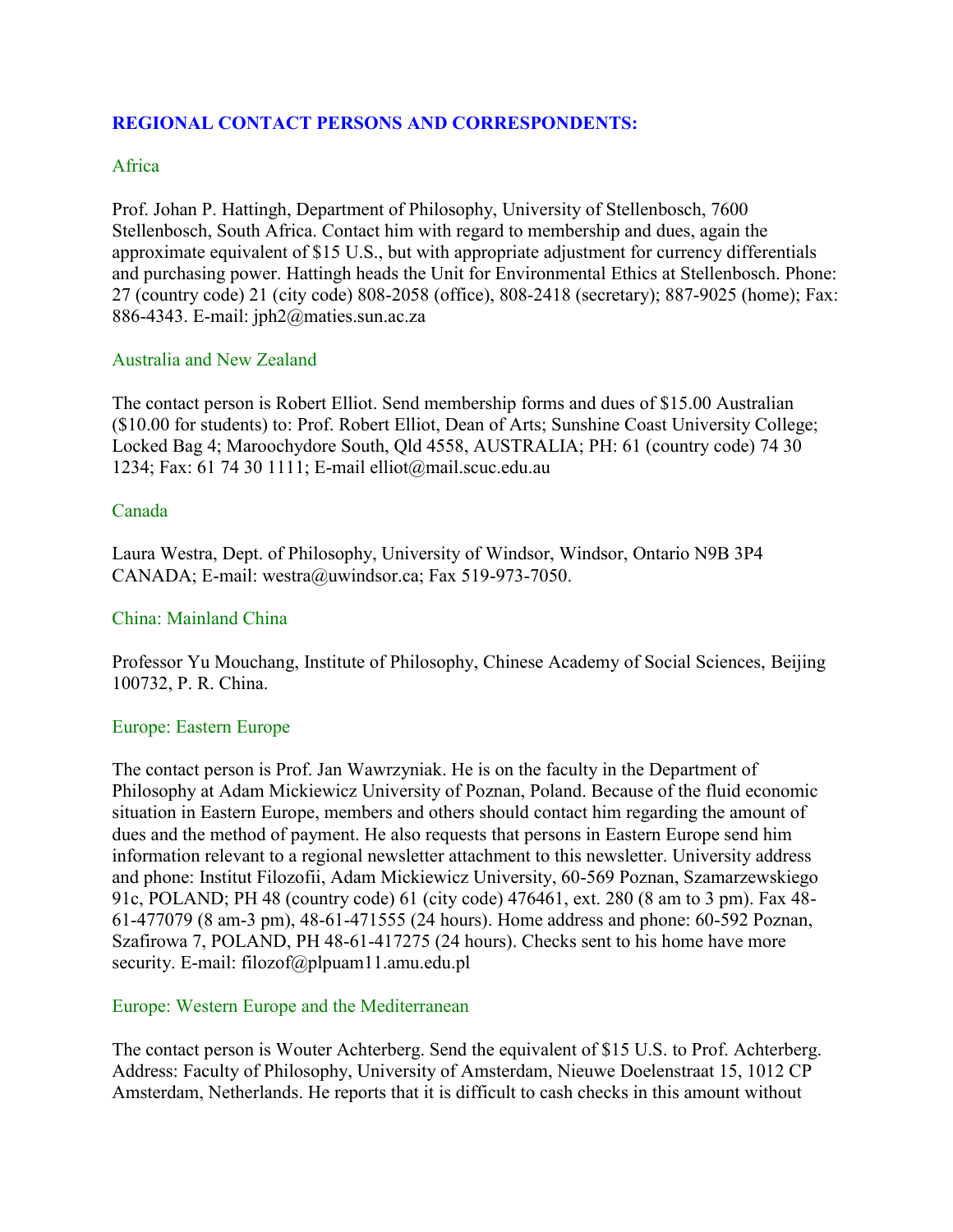losing a substantial part of the value of the check and encourages sending bank notes and cash directly to him, as it is reasonably safe. Contact him if in doubt regarding what currencies he can accept. Fax: 31 (country code) 20 (city code) 5254503. Phone: 31-20-5254530.

#### Pakistan and South Asia

Nasir Azam Sahibzada, Senior Education Officer, WWF-Pakistan (NWFP), UPO Box 1439, Peshawar PAKISTAN. PH (92) (521) (841593). Fax (92) (521) (841594). E-mail: wwf!nasir@wwf.psh.imran.pk

#### United Kingdom

Dr. Clare Palmer, University of Greenwich School of Environmental Sciences, Rachel McMillan Building, Creek Road, Deptford; London SE8 3BW; UK; Phone 44 181 331 8223; Fax 44 181 331 8205; Email: C.A.Palmer@greenwich.ac.uk. Dues are £6.50 UK.

#### United States of America

Ned Hettinger, Philosophy Dept., College of Charleston, Charleston, SC 29424 USA. PH 803- 953-5786 office, 803-883-9201-home. Fax 803-953-6388. E-mail: HettingerN@CofC.edu

Peter List, Philosophy Dept., Oregon State University, Corvallis, OR 97332 USA. E-mail: listp@cla.orst.edu

Ernest Partridge, ISEE Treasurer, Dept. of Philosophy and Religion, Northland College, Ashland, WI, 54806, USA; PH 715-682-1355 (Office), 715-373-5735 (Home); Fax 715-372- 5736; E-mail: gadfly@igc.apc.org

Holmes Rolston, III, Dept. of Philosophy, Colorado State University, Fort Collins, CO 80523; Email: rolston@lamar.colostate.edu; PH 970-491-6315 (Office); Fax 970-491-4900.

Jack Weir, Philosophy Faculty, Morehead State University, UPO 662, Morehead, KY 40351 USA; E-mail: j.weir@morehead-st.edu; PH 606-784-0046 (Home Office); Fax 606-783-2678.

The Newsletter of the International Society for Environmental Ethics is published quarterly by the International Society for Environmental Ethics (ISEE). Jack Weir is the Editor and Holmes Rolston, III, is Co-editor. The Spring issue is published and mailed in April; the Summer issue in July; the Fall issue in October; and the Winter issue in January.

Requests for subscriptions and address changes should be sent to Ernest Partridge, ISEE Treasurer, at the address below.

Items for inclusion in future issues of the Newsletter should be sent to Jack Weir, the producing editor, via E-mail (preferred) or by disk. Items received will not be acknowledge. If received after the deadline, items will be held until the next issue. Items will be edited. Inappropriate